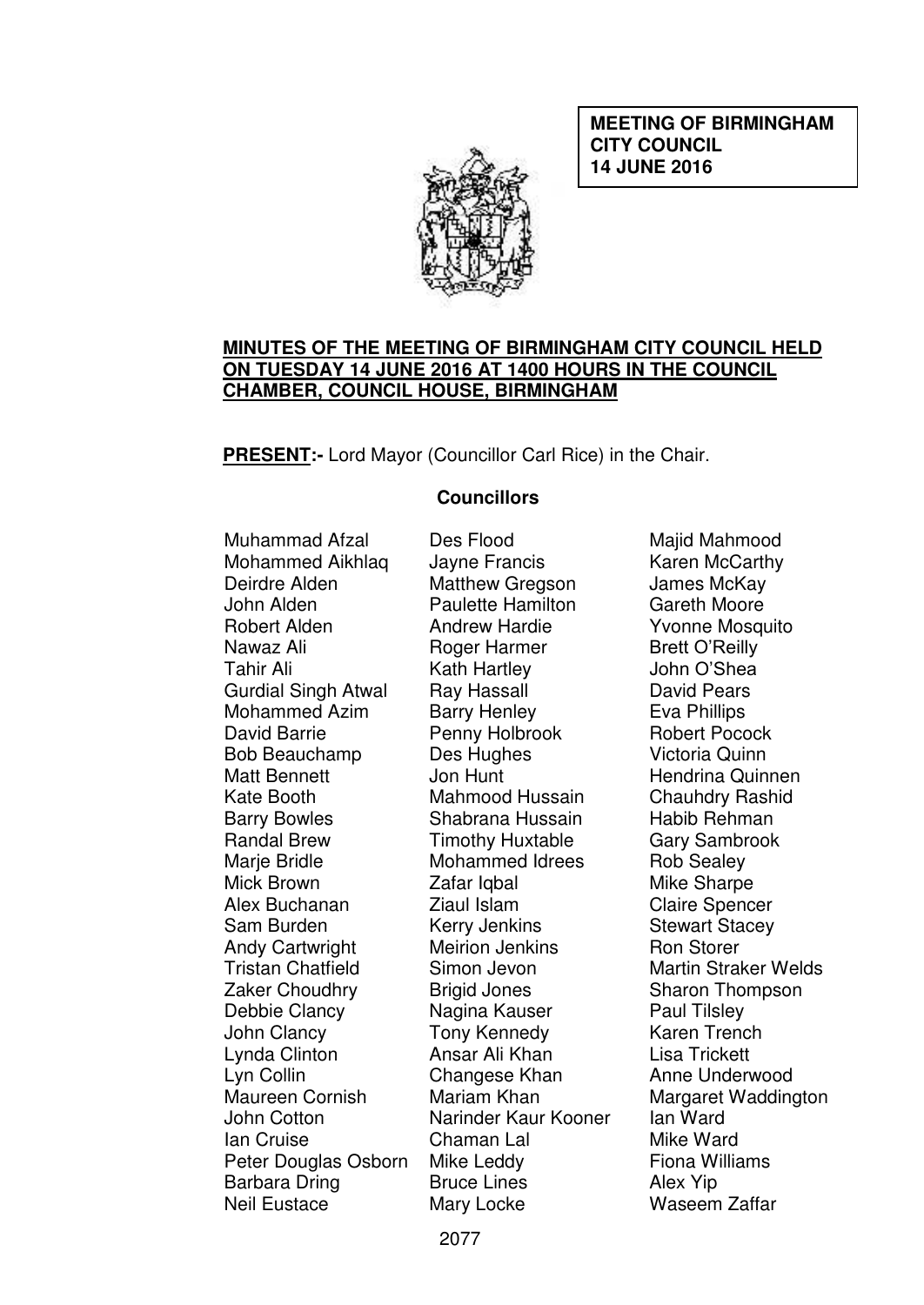Mohammed Fazal Ewan Mackey \*\*\*\*\*\*\*\*\*\*\*\*\*\*\*\*\*\*\*\*\*\*\*\*\*\*\*\*\*\*\*\*\*\*\*\*

### **NOTICE OF RECORDING**

18694 The Lord Mayor advised that the meeting would be webcast for live and subsequent broadcasting via the Council's internet site and that members of the Press/Public may record and take photographs.

> The whole of the meeting would be filmed except where they were confidential or exempt items.

 $\overline{\phantom{a}}$  ,  $\overline{\phantom{a}}$  ,  $\overline{\phantom{a}}$  ,  $\overline{\phantom{a}}$  ,  $\overline{\phantom{a}}$  ,  $\overline{\phantom{a}}$  ,  $\overline{\phantom{a}}$  ,  $\overline{\phantom{a}}$  ,  $\overline{\phantom{a}}$  ,  $\overline{\phantom{a}}$  ,  $\overline{\phantom{a}}$  ,  $\overline{\phantom{a}}$  ,  $\overline{\phantom{a}}$  ,  $\overline{\phantom{a}}$  ,  $\overline{\phantom{a}}$  ,  $\overline{\phantom{a}}$ 

### **MINUTES**

It was moved by the Lord Mayor, seconded and –

#### 18695 **RESOLVED:-**

That the Minutes of the Extraordinary Meeting of the City Council held on 24 May 2016, having been printed and a copy sent to each Member of the Council, be taken as read and confirmed and signed.

It was moved by the Lord Mayor, seconded and –

#### 18696 **RESOLVED:-**

That Subject to the above amendment, the Minutes of the Annual Meeting of the City Council held on 24 May 2016, having been printed and a copy sent to each Member of the Council, be taken as read and confirmed and signed.

### **LORD MAYOR'S ANNOUNCEMENTS**

#### **1 St Joseph's Catholic School**

18697 The Lord Mayor indicated that in the public gallery today were staff and pupils of St Joseph's Catholic School who have had a tour of the Council House and are now joining us to watch the debate.

 $\overline{\phantom{a}}$  ,  $\overline{\phantom{a}}$  ,  $\overline{\phantom{a}}$  ,  $\overline{\phantom{a}}$  ,  $\overline{\phantom{a}}$  ,  $\overline{\phantom{a}}$  ,  $\overline{\phantom{a}}$  ,  $\overline{\phantom{a}}$  ,  $\overline{\phantom{a}}$  ,  $\overline{\phantom{a}}$  ,  $\overline{\phantom{a}}$  ,  $\overline{\phantom{a}}$  ,  $\overline{\phantom{a}}$  ,  $\overline{\phantom{a}}$  ,  $\overline{\phantom{a}}$  ,  $\overline{\phantom{a}}$ 

 The Lord Mayor asked all in the Chamber to join him in welcoming them all to the Council meeting.

### **2 Death of former Councillor John Trojnacki**

 $\overline{\phantom{a}}$  ,  $\overline{\phantom{a}}$  ,  $\overline{\phantom{a}}$  ,  $\overline{\phantom{a}}$  ,  $\overline{\phantom{a}}$  ,  $\overline{\phantom{a}}$  ,  $\overline{\phantom{a}}$  ,  $\overline{\phantom{a}}$  ,  $\overline{\phantom{a}}$  ,  $\overline{\phantom{a}}$  ,  $\overline{\phantom{a}}$  ,  $\overline{\phantom{a}}$  ,  $\overline{\phantom{a}}$  ,  $\overline{\phantom{a}}$  ,  $\overline{\phantom{a}}$  ,  $\overline{\phantom{a}}$ 

The Lord Mayor referred to the recent death of former Councillor John Trojnacki who served as a Councillor from May 1991 to May 1995. The Lord Mayor continued that Richard served on a number of Committees and Sub-Committees of the Council as well as outside bodies.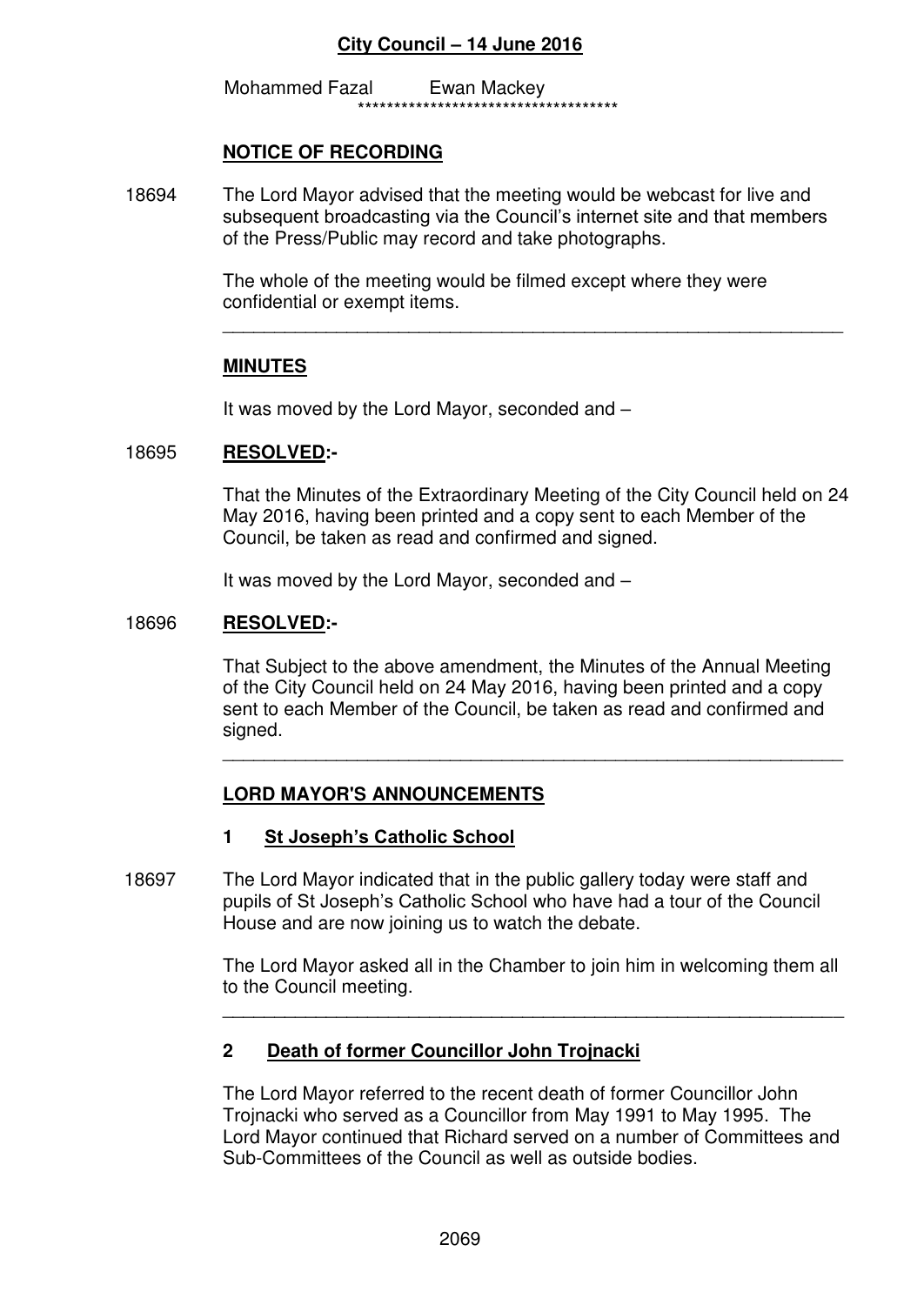\_\_\_\_\_\_\_\_\_\_\_\_\_\_\_\_\_\_\_\_\_\_\_\_\_\_\_\_\_\_\_\_\_\_\_\_\_\_\_\_\_\_\_\_\_\_\_\_\_\_\_\_\_\_\_\_\_\_\_\_

After a number tributes had been paid by Members it was moved by the Lord Mayor, seconded and:-

### 18686 **RESOLVED**:-

 That this Council places on record its sorrow at the death of former Councillor John Trojnacki and its appreciation of his devoted service to the residents of Birmingham; it extends its deepest sympathy to members of his family in their sad bereavement.

# **3 Terrorist Attack in Orlando**

The Lord Mayor made reference to the terrorist atrocity in Orlando on Sunday in which 49 people were killed.

He continued that on behalf of the citizens of Birmingham he would be attending a vigil this Saturday afternoon (18 June) that Birmingham LGBT will be holding to honour the lives of the victims of this attack starting at 1pm at the Birmingham LGBT Centre and weather permitting head to the Pagoda Island.

The Lord Mayor indicated that he had written to President Obama and the Mayor of Orlando, Buddy Dyer to express his deep shock and sorrow at the appalling loss of life and asked that all in the Chamber join him in those sentiments.

# 18687 **RESOLVED**:-

That this Council places on record its sorrow for the loss life in the recent terrorist atrocity in Orlando Florida and it extends its deepest sympathy and condolences to members of the families affected and to the American people.

# **4 Queens Birthday Honours**

18688 The Lord Mayor said that he had pleasure in congratulating those below mentioned in the Queen's Birthday Honours list for services to Birmingham or who live in Birmingham:-

# **Commander of the British Empire**

Colin James Diamond

# **Order of the British Empire**

 Joel Blake Adil Ray Mrs Shaista Gohir Sewa Singh Mandla Professor Celia Moss

# **Member of the British Empire**

 Mohammed Ali Mrs Deloris Collett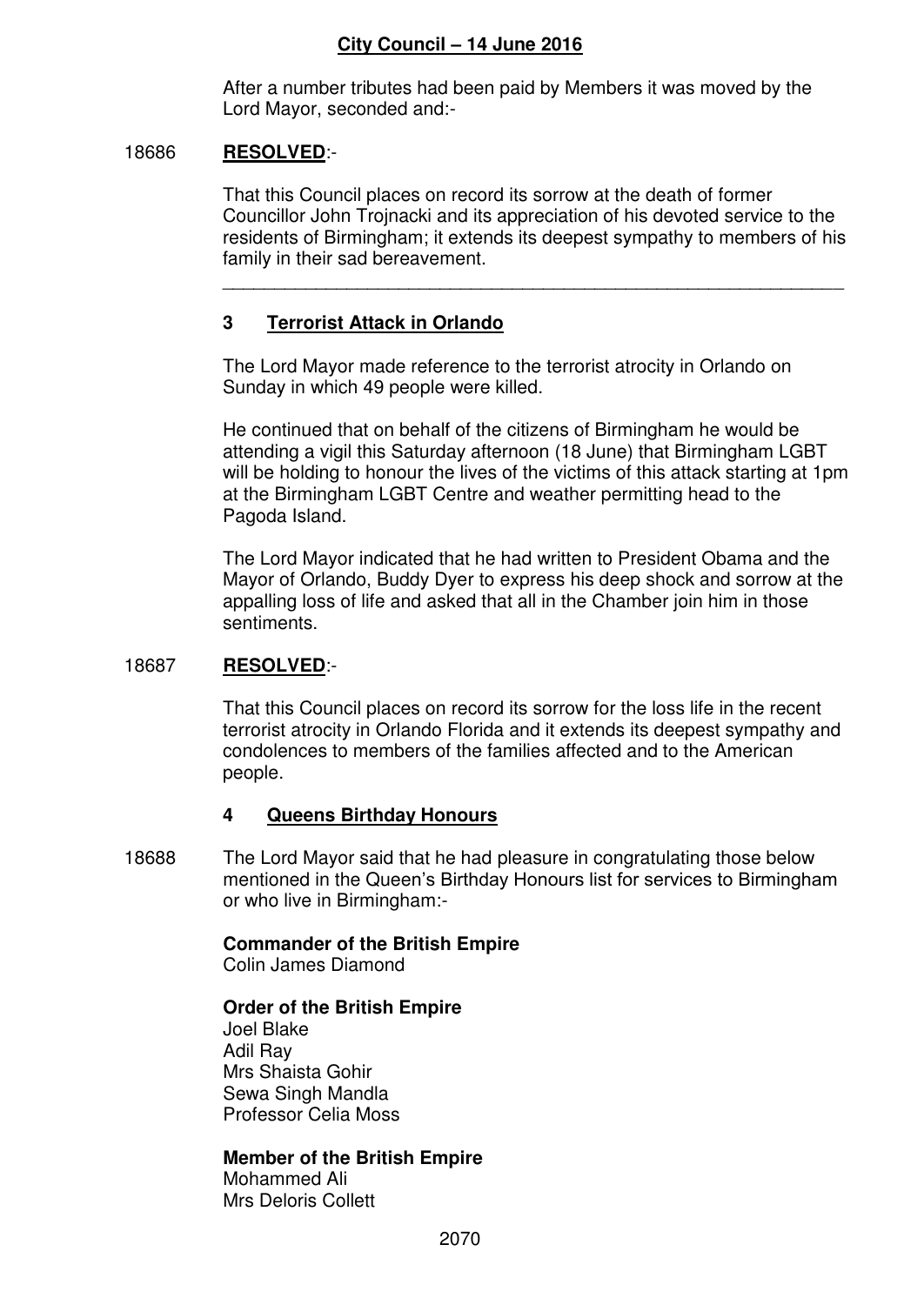Mrs Sally Anne Evans Lucan Gray Simon Griffiths Stephen Michael Harris Mrs Jasprit Jeetly Robert Pedley John Dixon Phillips Francis Edward Ursell

### **British Empire Medal**

 Ms Rehana Khan Alan Charles Murdoch Shaminder Singh Rai Councillor Michael John Sharpe

The Lord mayor asked all those in the Chamber to join me in congratulating those honoured on their marvelous achievements.

 $\overline{\phantom{a}}$  ,  $\overline{\phantom{a}}$  ,  $\overline{\phantom{a}}$  ,  $\overline{\phantom{a}}$  ,  $\overline{\phantom{a}}$  ,  $\overline{\phantom{a}}$  ,  $\overline{\phantom{a}}$  ,  $\overline{\phantom{a}}$  ,  $\overline{\phantom{a}}$  ,  $\overline{\phantom{a}}$  ,  $\overline{\phantom{a}}$  ,  $\overline{\phantom{a}}$  ,  $\overline{\phantom{a}}$  ,  $\overline{\phantom{a}}$  ,  $\overline{\phantom{a}}$  ,  $\overline{\phantom{a}}$ 

# **PETITIONS**

# **Petitions Relating to City Council Functions Presented at the Meeting**

The following petitions were presented:-

(See document No 1)

In accordance with the proposals by the Members presenting the petitions, it was moved by the Lord Mayor, seconded and -

# 18689 **RESOLVED**:-

That the petitions be received and referred to the relevant Chief Officers.

 $\overline{\phantom{a}}$  ,  $\overline{\phantom{a}}$  ,  $\overline{\phantom{a}}$  ,  $\overline{\phantom{a}}$  ,  $\overline{\phantom{a}}$  ,  $\overline{\phantom{a}}$  ,  $\overline{\phantom{a}}$  ,  $\overline{\phantom{a}}$  ,  $\overline{\phantom{a}}$  ,  $\overline{\phantom{a}}$  ,  $\overline{\phantom{a}}$  ,  $\overline{\phantom{a}}$  ,  $\overline{\phantom{a}}$  ,  $\overline{\phantom{a}}$  ,  $\overline{\phantom{a}}$  ,  $\overline{\phantom{a}}$ 

# **Petitions Update**

The following Petitions Update was submitted:-

(See document No 2)

It was moved by the Lord Mayor, seconded and -

### 18690 **RESOLVED**:-

 That the Petitions Update be noted and those petitions for which a satisfactory response has been received, be discharged.

# **QUESTION TIME**

18691 The Council proceeded to consider Oral Questions in accordance with Standing Order 9 (B).

 $\overline{\phantom{a}}$  ,  $\overline{\phantom{a}}$  ,  $\overline{\phantom{a}}$  ,  $\overline{\phantom{a}}$  ,  $\overline{\phantom{a}}$  ,  $\overline{\phantom{a}}$  ,  $\overline{\phantom{a}}$  ,  $\overline{\phantom{a}}$  ,  $\overline{\phantom{a}}$  ,  $\overline{\phantom{a}}$  ,  $\overline{\phantom{a}}$  ,  $\overline{\phantom{a}}$  ,  $\overline{\phantom{a}}$  ,  $\overline{\phantom{a}}$  ,  $\overline{\phantom{a}}$  ,  $\overline{\phantom{a}}$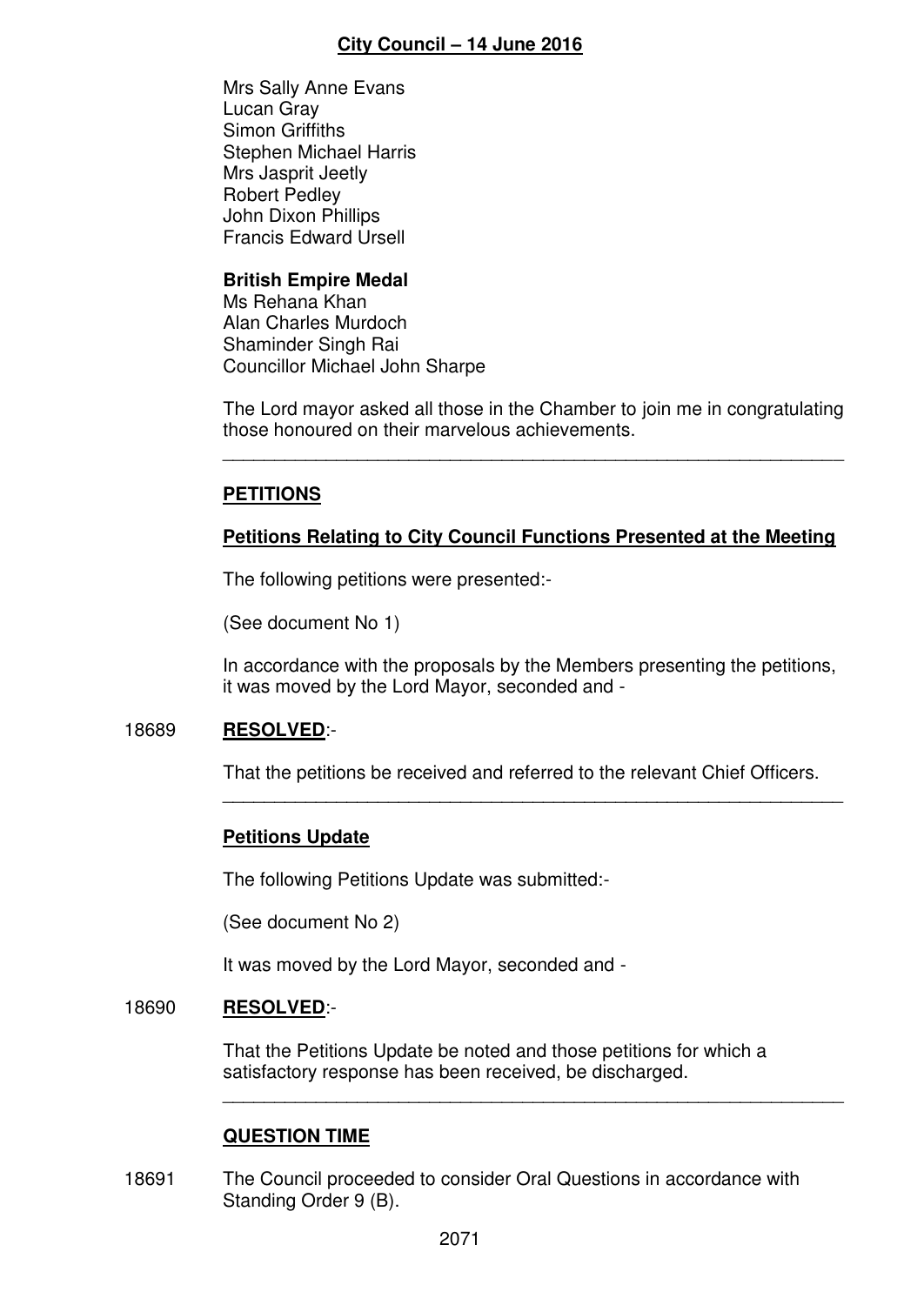Details of the questions asked are available for public inspection via the webcast.

### **EXTENSION OF TIME LIMIT**

It was moved by Councillor Anne Underwood and seconded –

"That the time limit for part B of Question Time be extended by 15 minutes."

 The Motion was put to the vote and, by a show of hands, was declared to be carried.

It was accordingly –

### 18692 **RESOLVED**:-

That the time limit for part B of Question Time be extended by 15 minutes.

# **APPOINTMENTS BY THE COUNCIL**

\_\_\_\_\_\_\_\_\_\_\_\_\_\_\_\_\_\_\_\_\_\_\_\_\_\_\_\_\_\_\_\_\_\_\_\_\_\_\_\_\_\_\_\_\_\_\_\_\_\_\_\_\_\_\_\_\_\_\_\_

 The following report of the Council Business Management Committee was submitted:-

(See document No 3)

# 18693 **RESOLVED**:-

 That New Frankley in Birmingham Parish Council Member Cllr Ian Bruckshaw and Sutton Coldfield Parish Council Member Cllr Derrick Griffin be appointed to the Standards Committee.

# **EXEMPTION FROM STANDING ORDERS**

It was moved by Councillor Sharon Thompson:-

"That, pursuant to a CBM discussion, Standing Orders be waived as follows:

Allocate 60 Minutes for item 8 (Children's Social Care)

 $\overline{\phantom{a}}$  ,  $\overline{\phantom{a}}$  ,  $\overline{\phantom{a}}$  ,  $\overline{\phantom{a}}$  ,  $\overline{\phantom{a}}$  ,  $\overline{\phantom{a}}$  ,  $\overline{\phantom{a}}$  ,  $\overline{\phantom{a}}$  ,  $\overline{\phantom{a}}$  ,  $\overline{\phantom{a}}$  ,  $\overline{\phantom{a}}$  ,  $\overline{\phantom{a}}$  ,  $\overline{\phantom{a}}$  ,  $\overline{\phantom{a}}$  ,  $\overline{\phantom{a}}$  ,  $\overline{\phantom{a}}$ 

Allocate 55 Minutes for item 9 (Birmingham Cultural Strategy)

CBM is also recommending that the meeting finish at 1940 hours"

 Councillor Robert Alden indicated that he understood CBM had allocated 90 Minutes to item 8 and proposed that amendment.

The Motion having been amended was seconded and it was-

### 18694 **RESOLVED**:-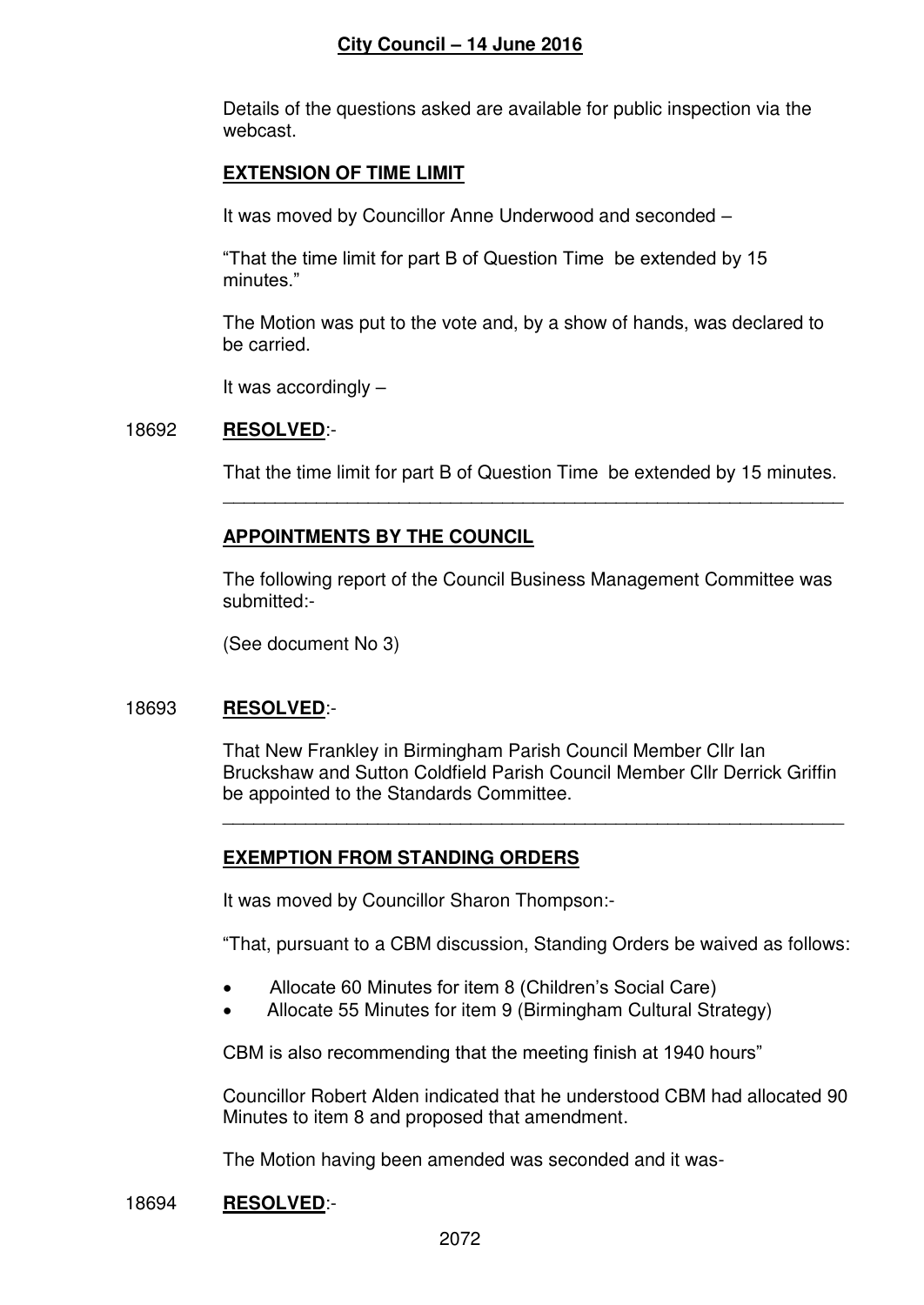That, pursuant to a CBM discussion and the amendments proposed, Standing Orders be waived as follows:

That, pursuant to a CBM discussion, Standing Orders be waived as follows:

- Allocate 90 Minutes for item 8 (Children's Social Care)
- Allocate 55 Minutes for item 9 (Birmingham Cultural Strategy)

and that it be recommended that the meeting finish at 2010 hours

# **LENGTH OF MEETING**

 Councillor Robert Alden proposed and Councillor John Clancy seconded and it was-

\_\_\_\_\_\_\_\_\_\_\_\_\_\_\_\_\_\_\_\_\_\_\_\_\_\_\_\_\_\_\_\_\_\_\_\_\_\_\_\_\_\_\_\_\_\_\_\_\_\_\_\_\_\_\_\_\_\_

### 18695 **RESOLVED**:-

 That Standing Order 13 (Length of Council Meetings) be suspended and the meeting be extended by 70 minutes to 2010 hours.

# **CHILDREN'S SOCIAL CARE: IMPROVEMENT & CHALLENGES**

The following report of the Improvement Quartet was submitted:-

 $\overline{\phantom{a}}$  ,  $\overline{\phantom{a}}$  ,  $\overline{\phantom{a}}$  ,  $\overline{\phantom{a}}$  ,  $\overline{\phantom{a}}$  ,  $\overline{\phantom{a}}$  ,  $\overline{\phantom{a}}$  ,  $\overline{\phantom{a}}$  ,  $\overline{\phantom{a}}$  ,  $\overline{\phantom{a}}$  ,  $\overline{\phantom{a}}$  ,  $\overline{\phantom{a}}$  ,  $\overline{\phantom{a}}$  ,  $\overline{\phantom{a}}$  ,  $\overline{\phantom{a}}$  ,  $\overline{\phantom{a}}$ 

(See document No 4)

Councillor Brigid Jones moved the motion which was seconded by Councillor John Clancy.

In accordance with Council Standing Orders, Councillors Jon Hunt and Roger Harmer gave notice of the following amendment to the Motion:-

(See document No 5)

Councillor Jon Hunt moved the amendment which was seconded by Councillor Roger Harmer.

In accordance with Council Standing Orders, Councillors Matt Bennett and Debbie Clancy gave notice of the following amendment to the Motion:-

(See document No 6)

Councillor Matt Bennett moved the amendment which was seconded by Councillor Debbie Clancy.

A debate ensued.

Councillor Brigid replied to the debate.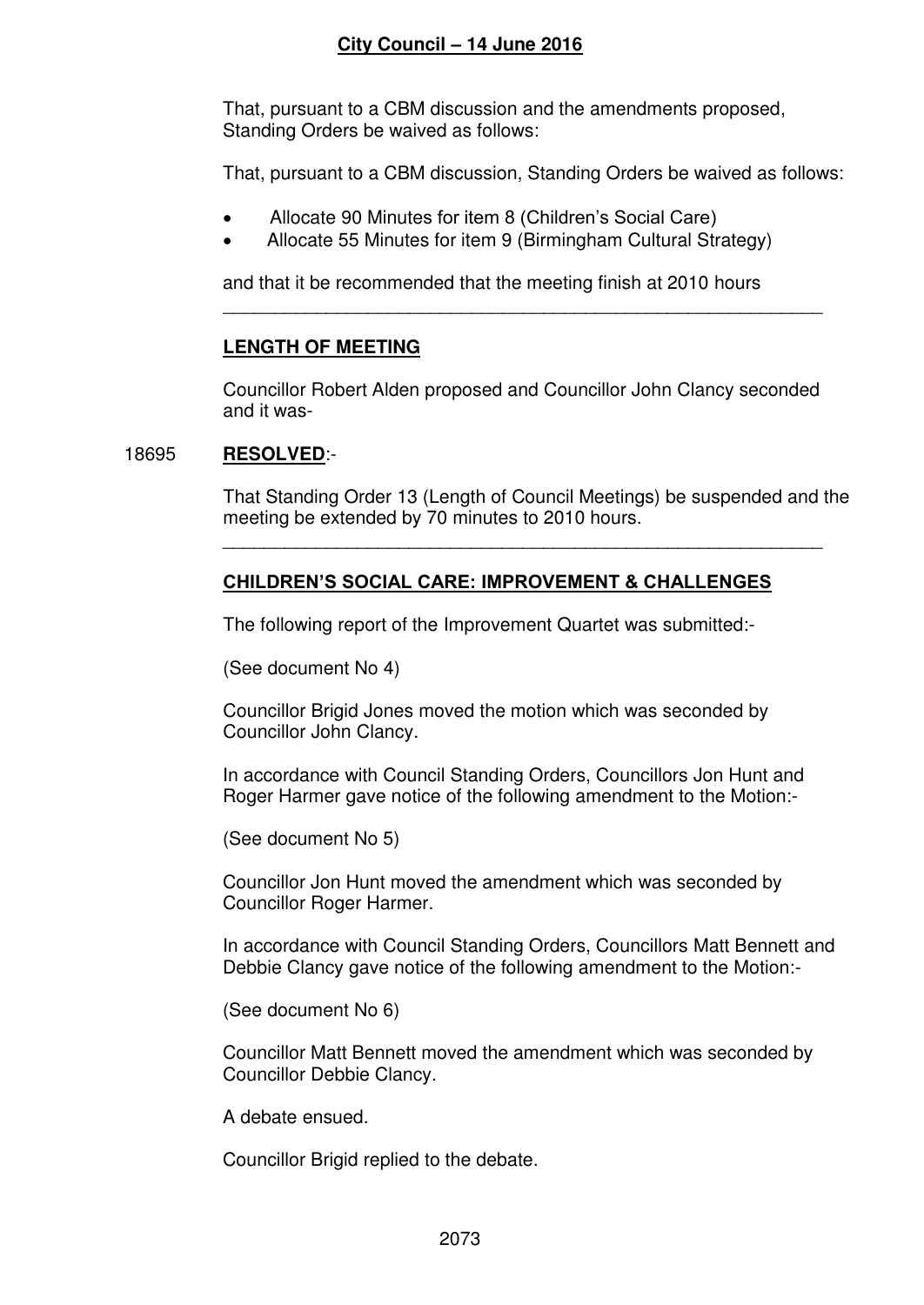The first amendment having been moved and seconded was put to the vote and by a show of hands was declared to be carried.

The second amendment having been moved and seconded was put to the vote and by a show of hands was declared to be lost.

Here upon a poll being demanded the voting, with names listed in seat number order, was as follows:-

(See document No 7)

Councillor Kate Booth indicated that they wished to be included as having voted against the amendment.

Therefore, the total results referred to in the interleave should read:-

Yes – 30 (For the Amendment);

No – 65 (Against the Amendment);

Abstain – 0 (Abstentions).

The Motion as amended having been moved and seconded was put to the vote and by a show of hands was declared to be carried.

It was therefore -

### 18696 **RESOLVED**:-

The Council welcomes and notes the progress in children's social care and proposed next steps, including the intention to explore and develop a voluntary trust arrangement for children's services.

 This Council believes the level of accountability of the Trust to Council should be defined broadly so that all Councillors continue to exercise their corporate parenting responsibilities. Accountability should ensure that senior managers report to the relevant Scrutiny Committee.

### **ADJOURNMENT**

It was moved by the Lord Mayor, seconded and

 $\frac{1}{2}$  ,  $\frac{1}{2}$  ,  $\frac{1}{2}$  ,  $\frac{1}{2}$  ,  $\frac{1}{2}$  ,  $\frac{1}{2}$  ,  $\frac{1}{2}$  ,  $\frac{1}{2}$  ,  $\frac{1}{2}$  ,  $\frac{1}{2}$  ,  $\frac{1}{2}$  ,  $\frac{1}{2}$  ,  $\frac{1}{2}$  ,  $\frac{1}{2}$  ,  $\frac{1}{2}$  ,  $\frac{1}{2}$  ,  $\frac{1}{2}$  ,  $\frac{1}{2}$  ,  $\frac{1$ 

### 18697 **RESOLVED:-**

That the Council be adjourned until 1735 hours on this day.

The Council then adjourned at 1715 hours.

 At 1735 hours the Council resumed at the point where the meeting had been adjourned.

 $\overline{\phantom{a}}$  ,  $\overline{\phantom{a}}$  ,  $\overline{\phantom{a}}$  ,  $\overline{\phantom{a}}$  ,  $\overline{\phantom{a}}$  ,  $\overline{\phantom{a}}$  ,  $\overline{\phantom{a}}$  ,  $\overline{\phantom{a}}$  ,  $\overline{\phantom{a}}$  ,  $\overline{\phantom{a}}$  ,  $\overline{\phantom{a}}$  ,  $\overline{\phantom{a}}$  ,  $\overline{\phantom{a}}$  ,  $\overline{\phantom{a}}$  ,  $\overline{\phantom{a}}$  ,  $\overline{\phantom{a}}$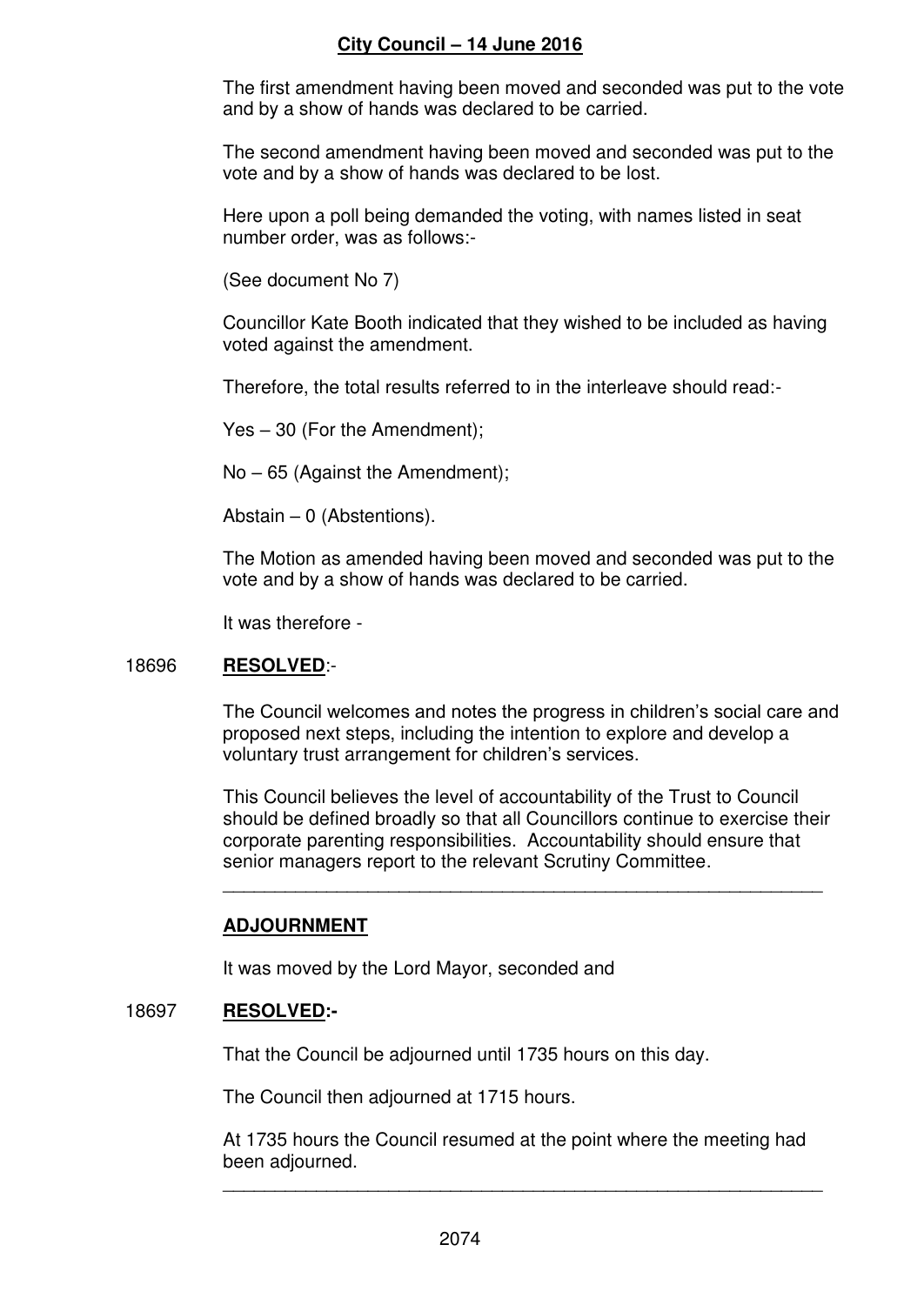# **BIRMINGHAM CULTURAL STRATEGY**

The following report of the Deputy Leader was submitted:-

(See document No 8)

Councillor Ian Ward moved the motion which was seconded .

A debate ensued.

Councillor Ian Ward replied to the debate.

 The motion having been moved and seconded was put to the vote and by a show of hands was declared to be carried.

It was therefore –

### 18698 **RESOLVED**:-

That the City Council adopts the attached partnership strategy for Culture, and undertakes to integrate its principles and actions into service planning for the period, leading the process where indicated.

# **MOTIONS FOR DEBATE FROM INDIVIDUAL MEMBERS**

 $\overline{\phantom{a}}$  ,  $\overline{\phantom{a}}$  ,  $\overline{\phantom{a}}$  ,  $\overline{\phantom{a}}$  ,  $\overline{\phantom{a}}$  ,  $\overline{\phantom{a}}$  ,  $\overline{\phantom{a}}$  ,  $\overline{\phantom{a}}$  ,  $\overline{\phantom{a}}$  ,  $\overline{\phantom{a}}$  ,  $\overline{\phantom{a}}$  ,  $\overline{\phantom{a}}$  ,  $\overline{\phantom{a}}$  ,  $\overline{\phantom{a}}$  ,  $\overline{\phantom{a}}$  ,  $\overline{\phantom{a}}$ 

The Council proceeded to consider the Motions of which notice had been given in accordance with Standing Order 4(A).

### **Councillors Neil Eustace and Paul Tilsley have given notice of the following Motion:-**

(See document No 9)

 Councillor Neil Eustace in moving the Motion indicated that he wished to remove the words '- and of other forms of anti-social behaviour on the highways -'. The amended motion was seconded by Councillor Paul Tilsley.

In accordance with Council Standing Orders, Councillors Gareth Moore and Anne Underwood gave notice of the following amendment to the Motion:-

(See document No 10)

Councillor Gareth Moore moved the amendment which was seconded by Councillor Anne Underwood.

A debate ensued.

Councillor Neil Eustace replied to the debate.

The first amendment having been moved and seconded was put to the vote and by a show of hands was declared to be carried.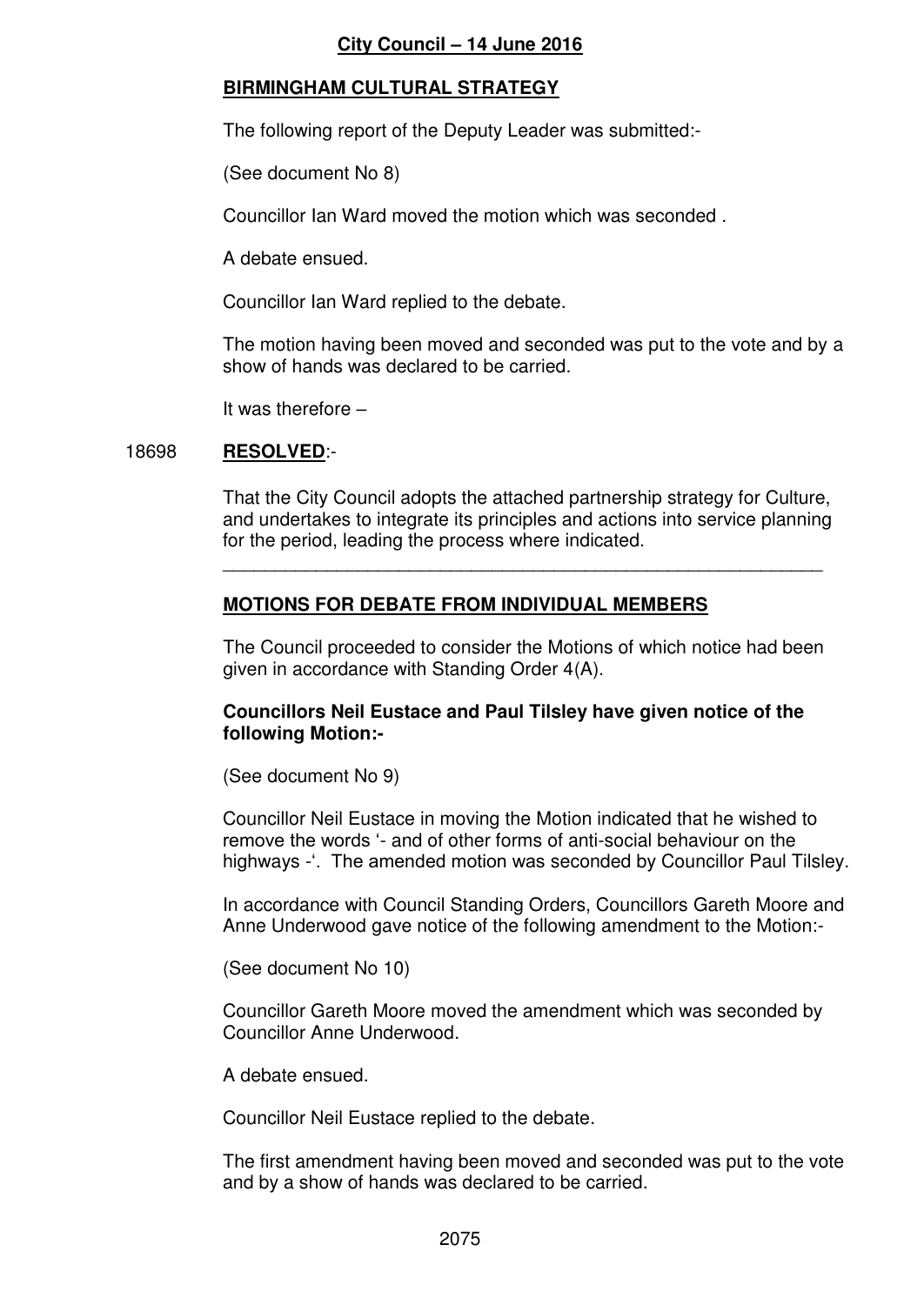The Motion as amended having been moved and seconded was put to the vote and by a show of hands was declared to be carried.

It was therefore -

### 18699 **RESOLVED:-**

This Council

- notes concerns about damage to grass verges raised by residents and Councillors of all parties;
- notes initiatives taken by the Executive to test new ways of tackling the problem;
- believes there needs to be a thorough investigation of the scope of the Council's powers to prevent parking on grass verges;
- calls for an examination of a range of solutions to the problem;
- calls for a full assessment of the costs of damage caused by verge parking and of the level of public concern.
- Calls for the current criteria for grass verge protection schemes to be reviewed so that more roads can be considered suitable.

This Council proposes that a scrutiny review of the subject would assist the Executive in devising a way forward; such a review should include examination of the impact of delays in dropped kerb installation and charges for this service.

The meeting ended at 1915 hours.

 $\overline{\phantom{a}}$  ,  $\overline{\phantom{a}}$  ,  $\overline{\phantom{a}}$  ,  $\overline{\phantom{a}}$  ,  $\overline{\phantom{a}}$  ,  $\overline{\phantom{a}}$  ,  $\overline{\phantom{a}}$  ,  $\overline{\phantom{a}}$  ,  $\overline{\phantom{a}}$  ,  $\overline{\phantom{a}}$  ,  $\overline{\phantom{a}}$  ,  $\overline{\phantom{a}}$  ,  $\overline{\phantom{a}}$  ,  $\overline{\phantom{a}}$  ,  $\overline{\phantom{a}}$  ,  $\overline{\phantom{a}}$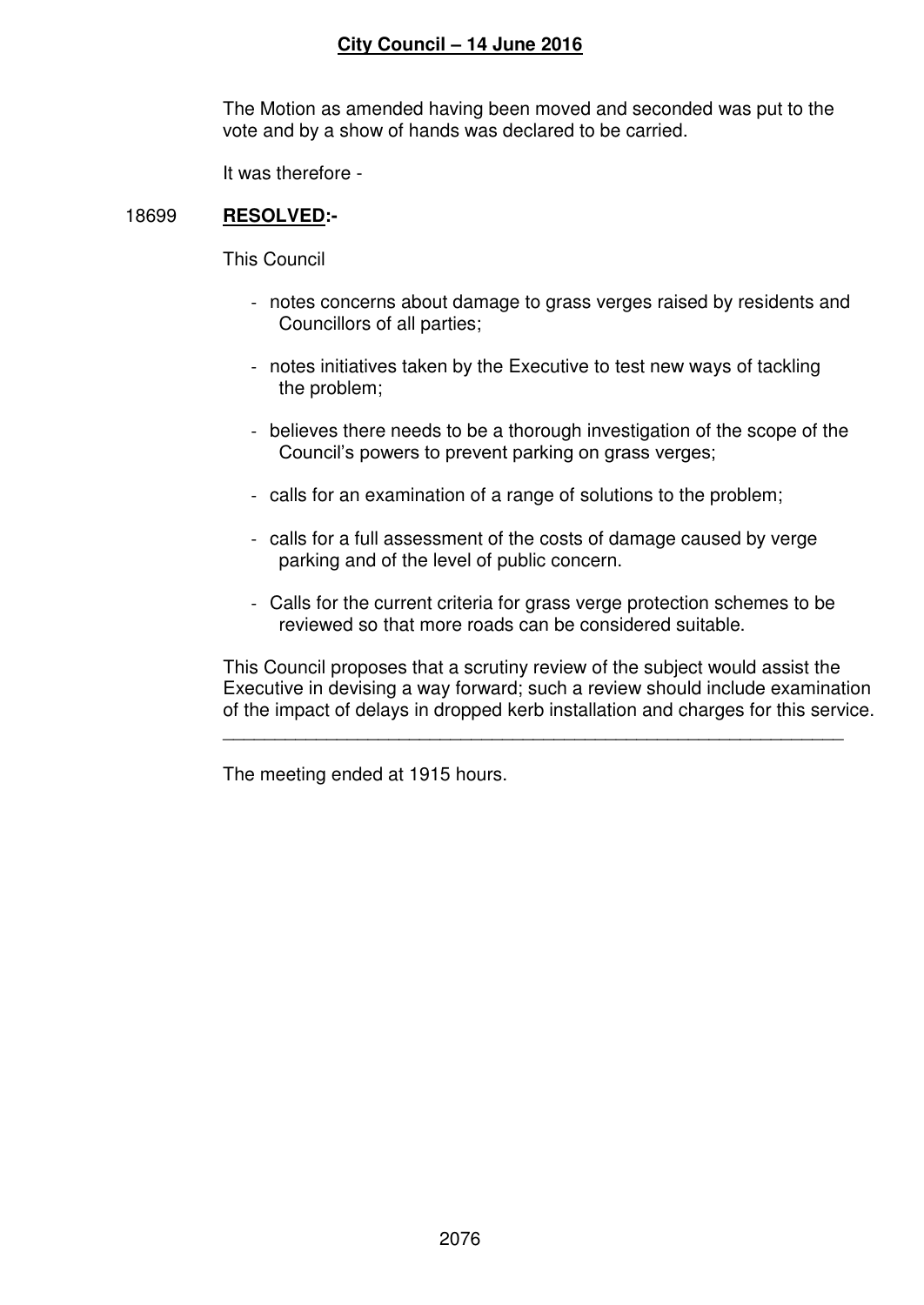# **APPENDIX**

Questions and replies in accordance with Standing Order 12(A).

## **WRITTEN QUESTION TO THE LEADER FROM COUNCILLOR GARETH MOORE**

# **A1 Ward Committees**

**Question:** 

### **Does the Leader agree that Ward/Forum meetings are vital for local residents to engage with and should continue to be held?**

Answer:

I believe that regular engagement meetings with citizens in wards and neighbourhoods are vital to democracy in the city, and different wards will call them different things. I know the new devolution cabinet committee will address and explore these matters and look forward to the discussion and debate there and elsewhere.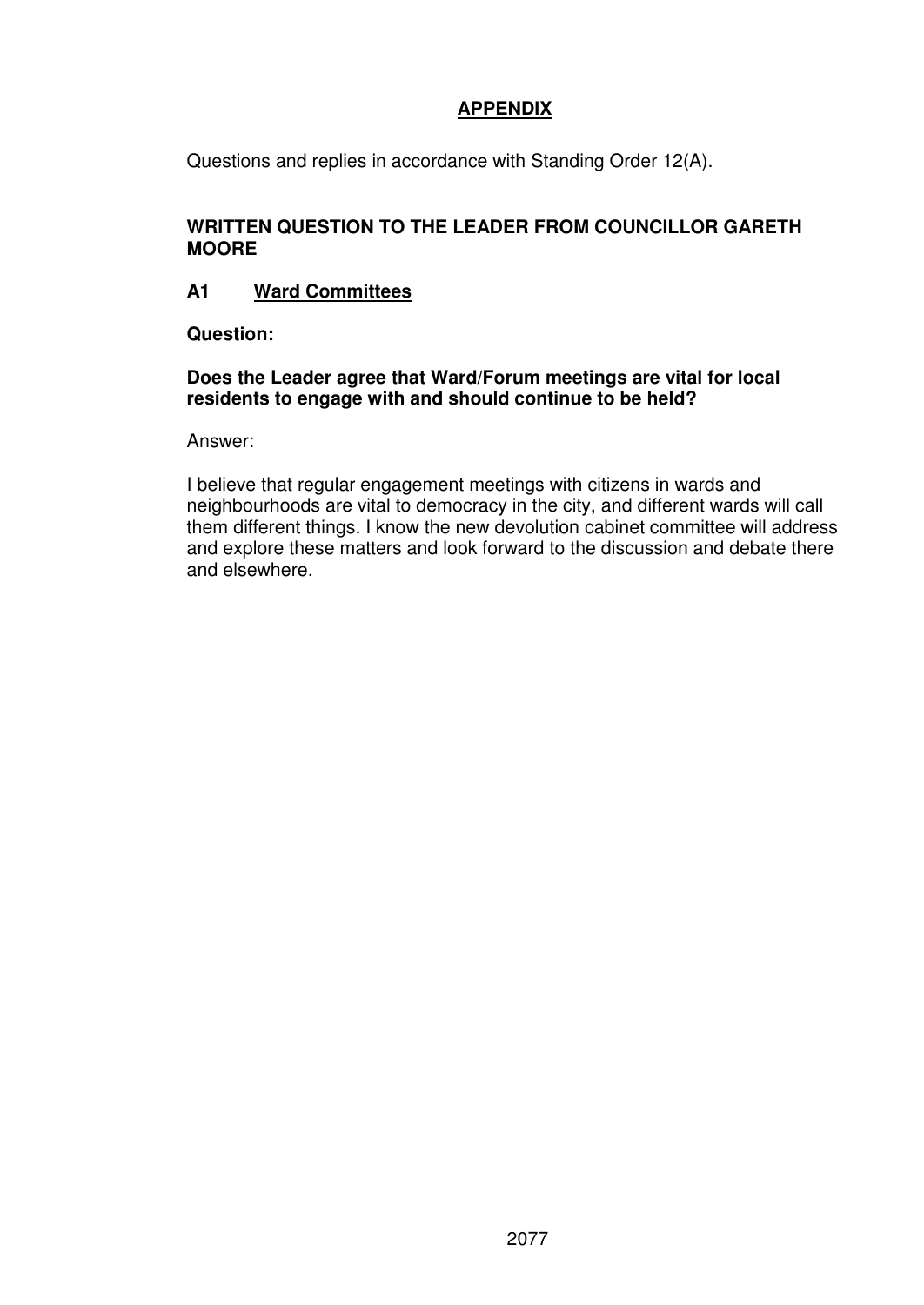### **WRITTEN QUESTION TO THE LEADER FROM COUNCILLOR KEN WOOD**

# **A2 You still keep me Hanging On**

### **Question:**

**In response to my written question in April enquiring how long one should expect to wait on a response to a written query to a Cabinet Member, you replied that it depended on the nature of the enquiry, but that I should forward copies of the letters to yourself and you would make enquiries.** 

**Copies of the letters were sent to you on the 22nd April 2016 and to date, I have received neither a response nor even an acknowledgment. My question is therefore what is the maximum amount of time a Councillor should have to wait for an answer to queries sent to the Leader of the Council?** 

### Answer:

I have received copies of two letters that you sent to the former Cabinet Member for Development, Transport and the Economy, in relation to Transport matters.

I understand that Cllr Ali had responded to you, to his satisfaction, on the matter concerning Victoria Square, and that officers in Transportation Projects responded to you about Perhsore Road, offering you the opportunity of a site visit. This offer is still available if you would like officers to arrange it.

If you are not content, I suggest you put your questions to Cllr Stewart Stacey, the Cabinet Member for Transport & Roads.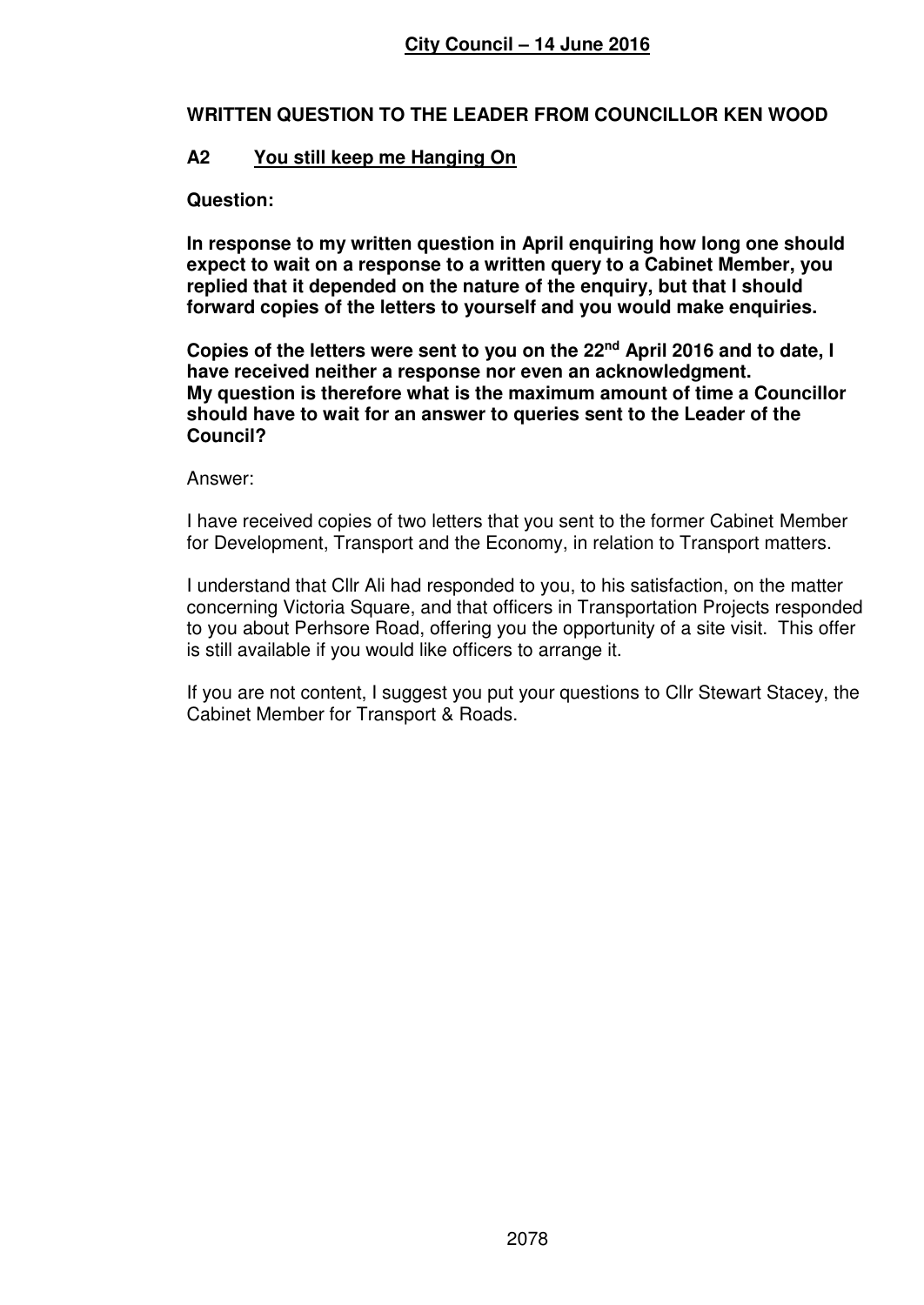### **WRITTEN QUESTION TO THE LEADER FROM COUNCILLOR BOB BEAUCHAMP**

# **A3 Meetings**

### **Question:**

How many meetings (including dates) has the Leader held with staff from channel 4 since becoming leader of the council?

Answer:

None.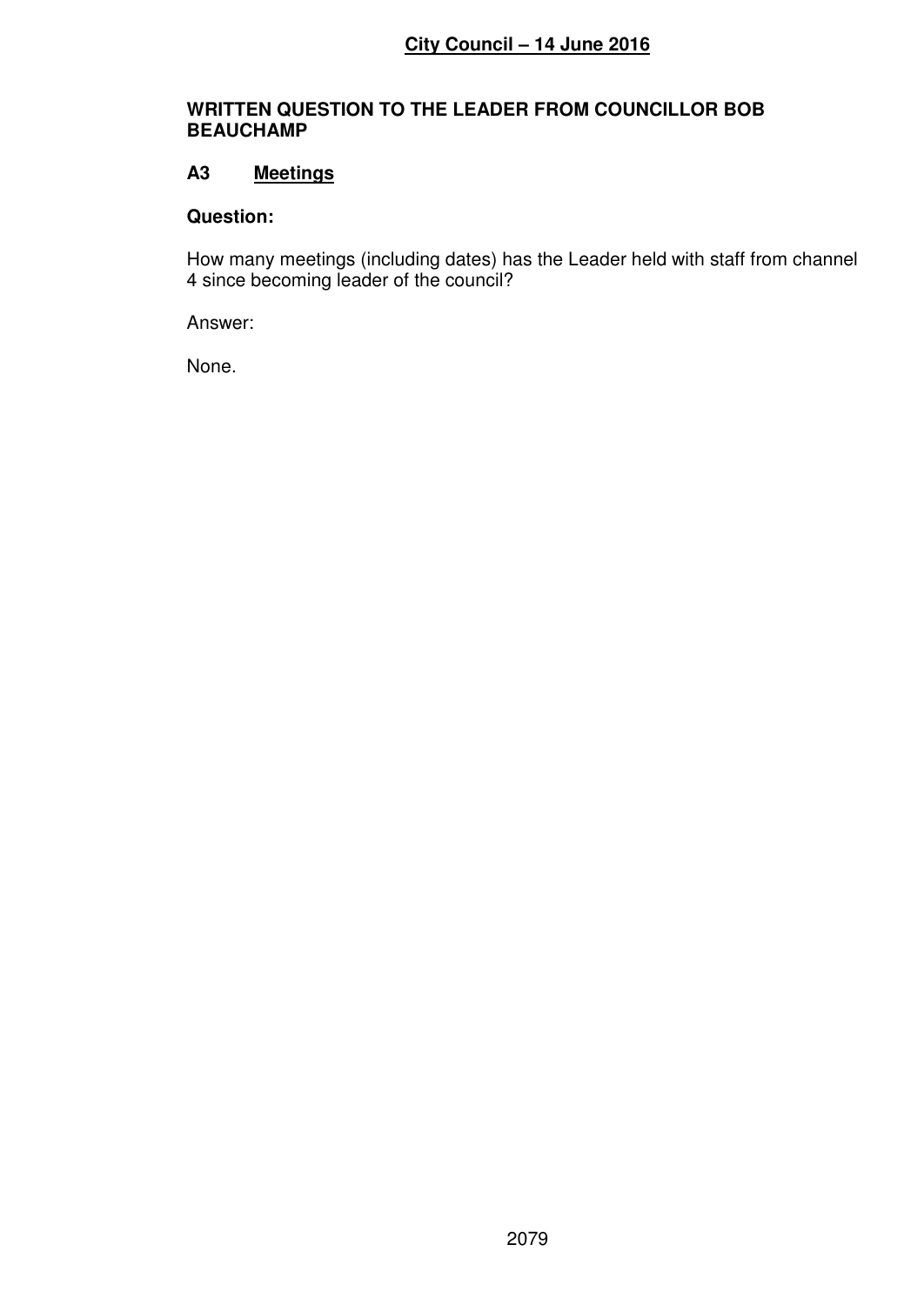### **WRITTEN QUESTION TO THE LEADER FROM COUNCILLOR GARY SAMBROOK**

### **A4 In/Out**

#### **Question:**

#### **Given the recent announcement about postal votes being sent to ineligible people for the European referendum, how many people have wrongly been sent a postal vote in Birmingham?**

#### Answer:

The responsibility for planning and delivering the referendum (and all other polls) lies with the Electoral Registration Officer (ERO) and the Counting Officer and not the City Council. Whilst the posts of ERO and CO are currently held by the Chief Executive, Mark Rogers, these are statutory appointments and are independent of the Council.

As such I passed the question to the ERO/CO to respond directly to you, which I believe he did on Friday 10 June 2016.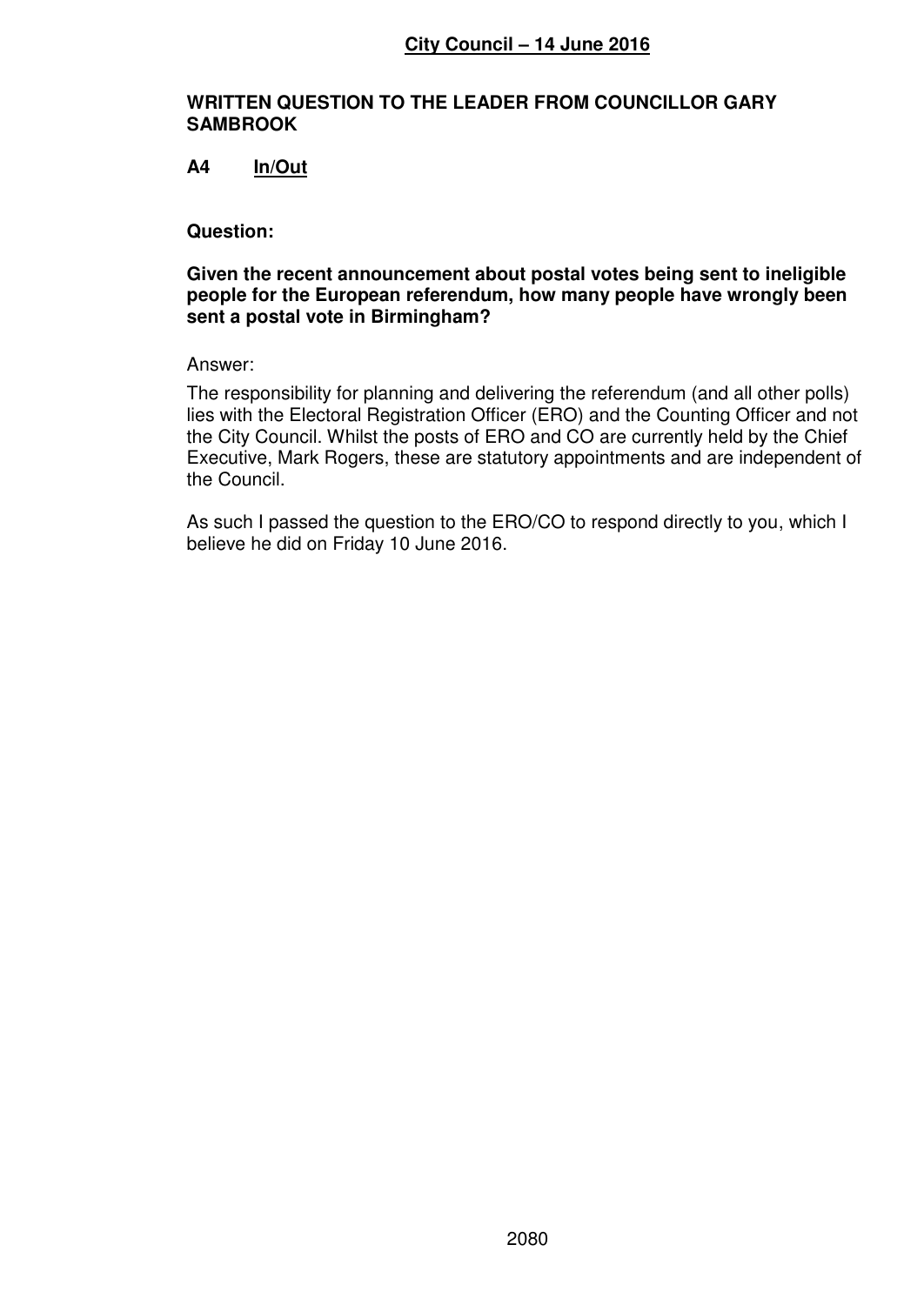### **WRITTEN QUESTION TO THE LEADER OF THE COUNCIL FROM COUNCILLOR JON HUNT**

# **A5 Reduce Number of Play Areas**

### **Question:**

**Could the Leader indicate what steps are being taken to implement item SN13 of the budget and business plan (Reduce number of play areas)?** 

Answer:

SN13 is being reviewed, and consultation will be held over the summer with local Members prior to any final decision being taken.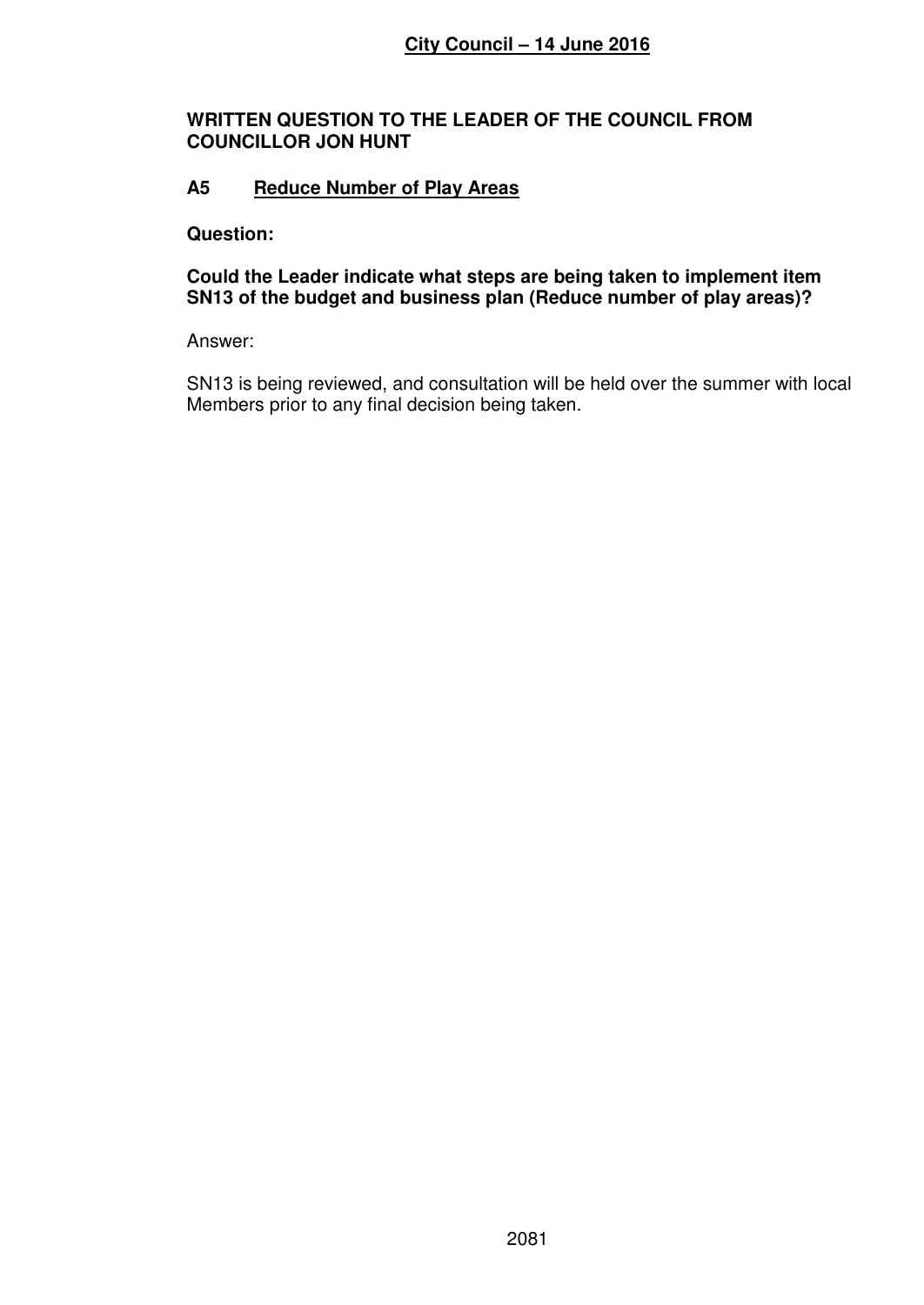### **WRITTEN QUESTION TO THE LEADER FROM COUNCILLOR ROBERT ALDEN**

# **A6 Children's Services**

### **Question:**

**Please list all meetings, e-mail correspondence, phone calls or letters the Council has had with the Department for Education or Number 10 since the Leader took control which relates to the establishment of a trust for children's service, including who attended such meetings or received correspondence?** 

Answer:

The report on this matter to full Council details the history of such discussions. More recently there was:

- A stocktake with DfE on 24 February 2016 and again on 12 April 2016
- A meeting with DfE on 23 May 2016
- A stocktake with DfE on 8 June 2016.

Attendees at some or all of these meetings included the Children's Commissioner, DfE officials, the Chief Executive, myself as Cabinet Member, the Leader of the Council, the Strategic Director for People, senior BCC managers, our Improvement Partner, Essex Children's Services and staff from Deloitte.

There have also been several informal conversations since Trusts were first suggested in the Le Grande review in 2014.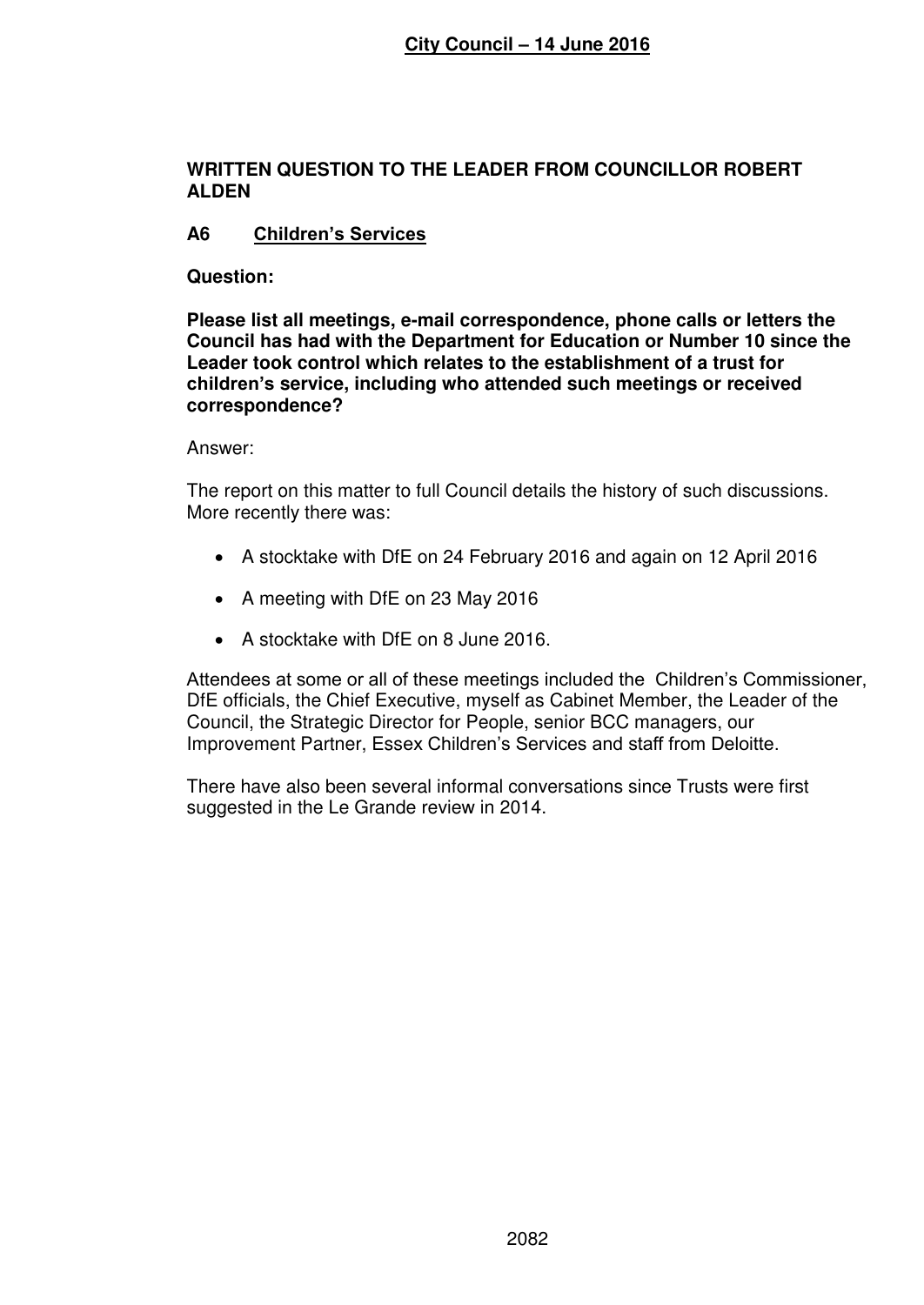# **WRITTEN QUESTION TO THE DEPUTY LEADER OF THE COUNCIL FROM COUNCILLOR JON HUNT**

# **B Permanent Recognition - Distinguished heroes**

### **Question:**

**The Council has honoured Brummies who gained the Victoria Cross or George Cross in the First World War at a recent event at the Hall of Memory.** 

**What arrangements are to be made for permanent recognition of the City's other holders of these two awards for our most distinguished heroes?** 

Answer:

The commemorative paving stones for the Victoria Cross recipients during the First World War was a national initiative by the Department of Communities and Local Government (DCLG) last year and the city received 10 names of those who were born in Birmingham.

I am not aware of any Government plans to similarly recognise the city's other Victoria Cross recipients.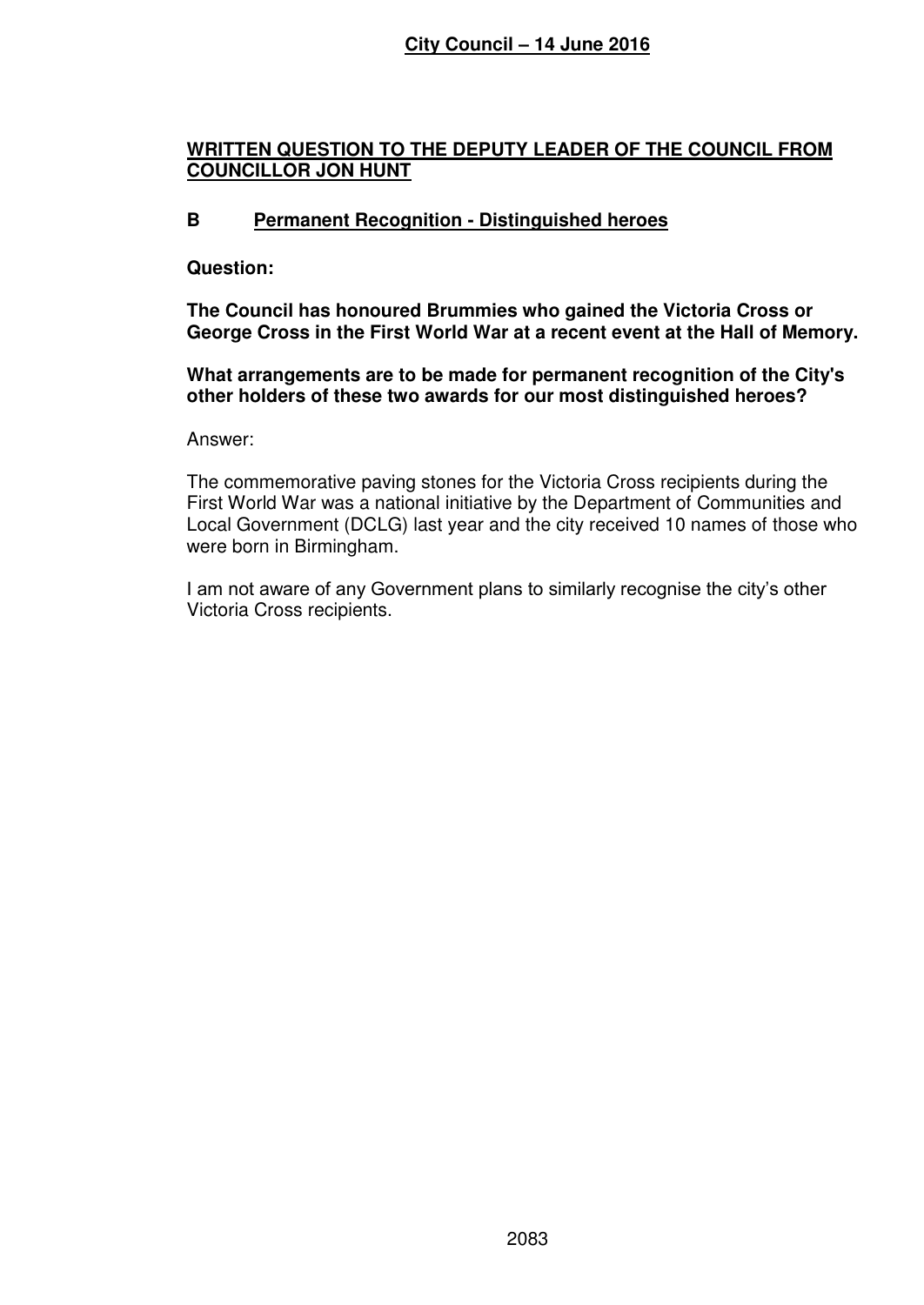### **WRITTEN QUESTION TO THE CABINET MEMBER FOR CHILDREN, FAMILIES AND SCHOOLS FROM COUNCILLOR LYN COLLIN**

# **C1 Response**

### **Question:**

**At the last City Council a written question was submitted (Q PRU) and you advised that officers would be providing me with the detailed figures required for a full response. Despite my chasing you on this no response has been received. There has now been more than sufficient time to provide this information. Could you please do so now for the public record?** 

### Answer:

The total number of pupils currently in the PRU is 500.

- 125 have been in between 0 to 6 months
- $\bullet$  130, 6 to 12 months
- 167, 13 to 24 months
- $\bullet$  59, 25 to 36 months
- 19, 37 months or greater.

There are currently 26 pupils with statements or EHC plans. Of those

- 7 pupils had a statement or EHC plan before arrival at the setting
- 21 had a statement or EHC issued whilst on roll at COBS

Of the 21 statements/EHC plans issued

- 9 were requested by the PRU
- 8 by the parent
- 4 by the previous school they had attended prior to exclusion.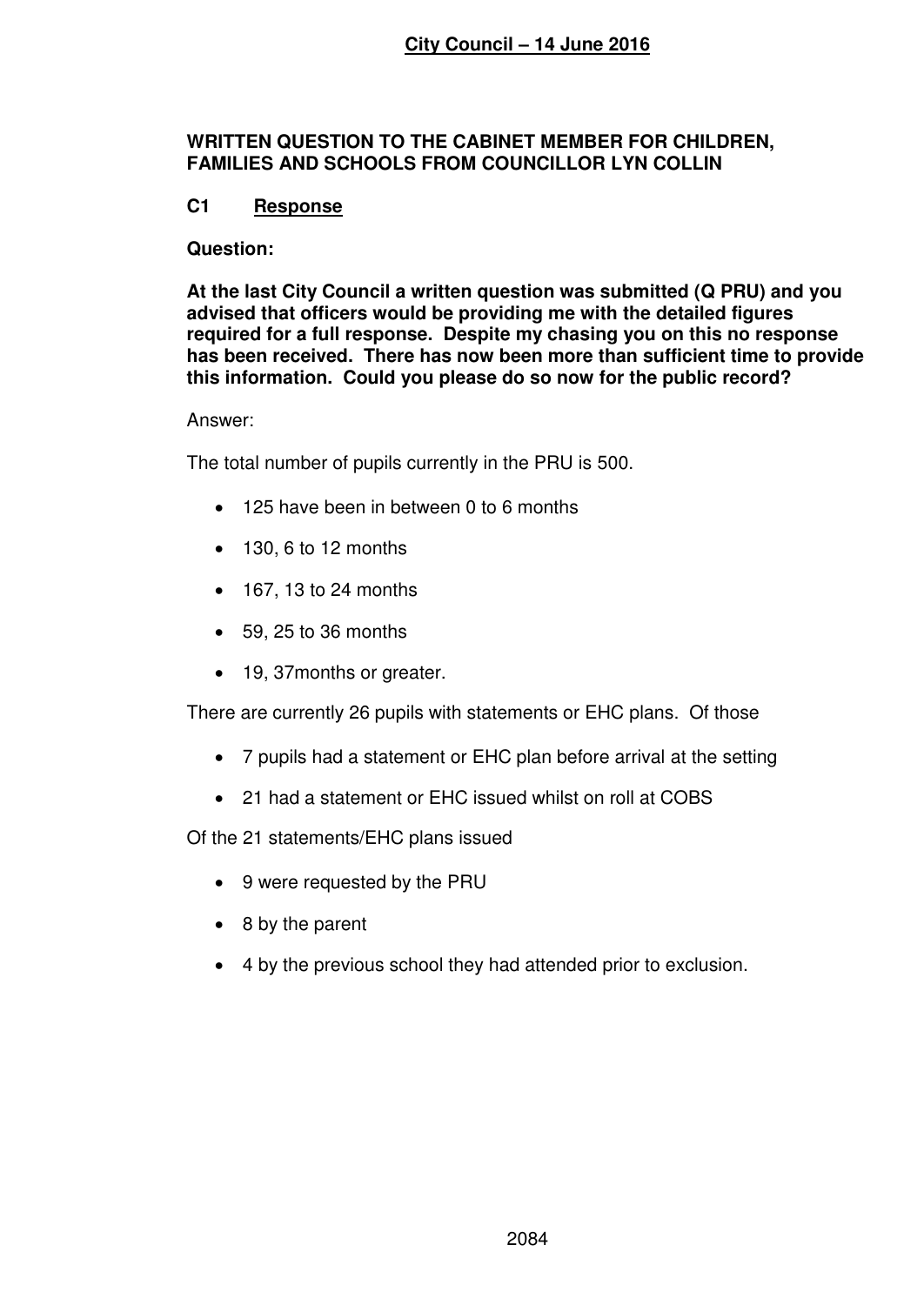### **WRITTEN QUESTION TO THE CABINET MEMBER FOR CHILDREN, FAMILIES AND SCHOOLS FROM COUNCILLOR ALEX YIP**

# **C2 Response**

#### **Question:**

**At the last City Council a written question was submitted (Q Young People) and you advised that officers would be providing me with the detailed figures required for a full response. Despite my chasing you on this no response has been received. There has now been more than sufficient time to provide this information. Could you please do so now for the public record?** 

#### Answer:

Officers are already engaging with elected members, schools and key partners to discuss the development of a strategic approach to how Social, Emotional and Mental Health needs can be met in **all** educational settings across Birmingham City.

There are 780 children and young people with statements or EHC plans whose primary needs related to social, emotional, mental health issues. Of those 78-

- 75 are in mainstream schools
- 6 in resource bases
- 438 in special schools
- 30 in the PRU
- 241 in independent/non-maintained special schools
- 4 in elective home education and
- 13 without a school place

The number of pupils in attending Birmingham Special schools are as follows

- 119 in hunters Hill Technology College
- 110 in Lindsworth School
- 31 in Selly Oak Trust School
- 83 in Skilts School
- 70 in Springfield House School and
- 16 in other LA specials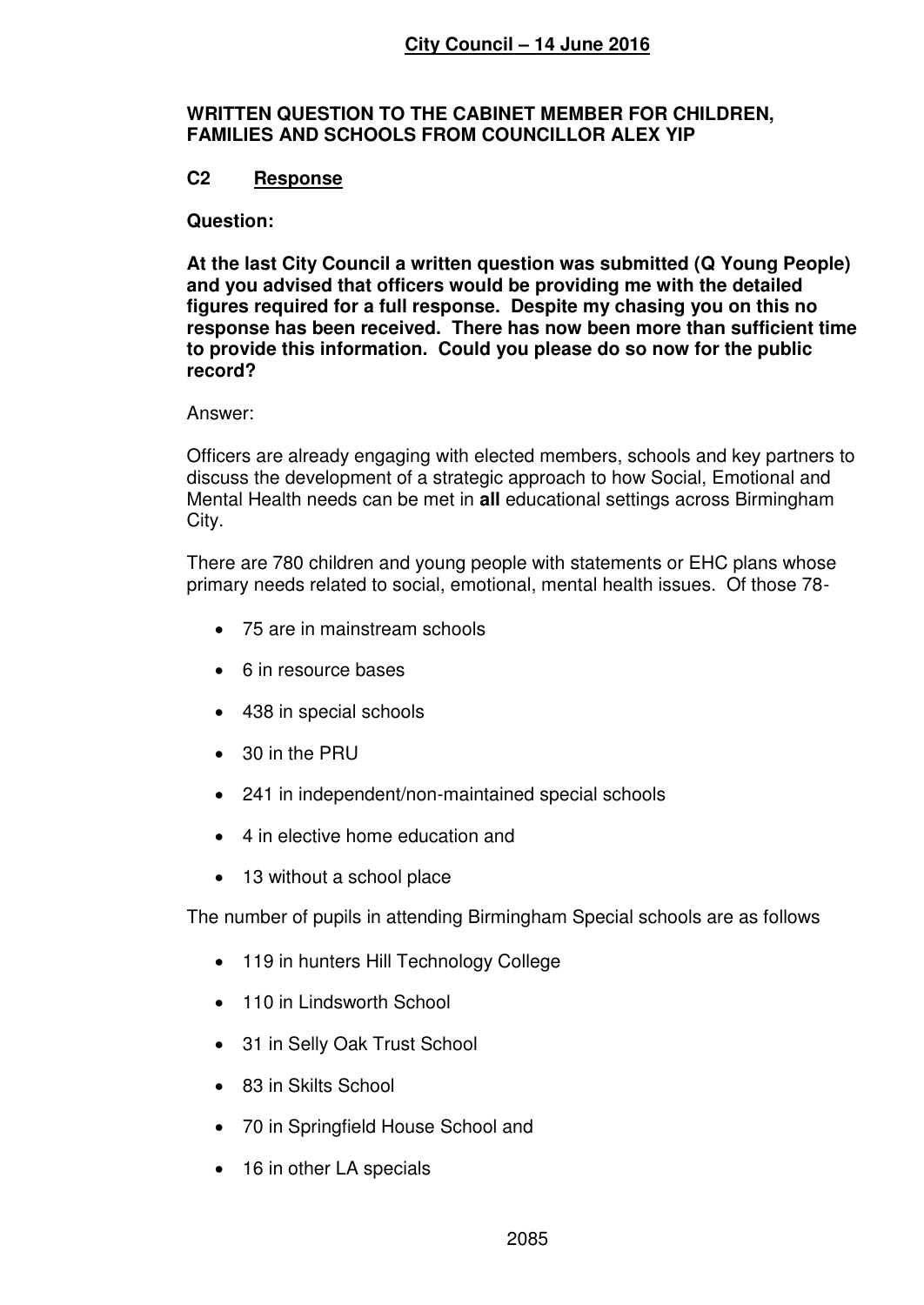*(Please note The data provided is based upon figures as at November 2015 which was undertaken in preparation for the Sufficiency forecast. This included pupils identified with a primary need of SEMH (BESD) during the full 14/15 academic* 

*year.)*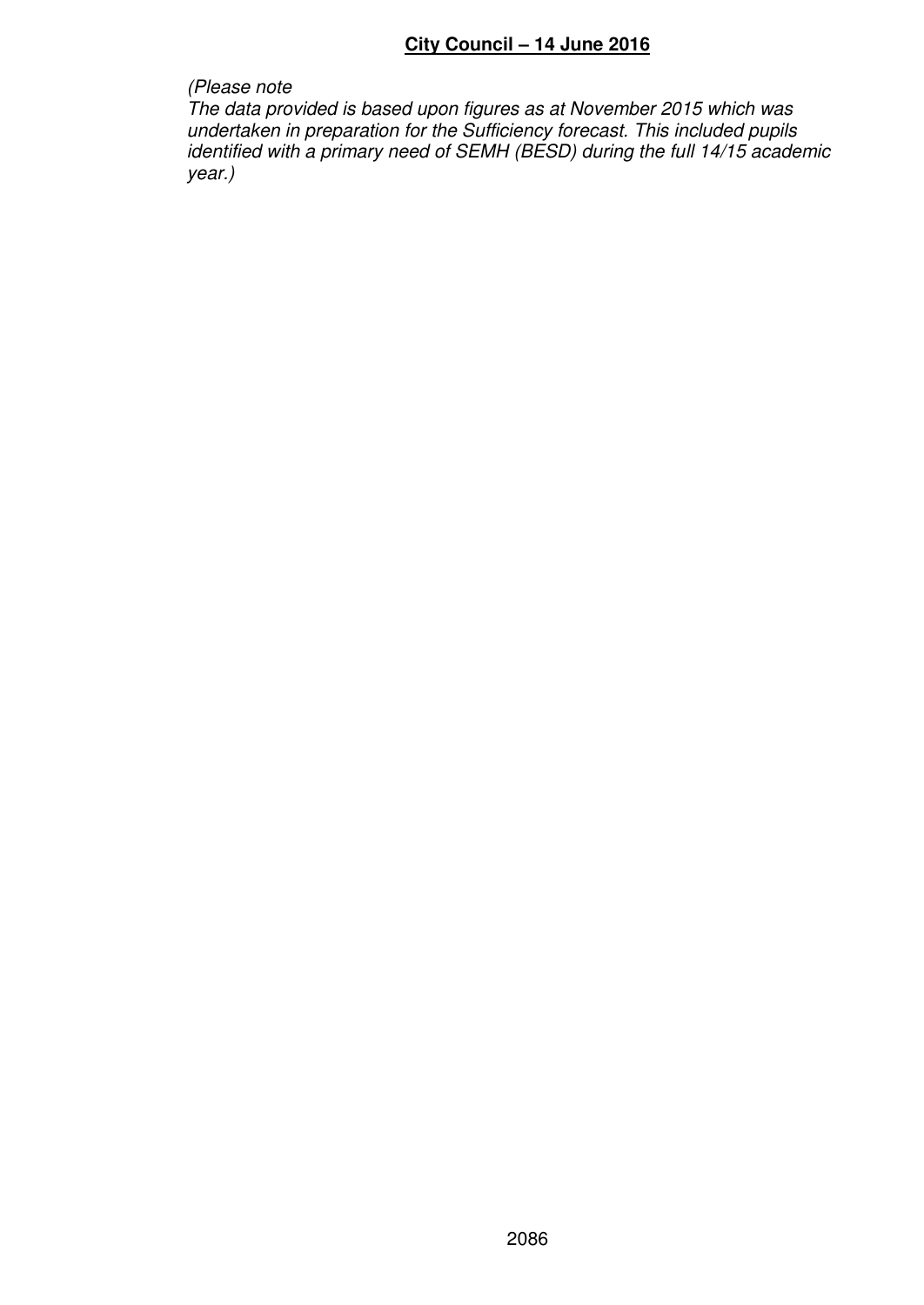### **WRITTEN QUESTION TO THE CABINET MEMBER FOR CHILDREN, FAMILIES AND SCHOOLS FROM COUNCILLOR RANDAL BREW**

### **C3 Response**

### **Question:**

**At the last City Council a written question was submitted (Q External Support) and you advised that officers would be providing me with the detailed figures required for a full response. Despite my chasing you on this no response has been received. There has now been more than sufficient time to provide this information. Could you please do so now for the public record?** 

#### **Answer:**

# **Associates to support Improvement Plans 2016/17**

Total paid £28296.12 Gross (Net of VAT £23580.10)

The purpose of the Improvement Plans and Associates is to support the Local Authority to become one of the best performing for SEND in the country; that addresses the needs of children quickly, provides suitable education and ensures the right children have access to the most specialist support. We want to avoid stressful and expensive processes to resolve disputes between parents and the Local Authority when less formal procedures such as mediation could be used.

This requires a whole system approach, with a realistic and sustainable way forward. There is a need for stronger partnership working in this area and generalising good practice to achieve better outcomes for all.

The Service requires strengthening to improve performance, particularly with regard to completion of Transfers from SEN Statements to Education Health and Care Plans, Appeals to Tribunals, children without a school place as well as improving quality assurance and customer service.

The Associates are from a private company and are specialists in the area of delivering SEN improvements in Local Government. They are supporting SENAR focusing on performance management and quality assurance.

They are also supporting the delivery of the Education Plan via a number of other connected priority SEND projects linked to current challenges. These are Information Sharing Strategy for SENAR & SENDIASS, Pathways to Specialist Provision, Refreshing the Special Education Development Plan and High Needs Funding Allocation System for Pupils with SEND.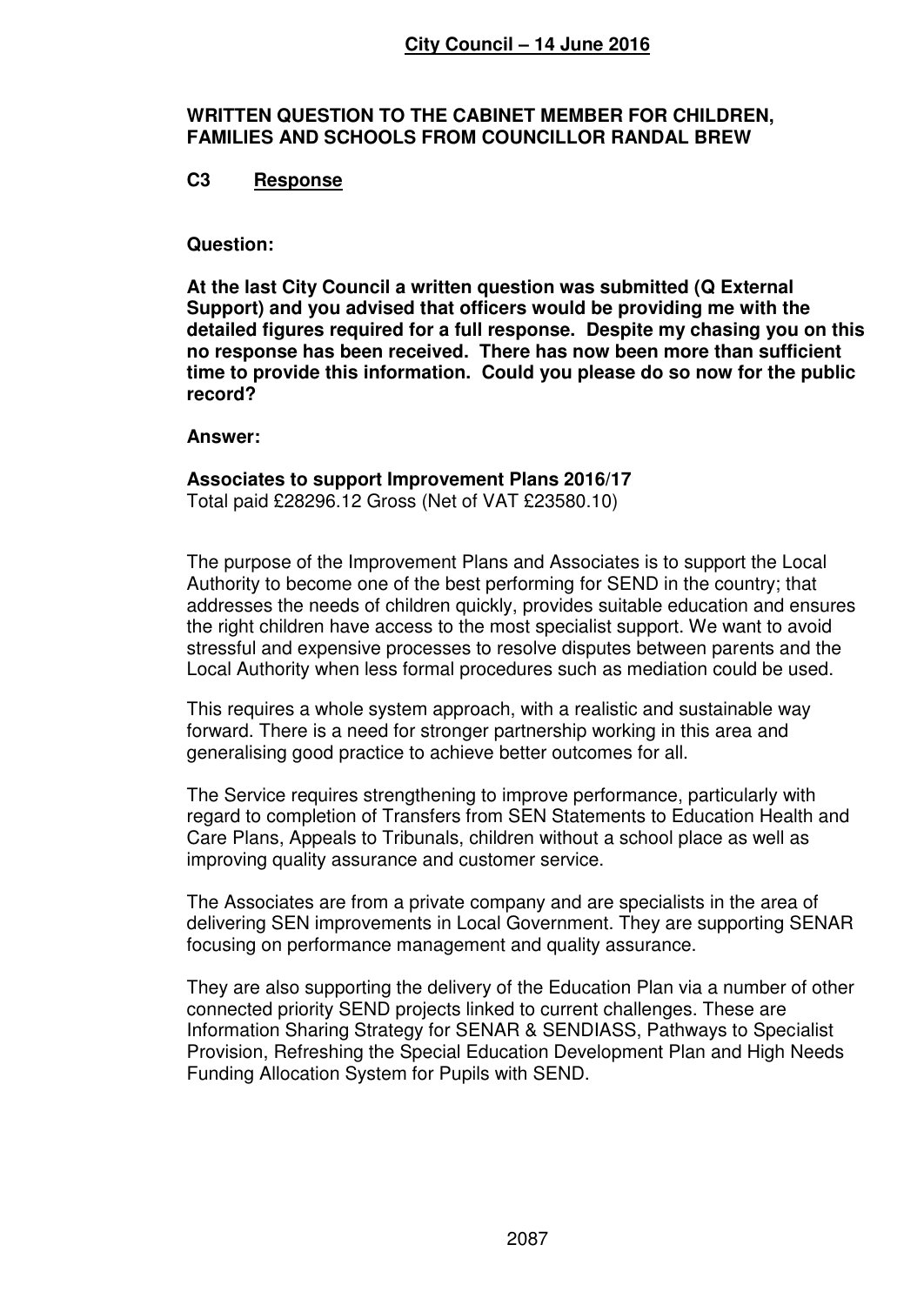# **Independent investigation of complaint and follow up 2015/16**

Total paid £5,204.88 Gross (Net of VAT £4,337.40)

The purpose was to investigate allegations against Birmingham City Council regarding inappropriate changes to statutory assessment timescales relating to Education, Health and Care (EHC) plans. Four complaints were investigated (3 relating to EHC process and 1 to Transfer Review process).

No evidence of deliberate manipulation of dates and timelines within the statutory assessment process was found. There was some evidence confusion between the two teams (SENAR and PSS) responsible for the new EHC and transfer review processes and evidence that statutory timelines had not been met with unacceptable delays in receiving an EHC Plan.

Learning from each complaint was acted on and capacity issues have been addressed with additional staff in post funded by the SEN Reforms Grant to support the process.

Performance in timeliness of new EHC Plans has improved since the allegations were made, and since December 2015 has been consistently above 90% on time. A significant number of transfer reviews remain outstanding, and recommendations from the investigation have been included in Improvement Plans.

**Consultant Support re Sustainable approach to commissioning Alternative Provision** 2015/16 Total paid £13,692.18 Gross (Net of VAT £11,410.15)

This work is part of our approach to Sustaining Inclusion, to promote inclusion positively alongside our other equal opportunities work to protect and champion our vulnerable children. The work of the consultant has contributed to developing the strategic partnership and leadership across the system and developing a shared understanding of the complex factors impacting on this. Over the past 2 years exclusions have been rising in Birmingham and they have been higher than average across England and higher than our statistical neighbours for a number of years. This has resulted in a reactive response to growing need with equity issues and increased spend on alternative provision that is not sustainable.

The realities for schools are that pupils with better behaviour tend to have better academic outcomes and some pupils are difficult to engage/re-engage. External pressures on schools include curriculum changes, OfSTED inspections and the market place.

The realities for pupils who are excluded include alienation, further disengagement and poorer outcomes. There are risks of negative peer grouping and wider safeguarding and community risks.

The Consultant is a specialist who has worked for national and local government for over 17 years, focusing on policy and provision for children and young people with SEND with a particular interest in the area of social, emotional and behavioural difficulties. He has carried out reviews of behaviour support and provision in a broad range of Local Authorities across the UK.

The Consultant support in Birmingham has resulted in a feasibility study, options appraisal and engagement with partners and stakeholders to develop a sustainable approach to commissioning of Alternative Provision.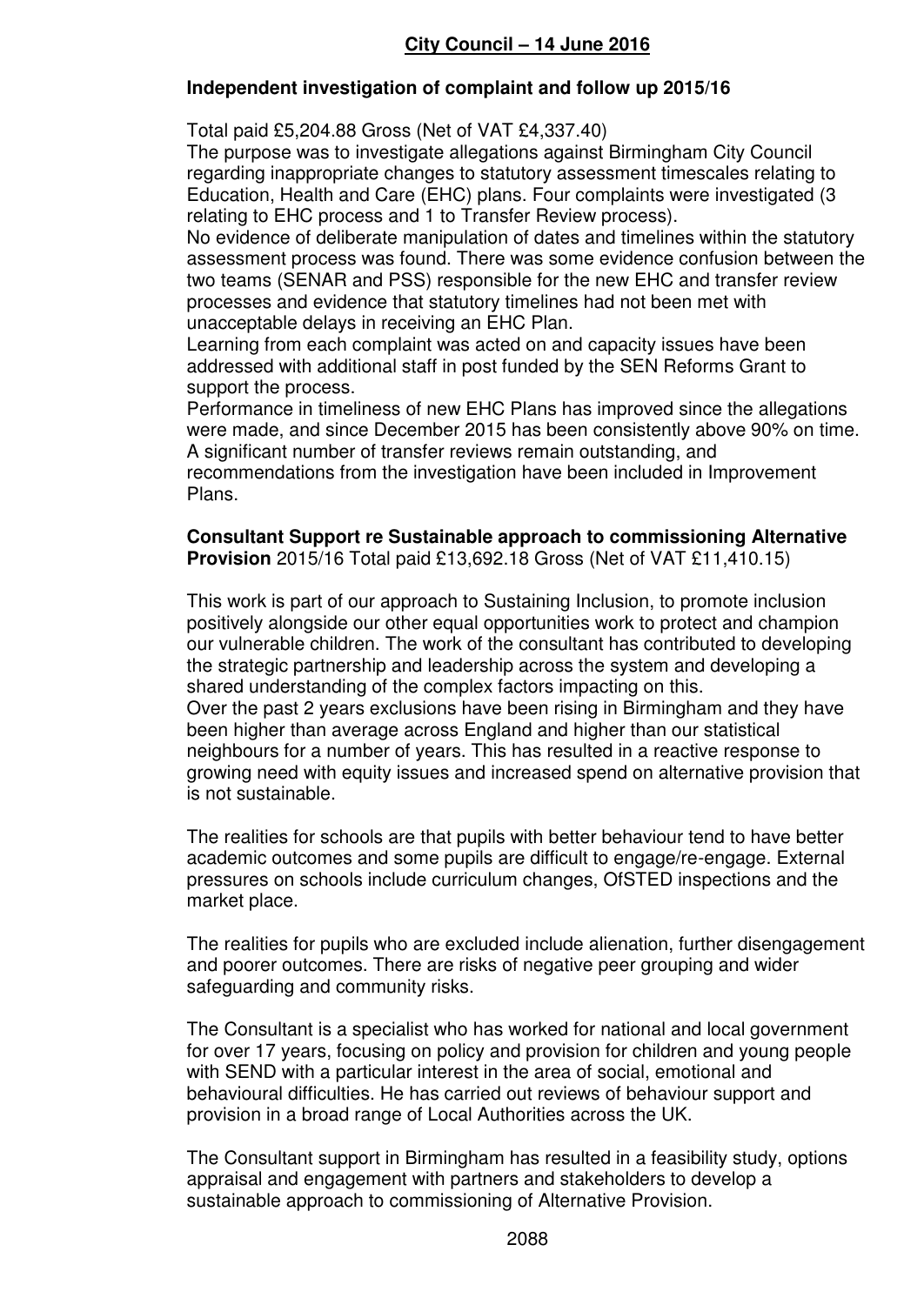Information on High Needs spending on children with behaviour, emotional and social difficulties in each Secondary Network and Primary Consortia Group has been identified and shared with Head Teachers. Secondary Head Teachers are now substantially involved in planning the use of this resource.

The work has contributed to a reduction in secondary exclusions in Spring Term 2016.

# **Additional support for development of Post 16 provision**

2015/16 Total paid £11,040.00 Gross (Net of VAT £9,200.00)

This work was part of the Post 16 Opportunities partnership which has been established to develop Post 16 SEN provision. This is a new additional responsibility for Local Authorities, following national policy changes. We want young people to have access to a good range of mainstream and specialist post 16 provision, so they can participate and achieve meaningful occupation in the future

The Interim manager provided additional capacity to lead 4 projects including supporting and improving the offer from General and Further Education Colleges and extending the work of SEN Support Services to this group. Access to Education now include support for colleges as part of their service. This work also contributed to the development of a Post 16 booklet for young people, providing information about opportunities and pathways to support the transition process.

### **External consultant to Review Complex Cases Panel arrangements**

Total Paid £10,324.20 Gross(Net of VAT £8,603.50) Jointly funded with NHS

There are a small number of children and young people with the most complex needs who require placements jointly funded across the Local Authority (education and social care) and Health. We want these children to be placed in suitable provision quickly. This requires good understanding of the pathways for children, including the resources available to prevent crises and placement breakdown. The range of suitable provision is limited, and providers often demand high costs. The Local Authority has to work together with the NHS to ensure we get the best value for money and that provision is monitored to improve progress and outcomes for children.

The current complex case panel meets fortnightly and includes education, social care and health commissioners. The panel also includes education officers, health clinicians and social care senior managers. The purpose of the panel is to approve and review placements for children and young people with complex needs where placements are funded jointly across EHC.

The purpose of work of the Consultant was to review the current arrangements to support improvements in the operation of the panel including the pathway for cases coming to panel and greater integration of processes.

The Review report has been completed and shared with key stakeholder with recommendations picked up in Service Plans. The recommendations supported the development of more transparent and efficient funding arrangements and a Joint Funding Agreement has been drawn up for 2016/17 allowing passing of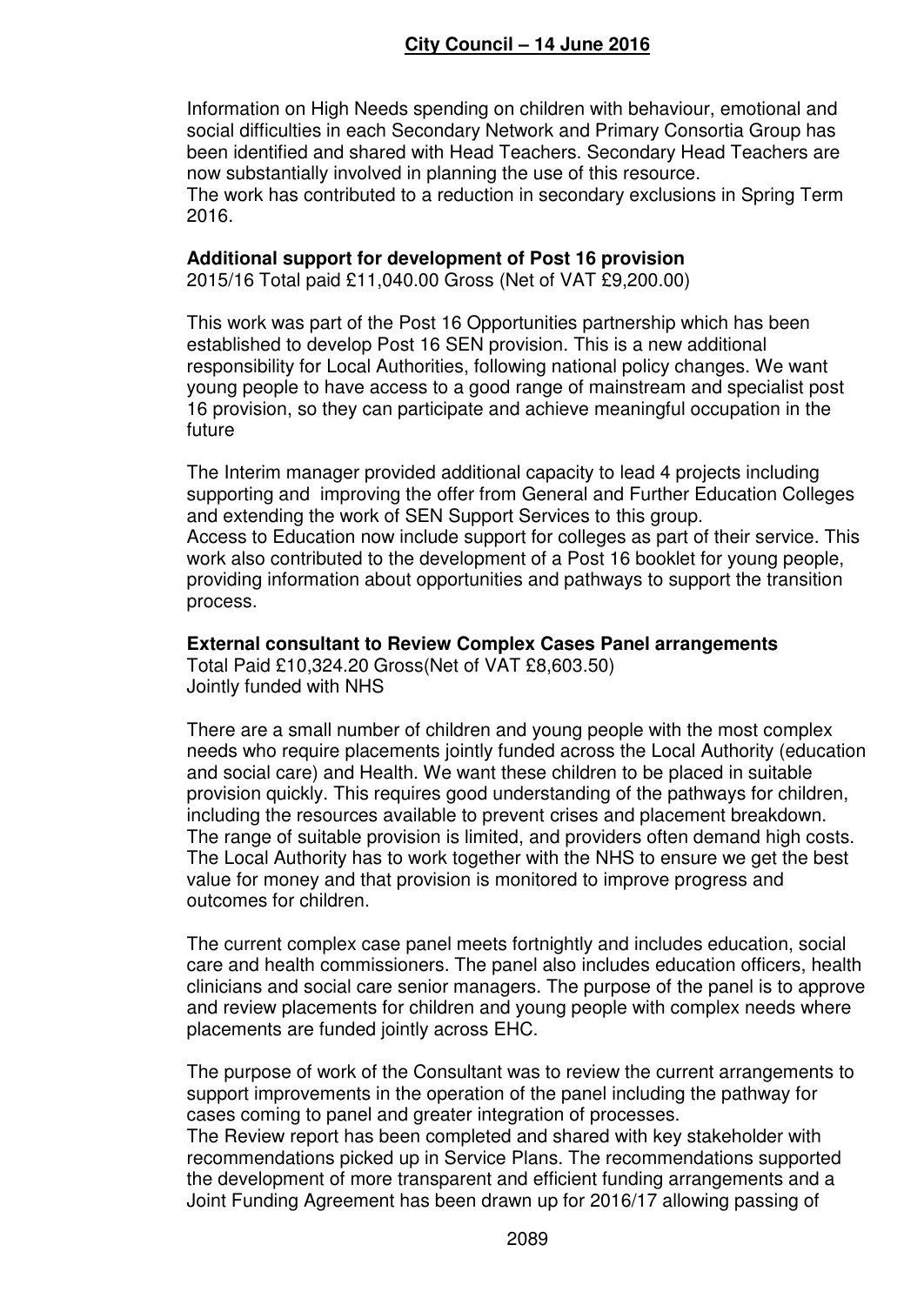money from NHS to the Council on an annual pooled basis rather than for each individual child.

#### **External Consultant to review funding of complex cases**  2014/15 Total Paid £8692

There are a small number of children and young people with the most complex needs who require jointly funded placements across the Local Authority (education and social care) and Health. These placements are often very costly and we want to make sure that the arrangements are suitable and provide value for money. This external consultant was already working for the Children's commissioning team to support work on permanency planning and extended this activity to review and audit the 10 most expensive placements. The product included a resource allocation system for the social care contribution to joint funding for placements. Recommendations also fed into the wider review of the Complex Cases panel arrangements outlined above.

# **Additional Information**

The services for children with complex needs have had access to external support available across the Education Service, People Directorate or the whole Council. For example support via Future Council from model savings in Travel Assist and Continuing Professional Development such as 360 degree feedback and coaching.

In addition specialist external support has been commissioned to support engagement and co-production with families such as a specialist private company commissioned to develop videos with young people and families to promote and engage stakeholders in the Local Offer (£2750 in 2014/15) and Parent Trainers to deliver workshops for parents (£3337 in 2014/15, £10,757 in 2015/16). This has been funded by the SEN Reforms Additional Burdens Grant from the DfE. Services for Children with Complex Needs deliver traded services, to build capacity for early intervention and SEN Support in schools for example. This includes the use of Associate Educational Psychologists commissioned via Services for Education and Associate Teachers via Schools. This allows the services to be flexible in the offer they provide. There is no cost to the council for this, as it is funded from traded income.

The Virtual School for Children in Care and LACES commission a range of projects and tutors to support children in care with their education, funded from Pupil Premium Plus funding.

Disabled Children's Social Care commission interpreters and escorts in order to carry out their social work assessments and contact with family members for children in care for example.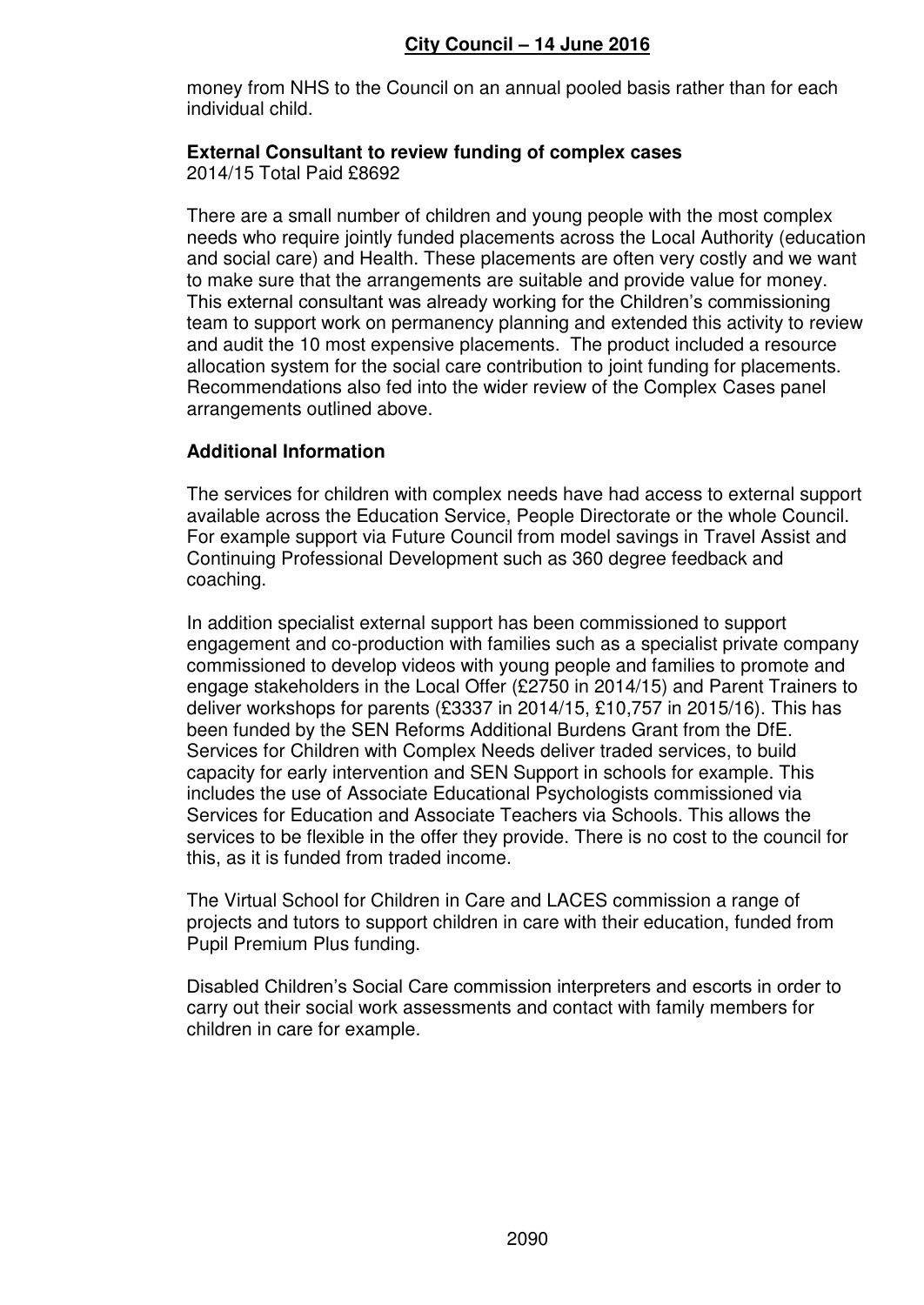### **WRITTEN QUESTION TO THE CABINET MEMBER FOR CHILDREN, FAMILIES AND SCHOOLS FROM COUNCILLOR ROB SEALEY**

# **C4 Response**

### **Question:**

**What is the council's policy on charging for home to school transport for the following ages:** 

#### **16-17 years old 18 years old and upwards?**

### Answer:

Service users who access Post 16 education provision are assessed for transport assistance in-line with the Council's current Post 16 Transport Policy. To be eligible for assistance applicants must meet the following minimum criteria:

- (1) You must be a resident of Birmingham
- (2) You must be attending a course at a school, further education college or institution or 16-19 Academy consisting of at least 450 guided learning hours per year
- (3) You must have a Statement of Special Educational Needs or Education Health and Care Plan
- (4) You must be aged 16-18 years, or have started the relevant course before you turned 19 and continuing to attend it.

Applicants who are awarded specialised transport, i.e. on a vehicle commissioned by the Council are required to make either a £300 or £600 annual contribution towards costs. The reduced annual rate of £300 is applied if the family of the applicant is in receipt of maximum working tax credits.

For those 'adults' who are neither children nor of sixth form age (therefore 19 or over), section 508F Education Act 1996 deals with the matter of provision of transport. Under that section the Council is not obliged to make any arrangements for the provision of transport for adult learners except where it considers necessary, however if the Council does make such provision it must be free of charge.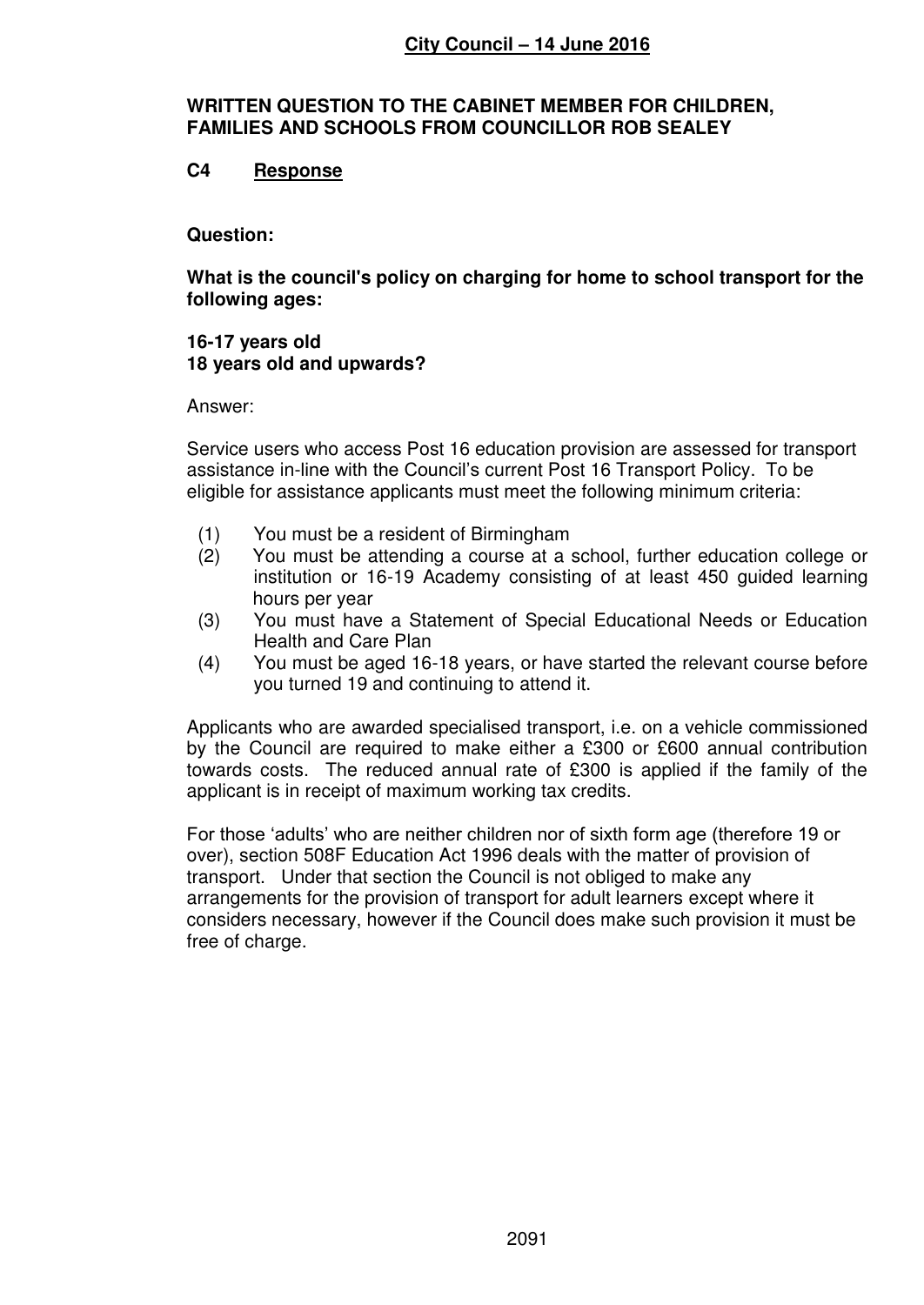# **WRITTEN QUESTION TO THE CABINET MEMBER FOR CHILDREN, FAMILIES AND SCHOOLS FROM COUNCILLOR TIMOTHY HUXTABLE**

# **C5 Complaint**

### **Question:**

**What are the figures regarding the work of the Disabled Children's Social Care team for each year in the period 2013-2016 and could this information be provided?** 

**Requests for assessment Assessments carried out within statutory timescales (45 days) Stage 1 complaints upheld/dismissed Stage 2 complaints upheld/dismissed Stage 3 complaints upheld/ dismissed** 

Answer:

 $\overline{a}$ 

### **Requests for assessment and assessment timescales**

The information about assessments for the Disabled Children's Services for the period 2013/2016 has been provided in the table below. It uses information which relates to the current assessment model, a Single Assessment, because the data is consistent and available since October 2013.

In terms of requests for assessment these are logged in line with the assessment information which is tabulated below.

- The row which gives *the total number of single assessments* is the number of assessments requested in the period.
- The row which gives *the single assessments within timescale* is the number that were completed within the timescale.
- There is a row which gives the indicator for *percentages within timescale.*  The operational target is 85% within timescale.

| <b>DCSC</b>                                                                                       | 13/14 | 14/15 | 15/16 |
|---------------------------------------------------------------------------------------------------|-------|-------|-------|
| <b>Single</b><br><b>Assessments</b><br>within Timescale                                           | 101   | 371   | 271   |
| <b>Total Number of</b><br><b>Single</b><br><b>Assessments for</b><br>the year/period <sup>1</sup> | 119   | 434   | 338   |
| Percentage in<br>timescale                                                                        | 84%   | 85%   | 80%   |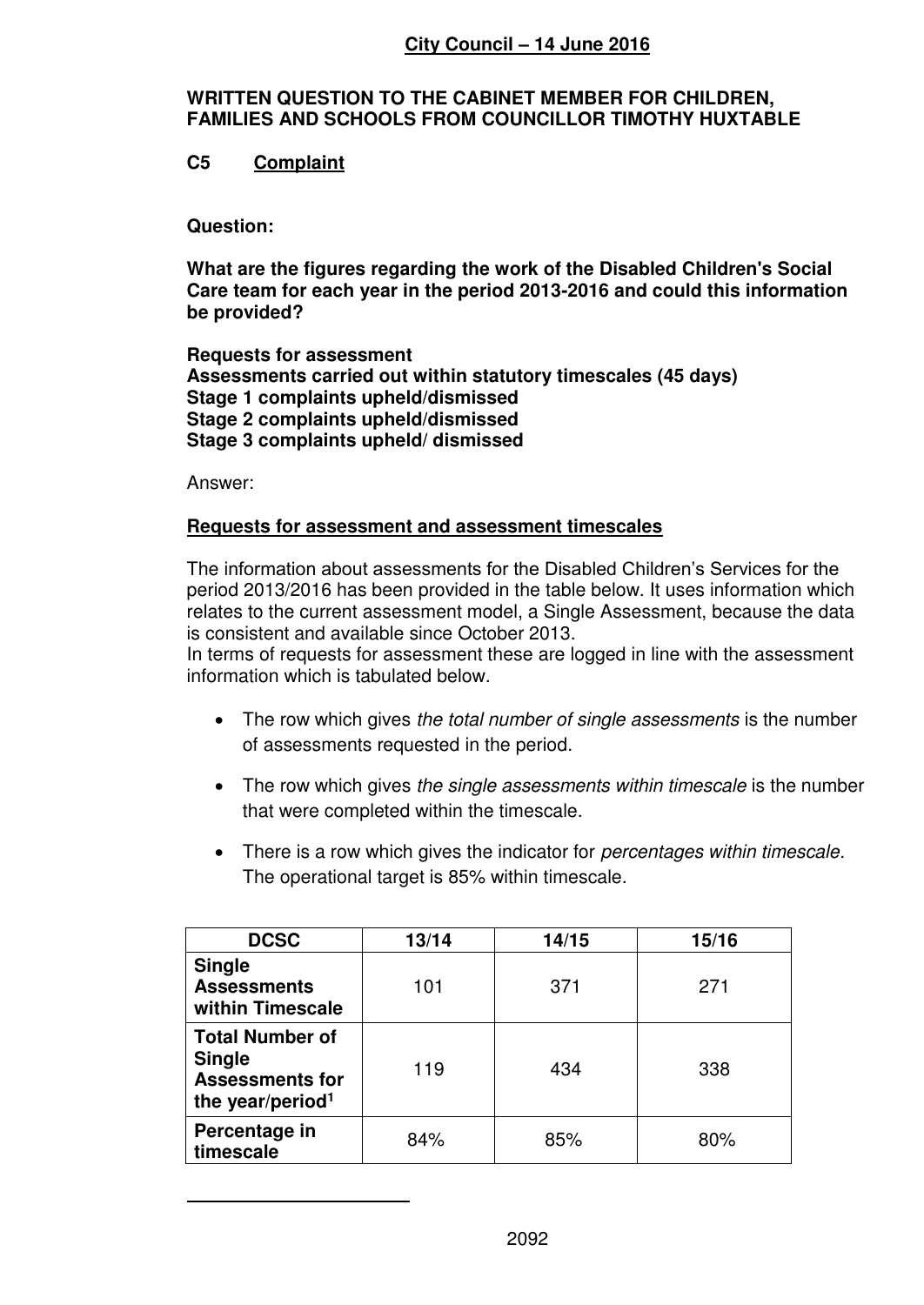# **In terms of Complaints**

The response for Complaints for the Disabled Children's Social Care Service within the period identified is as follows:

### Stage 1 – Locally investigated

There have been 87 complainants with 126 aspects of complaint. Of the 126 aspects there have been 40 aspects upheld; 69 not upheld and 17 partially upheld.

### Stage 2 – Independently Investigated

There have been 16 complainants with 114 aspects of complaint. Of the 114 there have been 19 aspects upheld; 59 not upheld; 17 partially upheld and 19 inconclusive.

### Stage 3 – Independently Reviewed

There have been 2 complainants with 18 elements of complaint. Of the 18 there have 2 aspects upheld; 13 not upheld; 1 partially upheld and 2 inconclusive

Please note: the period 13/14 is October 2013 – March 2014 . This is because Single Assessments were introduced in October 2013.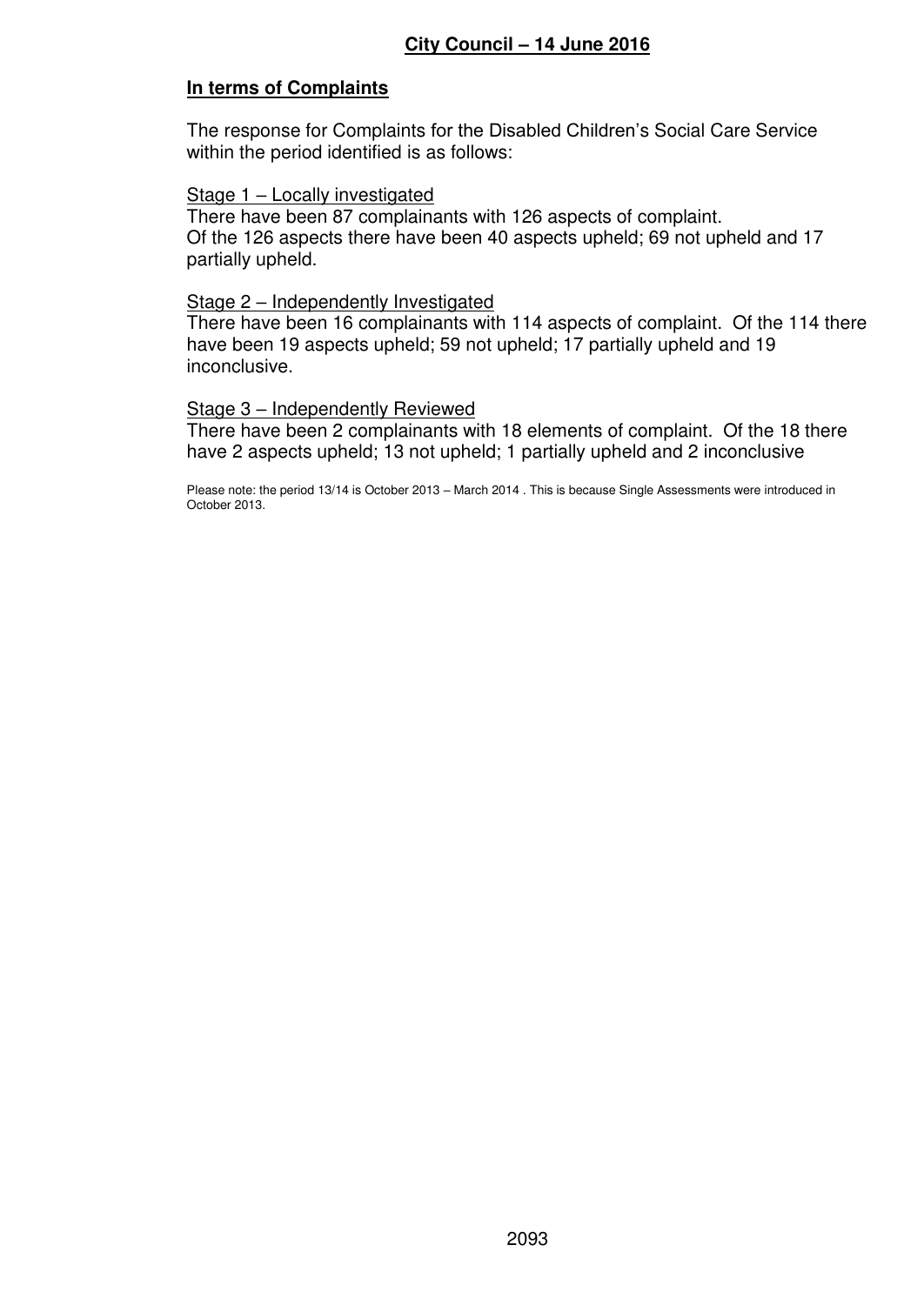### **WRITTEN QUESTION TO THE CABINET MEMBER FOR CHILDREN, FAMILIES AND SCHOOLS FROM COUNCILLOR MEIRION JENKINS**

# **C6 Criteria**

### **Question:**

# **What criteria is used to allocate referrals related to children with SEND or other CiN to the Disabled Children's SC Service rather than Area SW teams?**

### Answer:

The Disabled Children's Social Care Eligibility Criteria is the key document which informs any decision about the level of social care packages or direct payments for disabled children and young people following an assessment (S.17 Children Act 1989).

The criteria for Disabled Children's Social Care is used to inform whether a disabled child's level of need is such that they should be within the DCSC rather than an Area Social Work team. Essentially, where a child has a significant and long-lasting disability and this is the primary reason for their needs, they will be supported through the Disabled Children's social care teams.

A) When a child is referred to the Child Information & Advice Service (CIAS) or to MASH information about that child's needs and any disability will inform whether the child should be allocated to an Area SW team or to the DCSC. This can involve discussion with managers for each service and a decision is made swiftly.

B) It is possible that a child's case can be allocated to one team for an assessment, and at the end of the assessment it is understood that the child's needs will be better met by being allocated within a different team. If that is decided the case is then transferred by discussion between team managers..

Referrals into Disabled Children's Social Care can come from a variety of sources including SENAR, Early Help, Early Support, Schools, Nursing or Health visiting or numerous other professionals.

Children with particular SEND needs who have an assessment for an EHC Plan can request advice from Social Care. This can be provided from either an Area Social Work Team or DCSC as appropriate.

The DCSC eligibility criteria are reviewed periodically with Area SW teams, SENAR and a range of other professionals. Children and families allocated to DCSC or area teams can also access Information Advice and Guidance and early help/ community support, including carers support, from Universal and targeted Services provided or commissioned by the Council.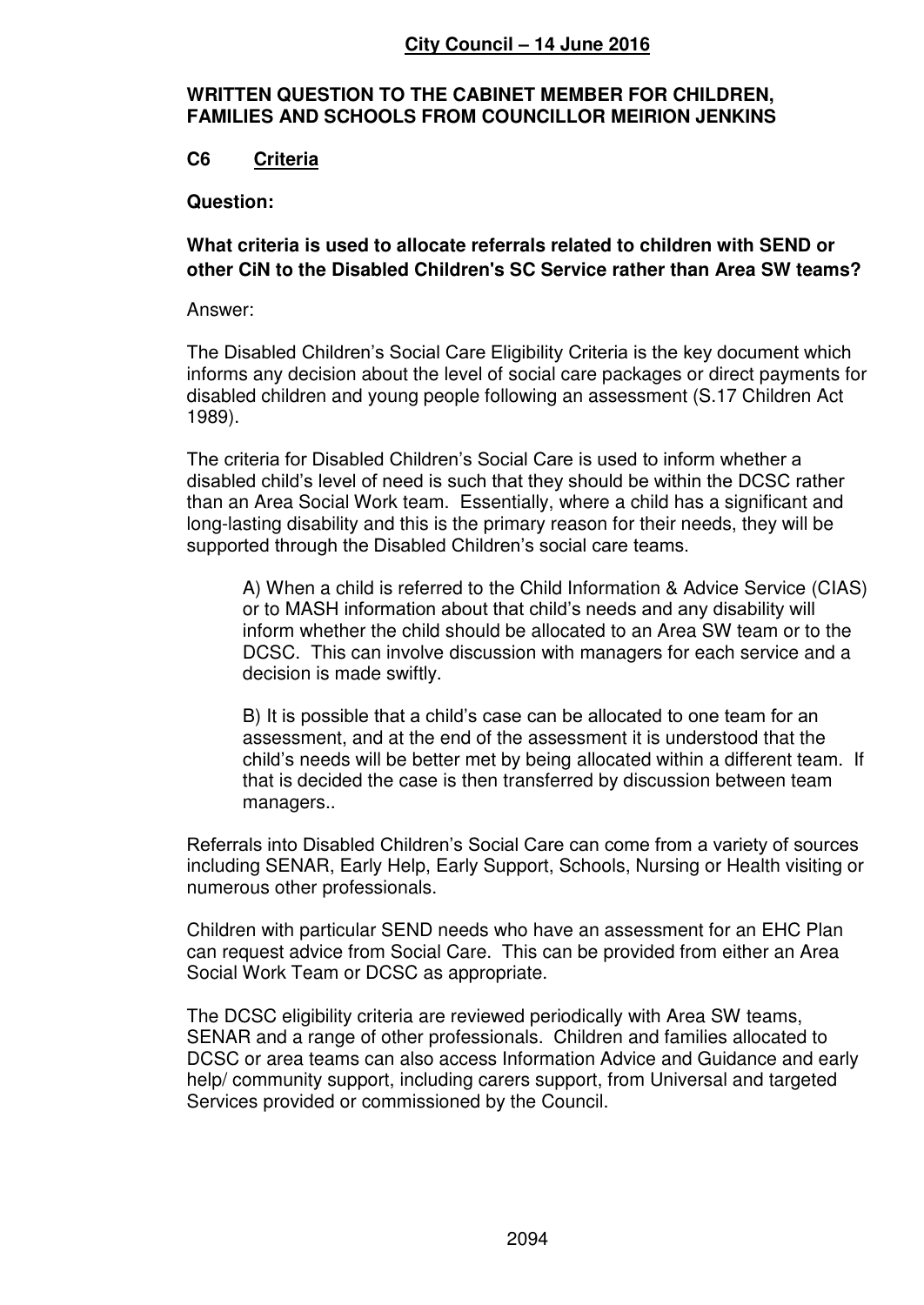### **WRITTEN QUESTION TO THE CABINET MEMBER FOR CHILDREN, FAMILIES AND SCHOOLS FROM COUNCILLOR DAVID BARRIE**

# **C7 Criteria 2**

### **Question:**

### **What criteria are used when deciding the level of Direct Payments or other social care packages for disabled children?**

Answer:

The Disabled Children's Social Care Eligibility Criteria is the key document which informs any decision about the level of social care packages or direct payments for disabled children and young people.

The Eligibility Criteria when it was originally produced was widely consulted upon and included an appropriate Impact Assessment.

The process is as follows: A Social worker will complete an assessment of social care need in consultation with the child, family and with reference to the professionals who are involved with the child and family. If the social worker and the manager identify an appropriate unmet need the child's assessment along with the carers "Carers Assessment" papers are presented to a Multi-Agency Community Resources Panel which reviews the needs against the Eligibility Criteria.

At the Community Resources Panel a decision is made as to eligibility and the level of need against specific "exemplars". This process gives rise to a score which informs the level of need and the possible resources available to meet that need.

A range of resources are available for disabled children who meet the criteria or the family can request to receive a Direct Payment to meet the identified unmet social care needs.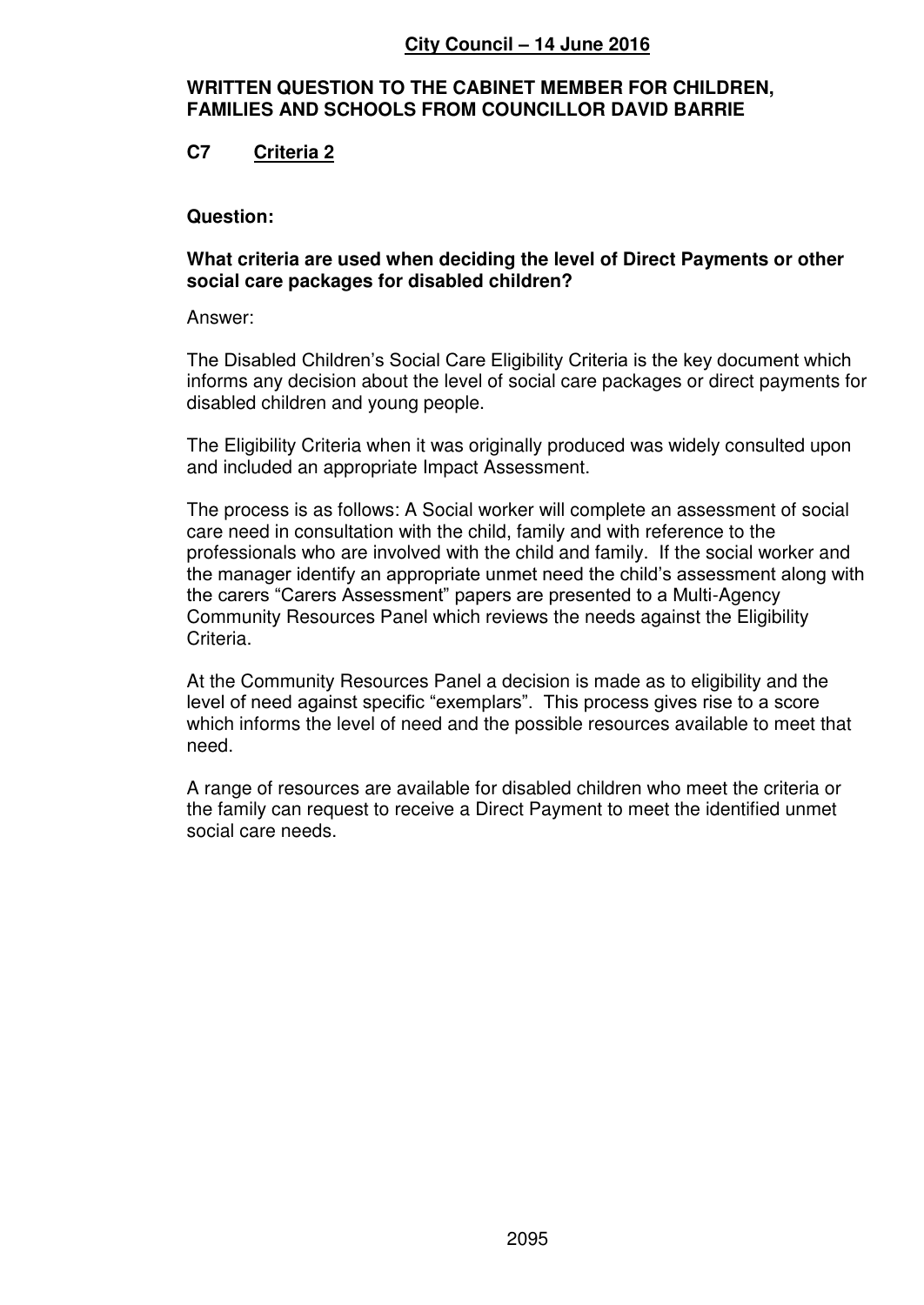### **WRITTEN QUESTION TO THE CABINET MEMBER FOR CHILDREN, FAMILIES AND SCHOOLS FROM COUNCILLOR JOHN LINES**

# **C8 Nonsuch**

**Question:** 

**What were the number of exclusions at Nonsuch School both limited and permanent before 3rd January 2016, including how many were disabled?**

Answer:

|         | Fixed term | Permanent | <b>SEND</b> |
|---------|------------|-----------|-------------|
| 2013-14 |            |           |             |
| 2014-14 |            |           |             |
| 2015-16 |            | י∩∗       |             |

\*1 overturned and child came back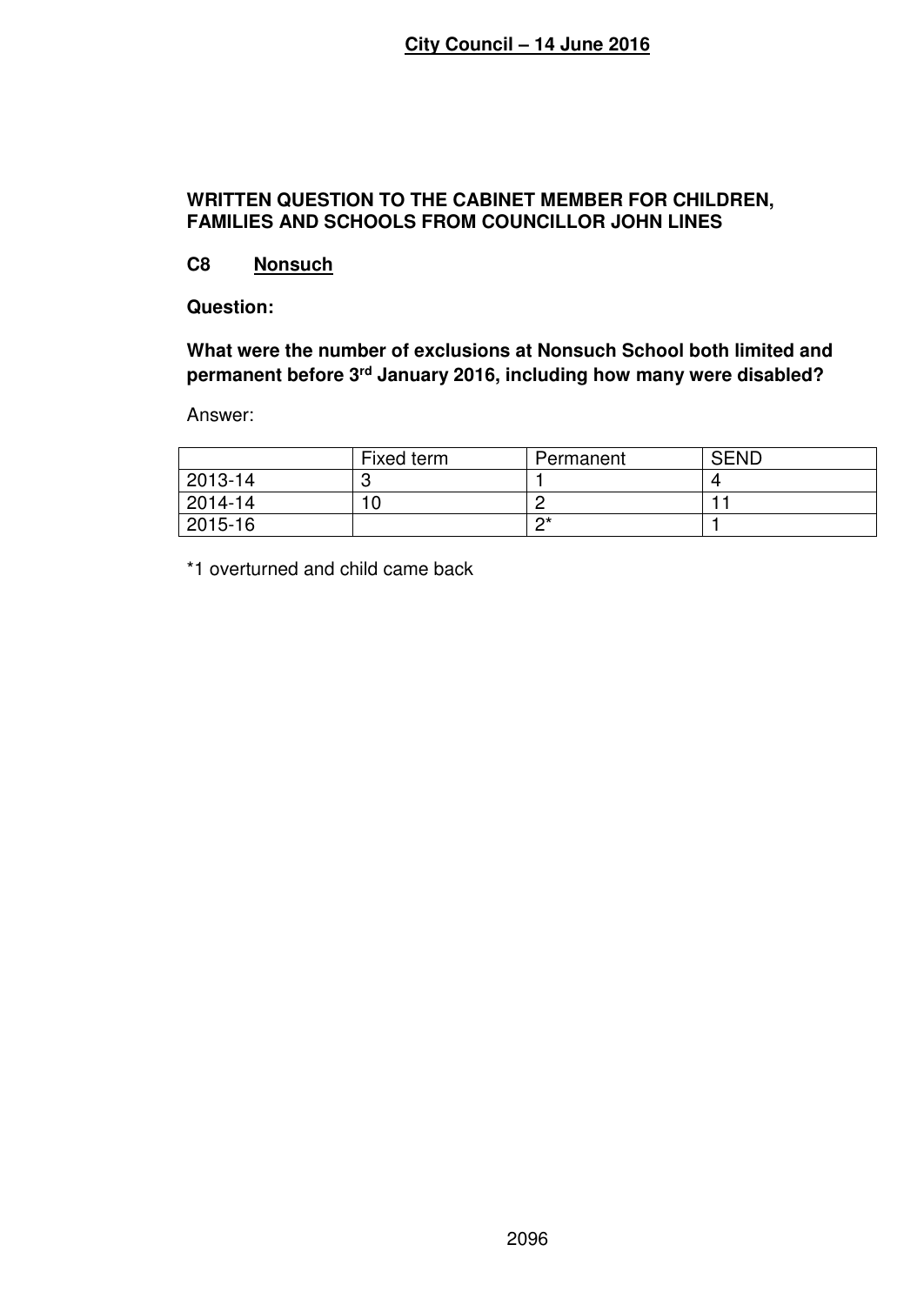# **WRITTEN QUESTION TO THE CABINET MEMBER FOR CHILDREN, FAMILIES AND SCHOOLS FROM COUNCILLOR ANNE UNDERWOOD**

# **C9 Too Old for School**

**Question:** 

# **How many unaccompanied immigrants placed in Birmingham schools since 2012 have turned out to have been too old for school at the time of placing?**

Answer:

"These immigrants" are asylum seekers and refugees, highly vulnerable children fleeing war and persecution and separated from their families. We do not hold this data. However, the Head of Service who has managed the Citywide UASC service in the main since 2012 can only recall one recent case of a school raising concerns regarding the age of young person and their 'willingness/ concern'' to offer a school place.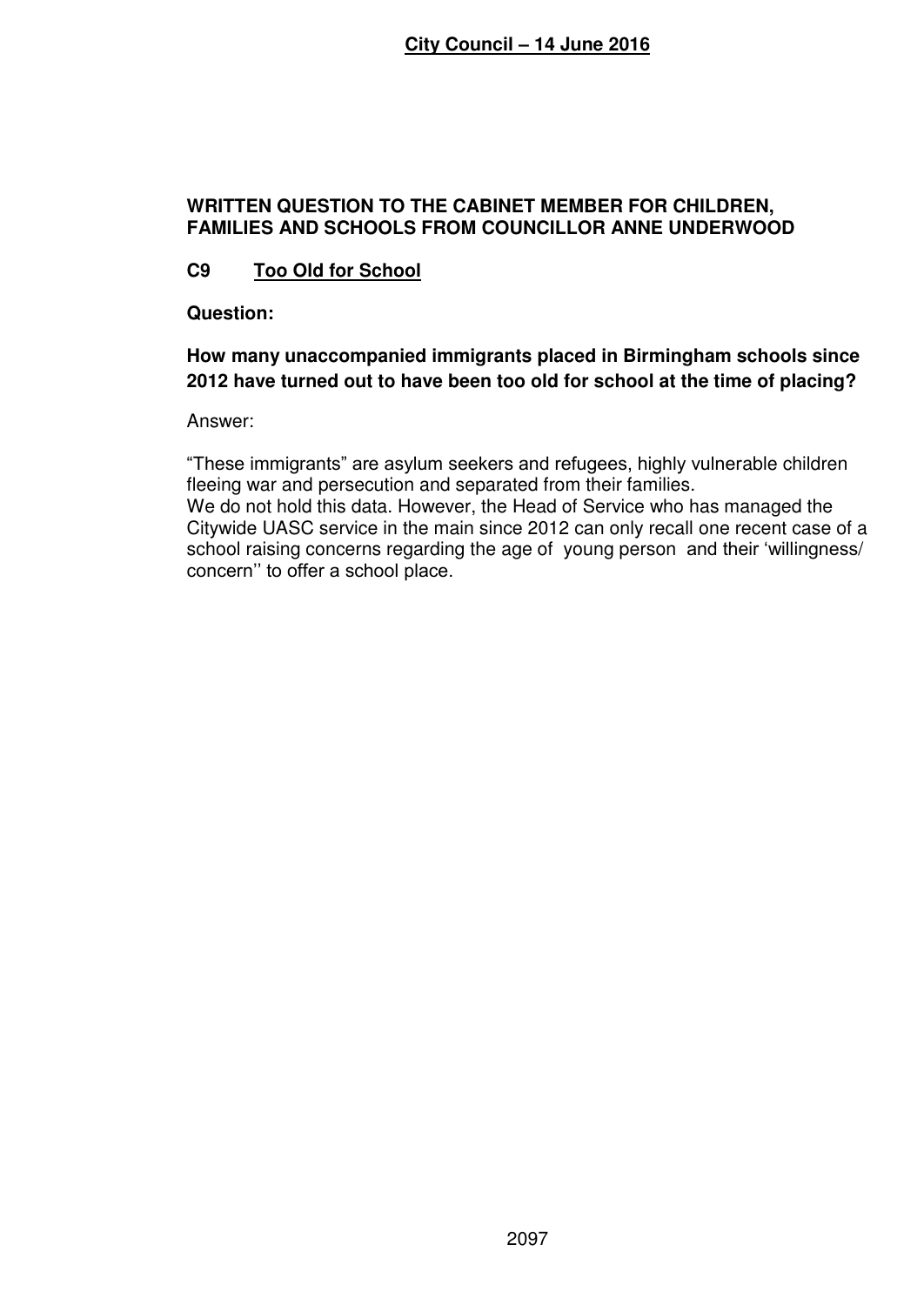### **WRITTEN QUESTION TO THE CABINET MEMBER FOR CHILDREN, FAMILIES AND SCHOOLS FROM COUNCILLOR DEIRDRE ALDEN**

# **C10 School Places**

**Question:** 

### **How many unaccompanied immigrants have been placed in Birmingham Schools since 2012?**

Answer:

"These immigrants" are asylum seekers and refugees, highly vulnerable children fleeing war and persecution and separated from their families.

77 unaccompanied asylum seeking children (UASC) have been placed in Birmingham schools since 2012. This number is based on the child stating/ conveying/having evidence of a date of birth as being aged under 16 at the time the child was referred to children's service, i.e. of school age.

Any UASC claiming to be a child and having no documentary evidence to support this, but appears to be aged between 16-18, a college rather than school place will be pursued for that young person. This will then be subject to the completion of the age assessment.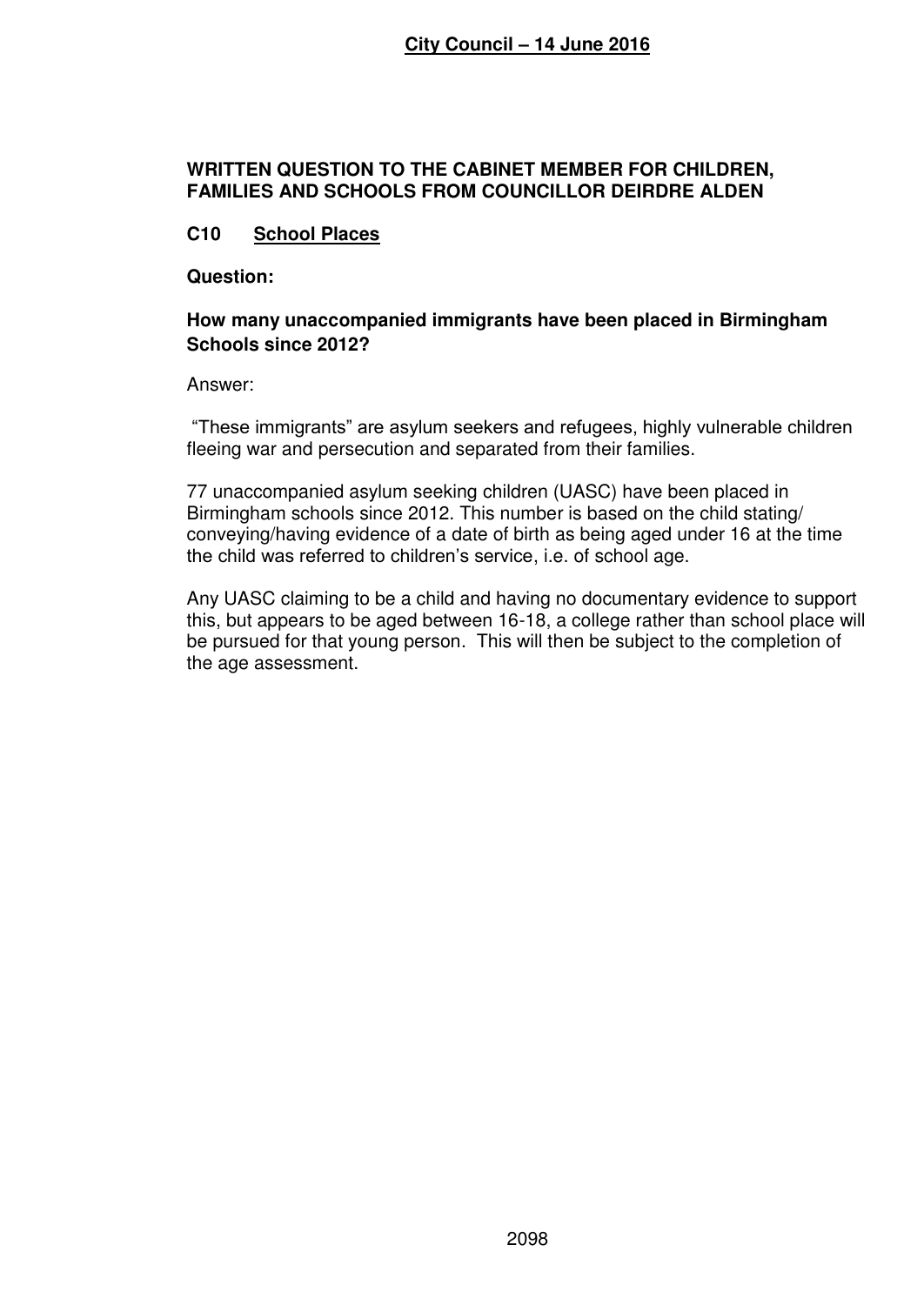### **WRITTEN QUESTION TO THE CABINET MEMBER FOR CHILDREN, FAMILIES AND SCHOOLS FROM COUNCILLOR BOB BEAUCHAMP**

# **C11 Audit – Children In Need Cases**

### **Question:**

### **How many case file audits have been carried out on Children in Need cases in the last 12 months, broken down by month and tier of management undertaking audit?**

### Answer:

In January 2016 a new practice evaluation system was introduced to bring consistency to how we audit case work. 141 cases were audited between January and May. In addition the Principal social worker team under took an in-depth Child in Need evaluation of cases across the three areas (March-May, 2016). 85 cases were reviewed.

The findings of this have been used to inform changes to practice. More detailed data about the case audits will be available by 22<sup>nd</sup> June.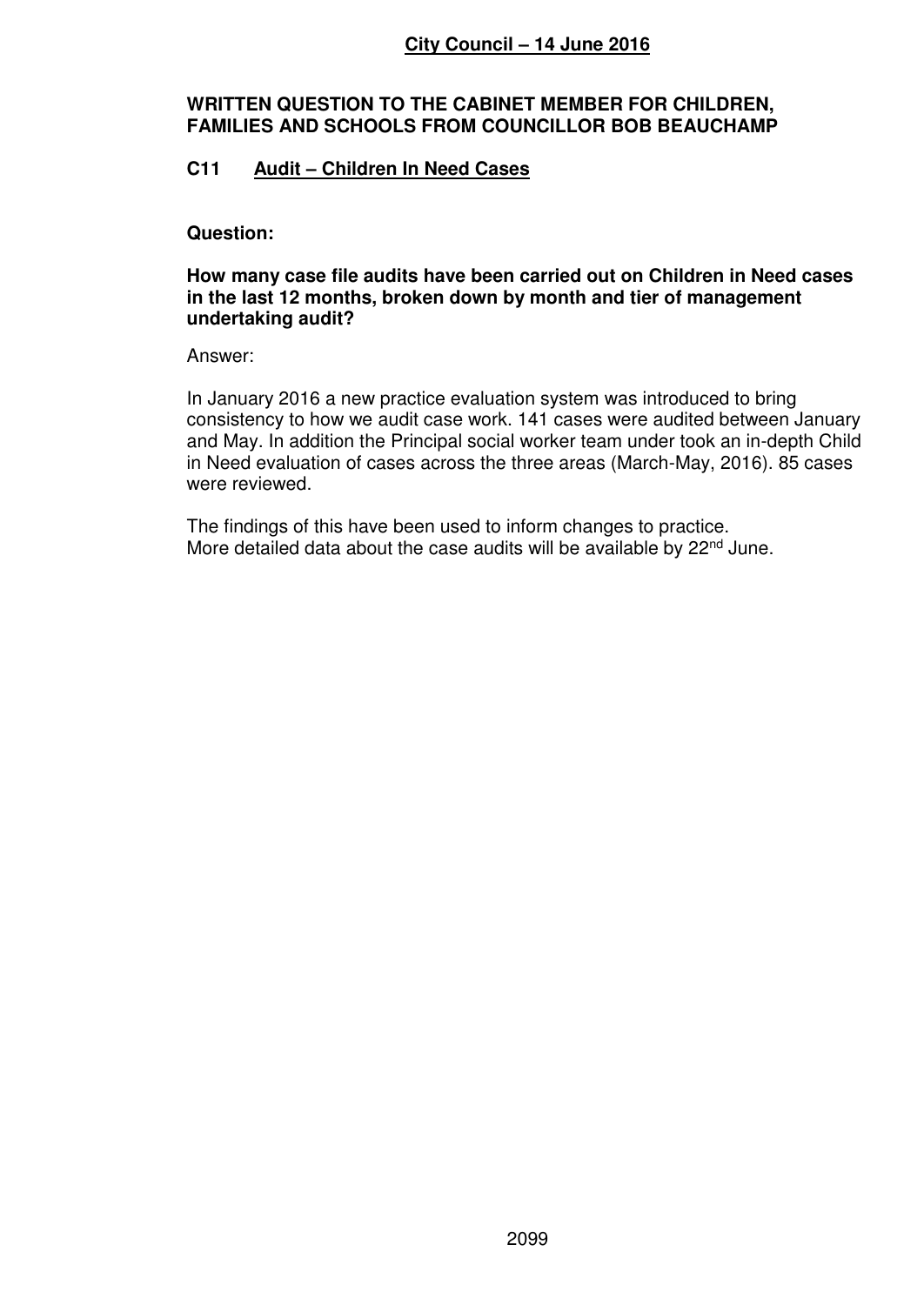### **WRITTEN QUESTION TO THE CABINET MEMBER FOR CHILDREN, FAMILIES AND SCHOOLS FROM COUNCILLOR RON STORER**

# **C12 Audits**

### **Question:**

### **Of the case file audits carried out, how many identified cases where management oversight\supervision did not comply with standards set out in BCC policies and procedures?**

Answer:

Between January and May 2016 there were 141 case evaluations completed and this included feedback from 77 parents. Of the 141 cases evaluated, 67 cases were judged to "require improvement"; 61 judged to be "good" and 13 judged to be "inadequate".

Based on the practice evaluations completed to date:

- Thresholds are being applied appropriately in the majority of cases.
- Supervision is taking place and, in the main, at the required frequency, the quality of supervision and management oversight still needs to improve.
- The cases selected are Child In Need, children receiving child protection interventions and children in care

More detail about the number of cases with deficits in management oversight will be available by June 22<sup>nd</sup>.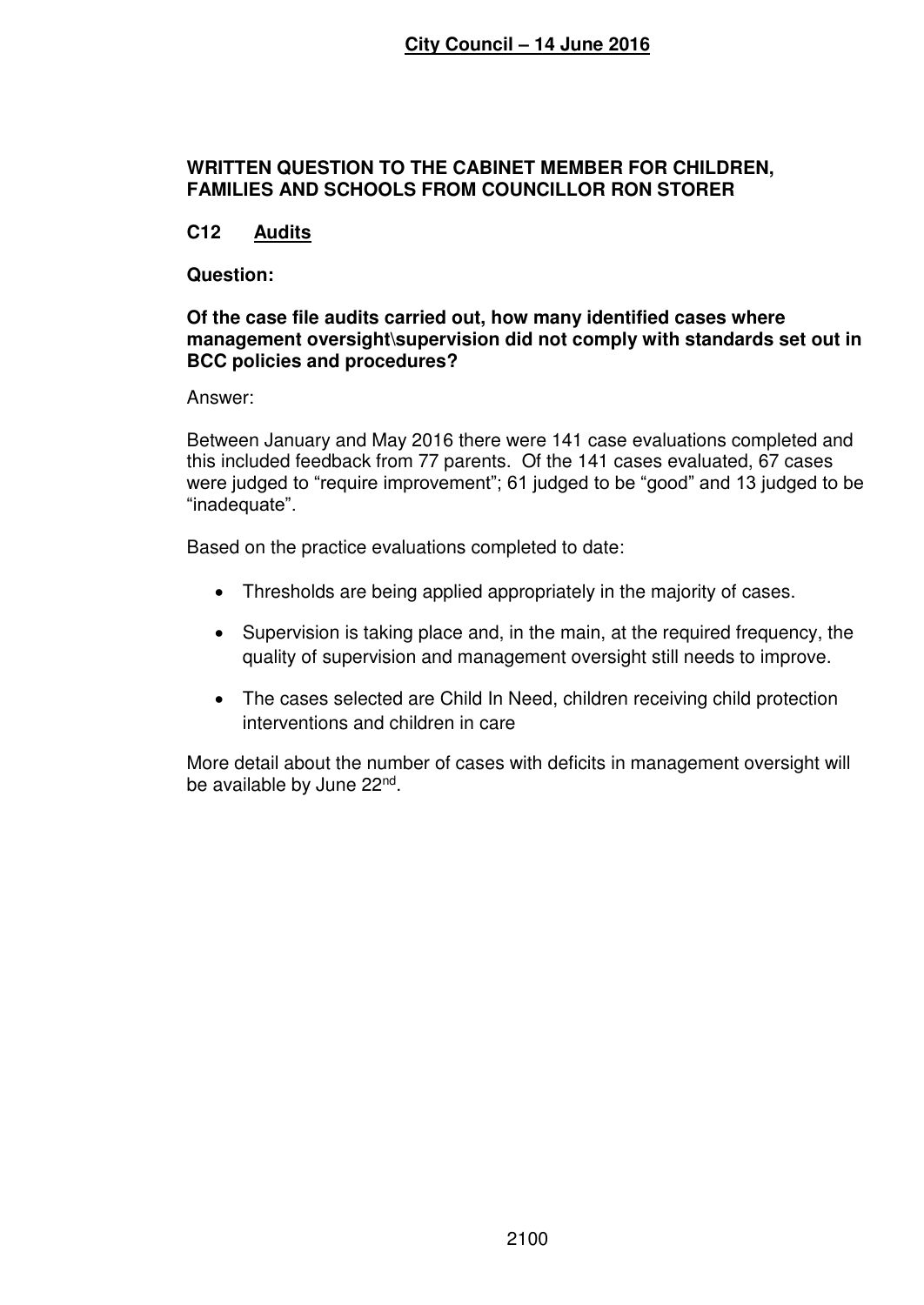### **WRITTEN QUESTION TO THE CABINET MEMBER FOR CHILDREN, FAMILIES AND SCHOOLS FROM COUNCILLOR JOHN ALDEN**

# **C13 Audits 2**

### **Question:**

# **Of these audits (referred to in the question from Councillor Bob Beauchamp) how many identified cases where management oversight/supervision did not comply with standards set out in BCC policies and procedures?**

Answer:

Between January and May 2016 there were 141 case evaluations completed and this included feedback from 77 parents. Of the 141 cases evaluated, 67 cases were judged to "require improvement"; 61 judged to be "good" and 13 judged to be "inadequate".

Based on the practice evaluations completed to date:

- Thresholds are being applied appropriately in the majority of cases.
- Supervision is taking place and, in the main, at the required frequency, the quality of supervision and management oversight still needs to improve.
- The cases selected are Child In Need, children receiving child protection interventions and children in care

More detail about the number of cases with deficits in management oversight will be available by June 22<sup>nd</sup>.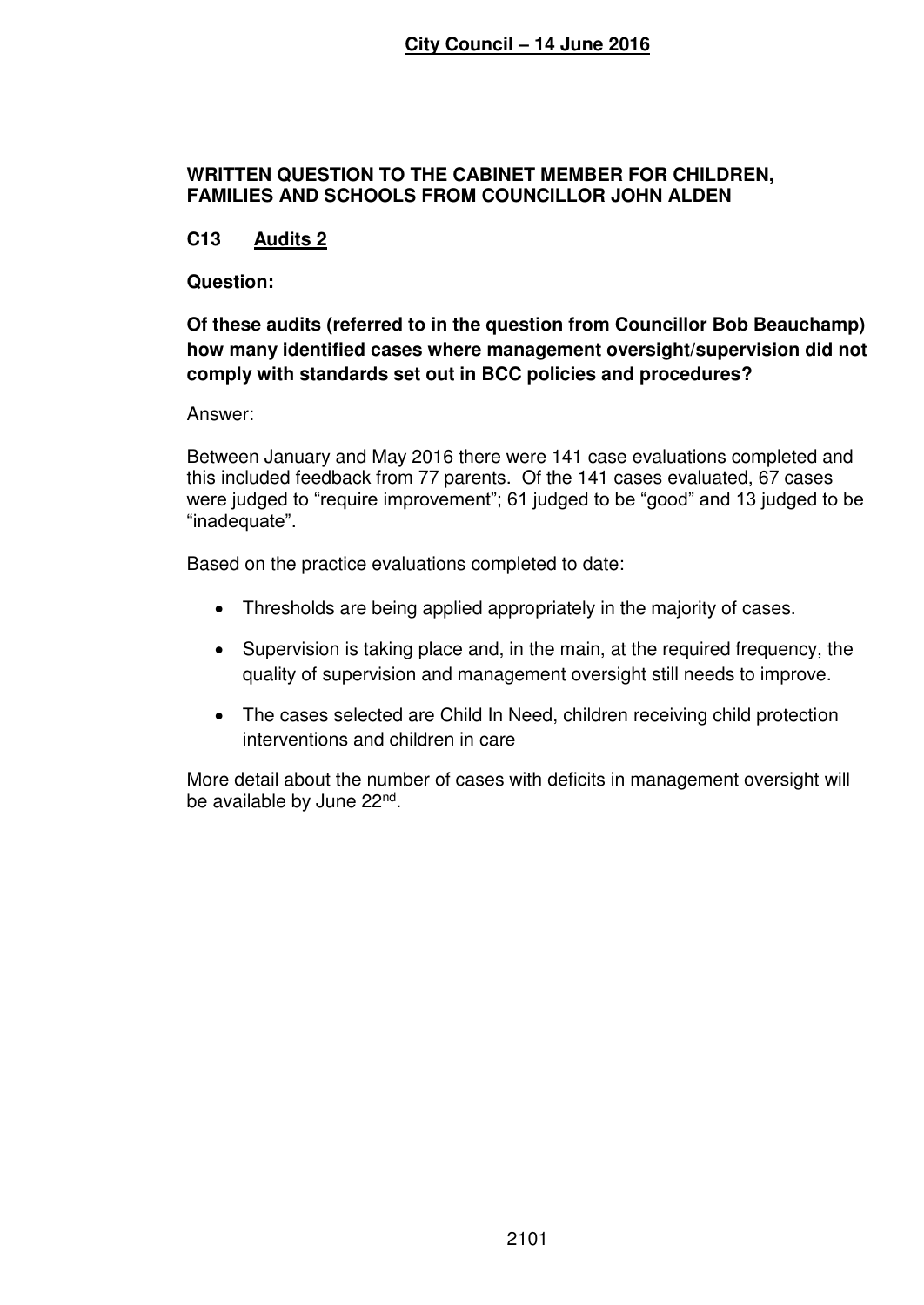### **WRITTEN QUESTION TO THE CABINET MEMBER FOR CHILDREN, FAMILIES AND SCHOOLS FROM COUNCILLOR GARY SAMBROOK**

# **C14 S47**

### **Question:**

### **Out of the children in need cases that have been opened, how many have become S47 cases?**

Answer:

All referrals to Children's Social Care that result in an assessment are Child In Need cases initially. The number of Children in Need cases opened in the last year from June 2015 to June 2016 is 12,753.

Of those, there were 3389 that were S47 assessments initiated (26.5%) in the same period. Both figures have been checked against the DfE CIN census return.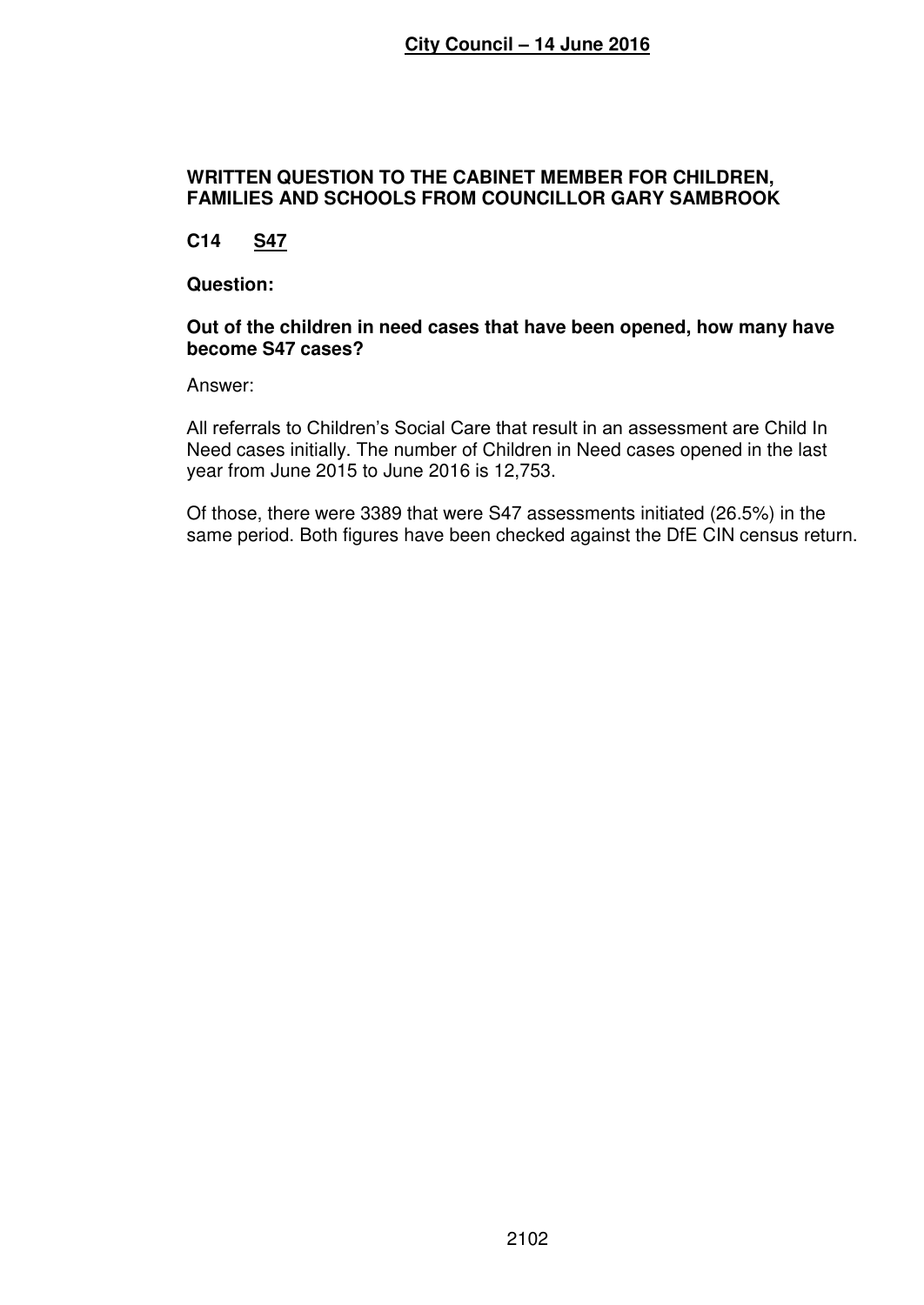## **WRITTEN QUESTION TO THE CABINET MEMBER FOR CHILDREN, FAMILIES AND SCHOOLS FROM COUNCILLOR DEBBIE CLANCY**

# **C15 Thresholds**

### **Question:**

# **Of these audits (referred to in the question from Councillor Matt Bennett), how many identified cases where thresholds have been incorrectly applied?**

Answer:

Between January and May 2016 there were 141 case evaluations completed and this included feedback from 77 parents. Of the 141 cases evaluated, 67 cases were judged to "require improvement"; 61 judged to be "good" and 13 judged to be "inadequate".

Based on the practice evaluations completed to date:

- Thresholds are being applied appropriately in the majority of cases.
- Supervision is taking place and, in the main, at the required frequency, the quality of supervision and management oversight still needs to improve.
- The cases selected are Child In Need, children receiving child protection interventions and children in care

More detail about the number of cases where thresholds were not judged to be correct will be available by June 22<sup>nd</sup>.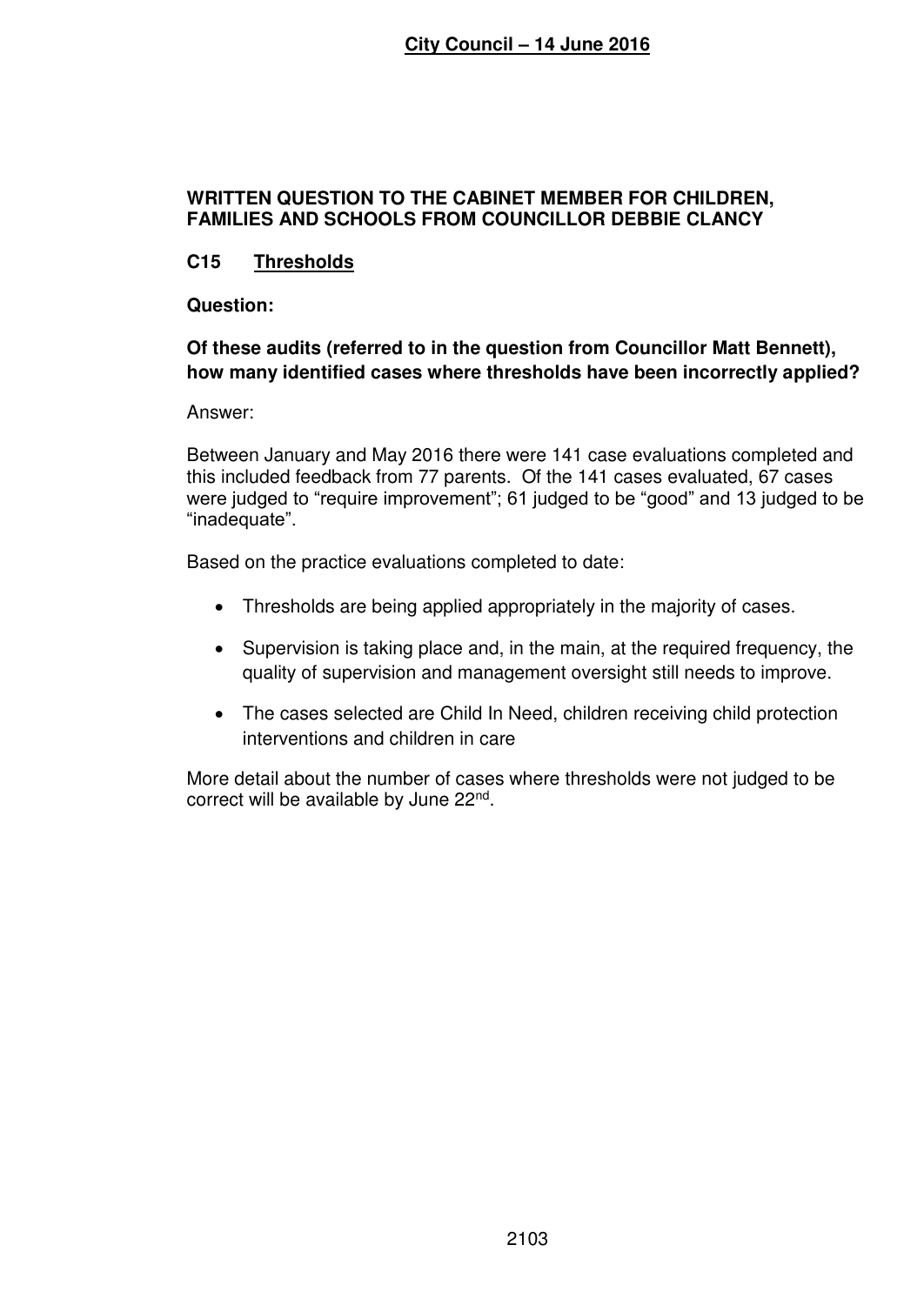#### **WRITTEN QUESTION TO THE CABINET MEMBER FOR CHILDREN, FAMILIES AND SCHOOLS FROM COUNCILLOR MATT BENNETT**

# **C16 Mash referrals**

**Question:** 

**How many case file audits have been carried out on MASH referral cases in the last 12 months, broken down by month and tier of management undertaking audit?**

Answer:

A new management team took over responsibility for MASH in January 2016; a quality assurance framework has been put in place which includes regular multi agency audits. These audits are carried out by Assistant Director and Head of Service for MASH, Detective Chief Inspector with responsibility for Public Protection Unit and Head of Service, Safeguarding Children for Birmingham Community Healthcare trust.

The framework took effect in May and 10 cases were audited in the first month. These audits will take place each month

There is also a Front Door Reference Group – this is an independent multi-agency audit group reviewing approximately 10 cases a month. Eighty eight cases were reviewed in 2015/16 highlighting a slight improvement in the quality of referrals.

An independent MASH review – commissioned by Birmingham Safeguarding Children Board took place in January 2016. Two independent reviewers reviewed 21 cases and attended a number of multi-agency focus groups to gain an insight into MASH.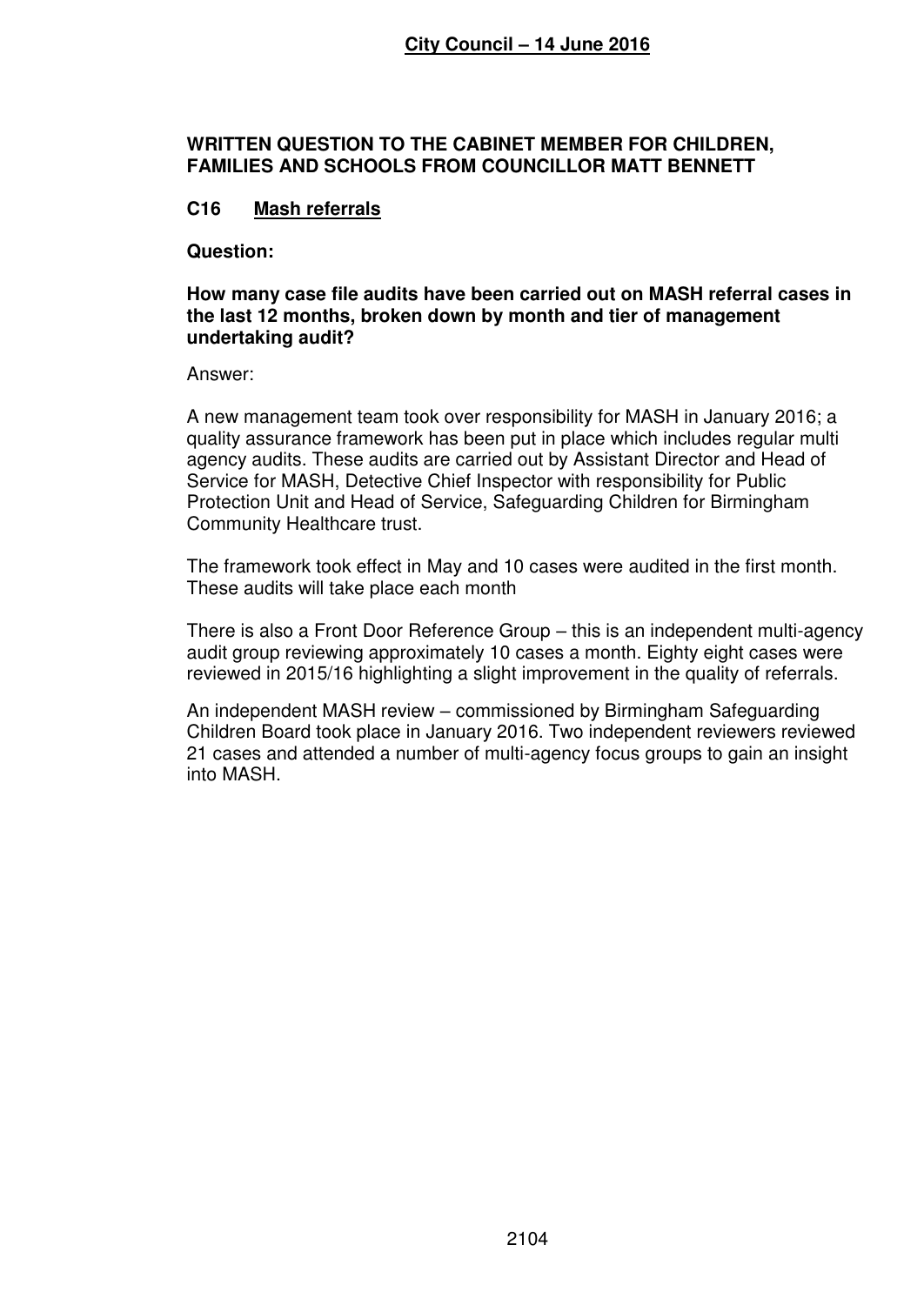### **WRITTEN QUESTION TO THE CABINET MEMBER FOR CHILDREN, FAMILIES AND SCHOOLS FROM COUNCILLOR ROBERT ALDEN**

# **C17 Children in Care**

**Question:** 

#### **How many children in need cases have been opened in the last 12 months?**

Answer:

All referrals to Children's Social Care that result in an assessment are Child In Need cases initially. The number of Children in Need cases opened in the last year from June 2015 to June 2016 is 12,753.

Of those, there were 3389 that were S47 assessments initiated (26.5%) in the same period. Both figures have been checked against the DfE CIN census return.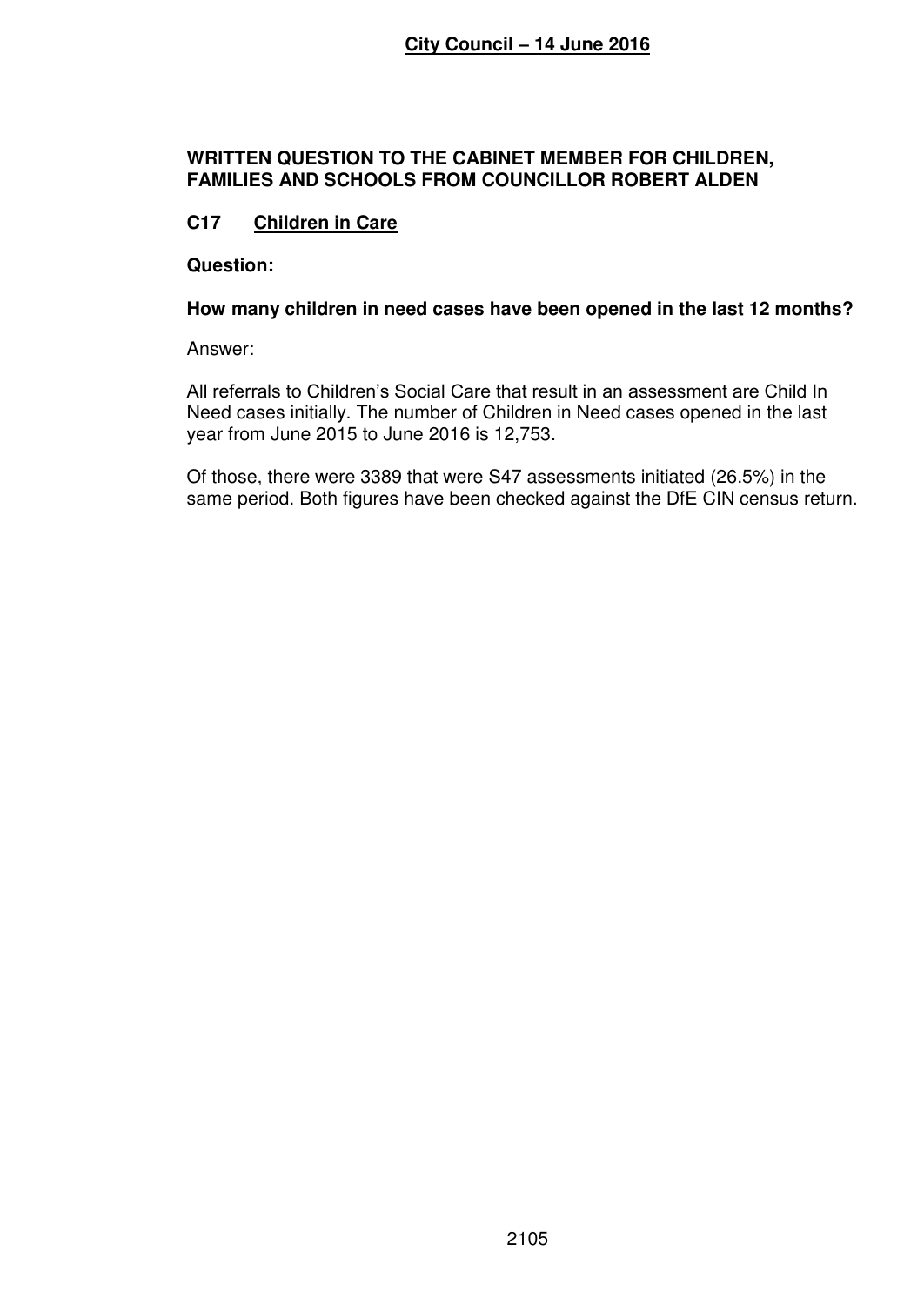#### **WRITTEN QUESTION TO THE CABINET MEMBER FOR CHILDREN, FAMILIES AND SCHOOLS FROM COUNCILLOR KEN WOOD**

# **C18 Meetings**

#### **Question:**

#### **Please list all meetings the Cabinet Member has had internally/externally at which the establishment of trust for children's services was discussed.**

#### Answer:

The report on this matter to full Council details the history of such discussions. More recently there was:

- A stocktake with DfE on 24 February 2016 and again on 12 April 2016
- A meeting with DfE on 23 May 2016
- A stocktake with DfE on 8 June 2016.

Attendees at some or all of these meetings included the Children's Commissioner, DfE officials, the Chief Executive, myself as Cabinet Member, the Leader of the Council, the Strategic Director for People, senior BCC managers, our Improvement Partner, Essex Children's Services and staff from Deloitte. There have also been several informal conversations since Trusts were first suggested in the Le Grande review in 2014.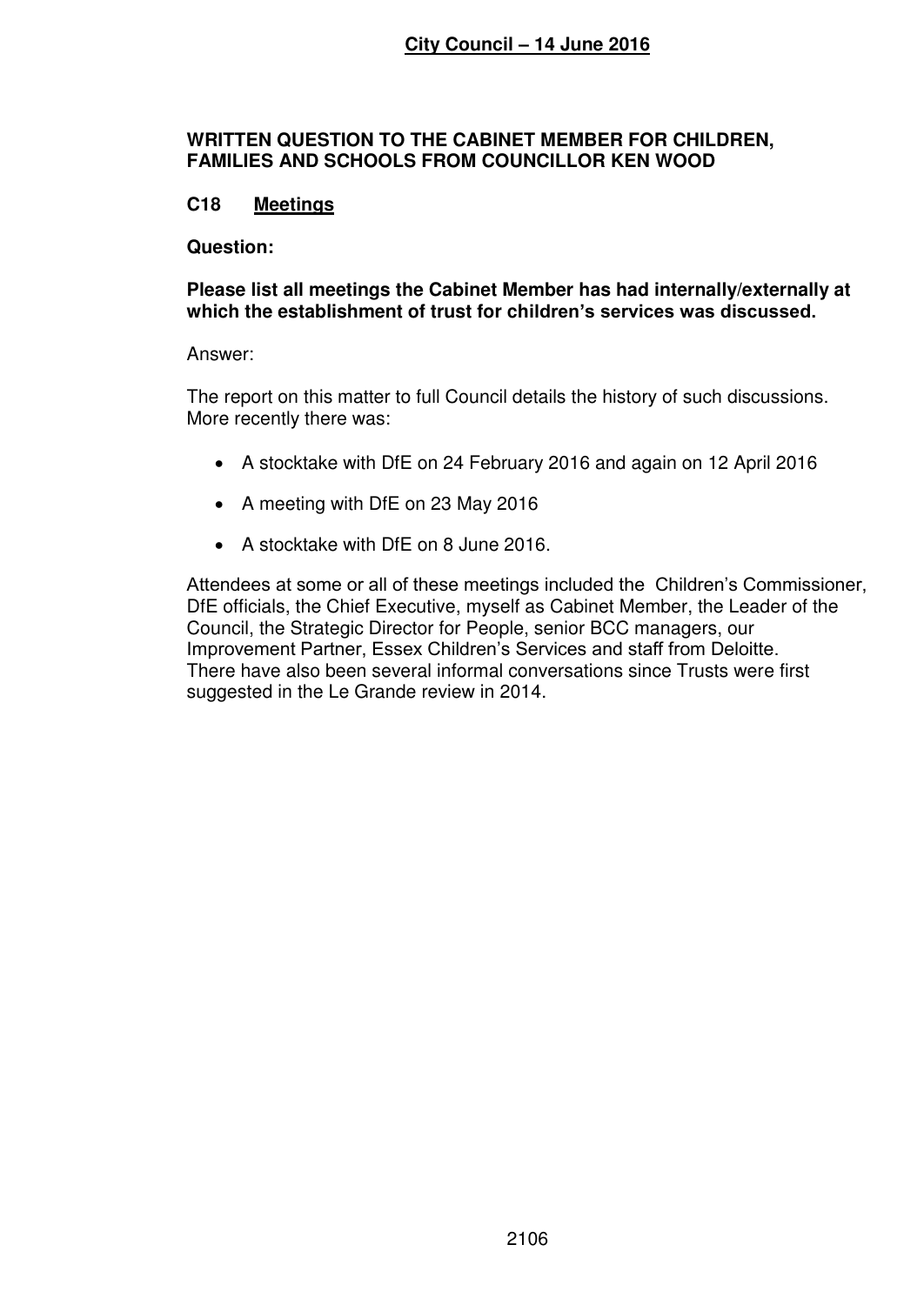**WRITTEN QUESTION TO THE CABINET MEMBER FOR CHILDREN, FAMILIES AND SCHOOLS FROM COUNCILLOR MACKEY** 

# **C19 Complaint**

**Question:** 

**A Local Government Ombudsman Complaint [\(13 010 519\)](tel:13%20010%20519) was upheld and published in March 2014 as follows:** 

 **"A woman complains that the council delayed in assessing her son's needs. The son, who is 16 years old has autistic spectrum disorder with severe learning and communication difficulties that need specialist support. He has a statement of Special Educational Needs and lives Monday to Friday in term time at a residential school. His mother complains the council repeatedly failed to carry out a proper assessment of his needs, despite apologising for not doing so. She complains the situation has continued for more than a year and is ongoing. She says professionals at his school are not able to cope with him on a two-to-one basis but that the council has left her to cope alone with his unpredictable violent outbursts at weekends and in the school holidays".** 

**The Ombudsman upheld the complaint and found fault causing injustice One of the recommendations was that the Council: "review its policies and procedures to ensure it** 

- **deals with cases like these holistically rather than seeing them as matters for one service area or another;**
- **prioritises such serious cases where there is a risk of harm or danger to family members; and**
- **Complies fully with legislative requirements."**

**Can you please advise me of the details of this review ie when it took place, how long it took, who led the review, what information was considered and what the outcome was?** 

Answer:

A number of actions were taken as a result of the Ombudsman finding for this complaint and another published complaint. These are listed as follows:

1. The DCSC Eligibility Criteria was revised and updated in August 2014 as a result of the Ombudsman findings and other consultations. This was led by the Head of Service, Christopher Bush, supported by the Commissioning Team, PSS Administration Team and Multi Agency Colleagues. The updated document was issued to comply with new legislation at that time. The eligibility criteria takes account of the Child/Young Person's needs, the Parent/carers needs and the family and environment needs. It is by using these categories that we intend to address the whole family circumstances in decisions which are made.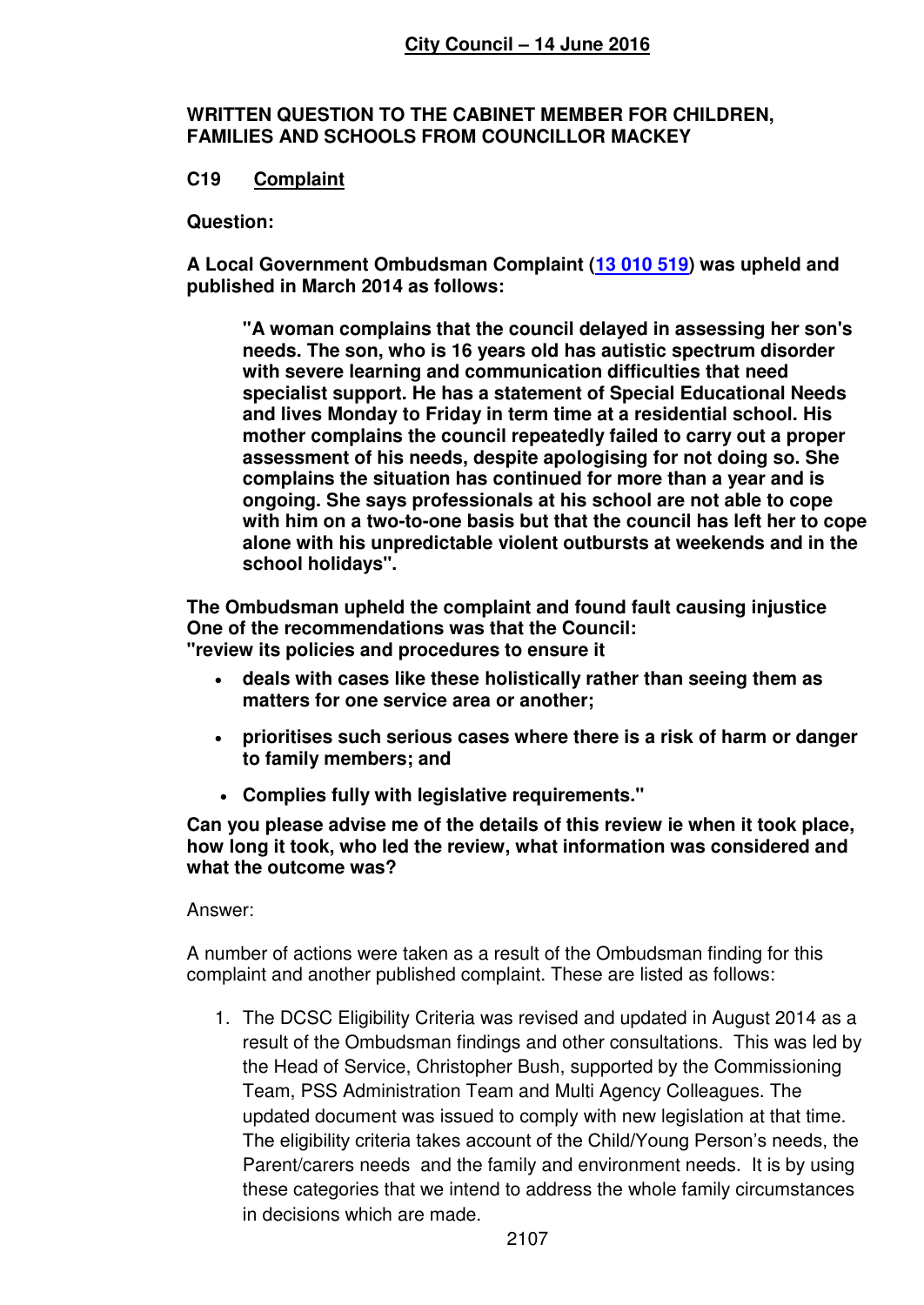- 2. Prioritisation is a matter which is regularly addressed by the DCSC management team and the service has a requirement commitment to prioritise risk of harm or danger to family members.
- 3. An internal Audit by the long Arm Audit Service was commissioned during 2014 as a result of the Ombudsman (and one other complaint) findings. This led to a report and action plan which was reported within the fiscal year in March 2015. The action plan produced led to some follow up actions to improve the service response. BCC Audit Service completed a further review, reported in March 2016. Many of the actions identified in the report have been completed and progress has been made on actions where further work had been identified.
- 4. The work of the Disabled Children's Service was being developed in 2014 to take account of the Children and Families Act 2014. This required closer partnership working and the purpose of the Eligibility Criteria and the Short Break Criteria were each revised to offer support for disabled children within the context of their family. It is also now more commonly practised that partnership working with a range of services through Child in Need Plans will offer provision with responsibilities better shared and understood between agencies.

The intention of all of these actions listed was to ensure that the service was fully compliant with any relevant legislation.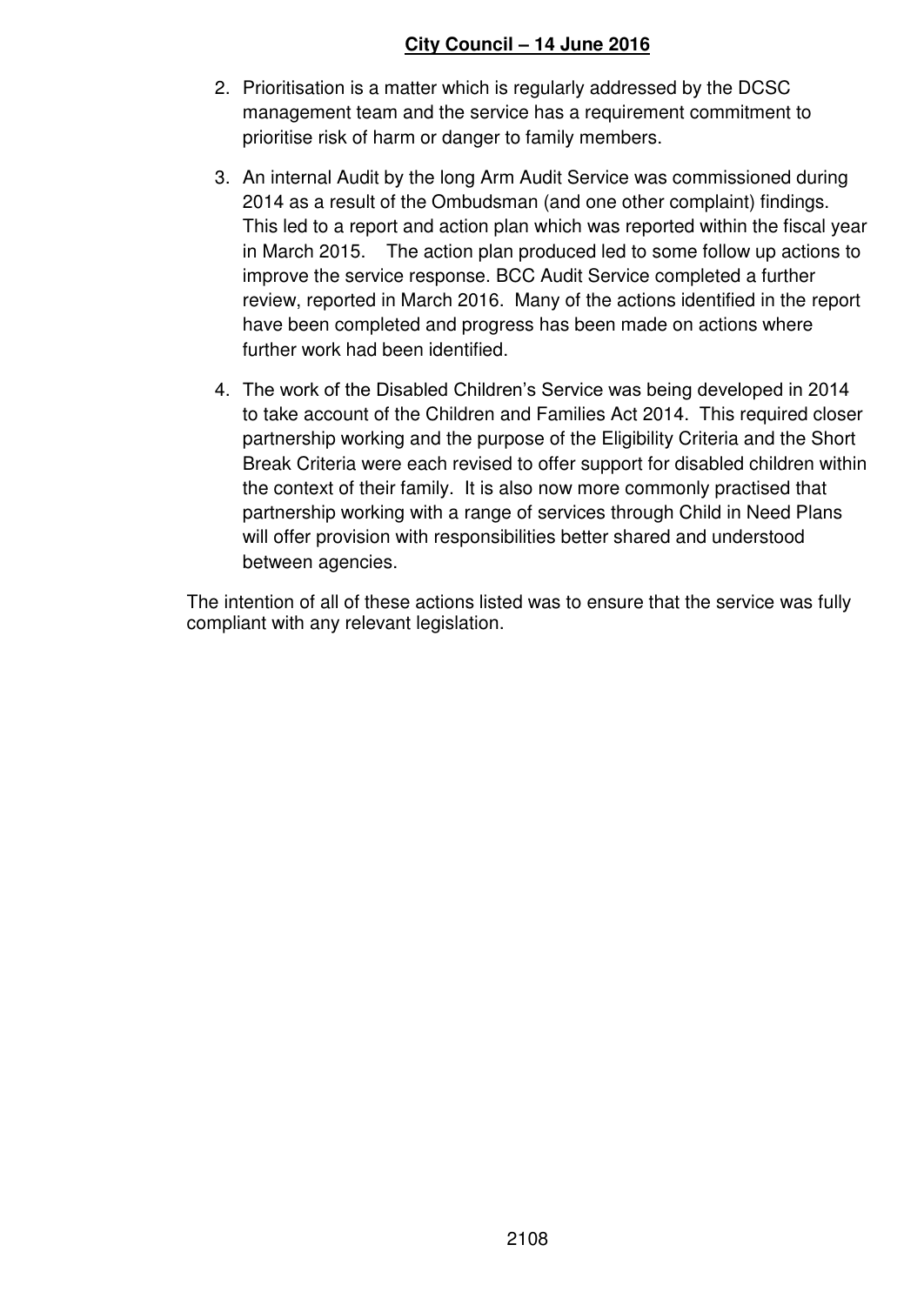### **WRITTEN QUESTION TO THE CABINET MEMBER FOR CHILDREN, FAMILIES AND SCHOOLS FROM COUNCILLOR MAUREEN CORNISH**

### **C20 Complaint**

**Question:** 

 **A Local Government Ombudsman Complaint [\(13](tel:13%20010%20519) 002 902) was upheld and published in March 2014 as follows:** 

**"Complaint from a mother about the support the council provides to enable her to care for her disabled daughter. She specially complains that the council:** 

- **failed to contact her for over four years;**
- **repeatedly failed to properly assess her daughter's needs;**
- **failed to properly assess her needs as her daughter's carer;**
- **delayed in investigating her complaints; and**
- **failed to carry out recommendations from the complaint process when it agreed to do so.**

**The Ombudsman upheld the complaint and found fault causing injustice.** 

**One of the recommendations was that the Council:** 

**"review the way it assesses children with disabilities and their families and how these assessments relate to its Short Break and Eligibility Criteria."** 

### **Can you please advise me of the details of this review ie when it took place, how long it took, who led the review, what information was considered and what the outcome was?**

### Answer:

A number of actions were taken as a result of the Ombudsman finding for this Complaint. These are listed as follows:

- 5. An internal review of the Short Break Guidance was made. This was led by Senior Commissioning Officer and coordinated by the Commissioning Service with a contribution from the PSS Administration Service and the Disabled Children's Social Care Service. There is always a level of consultation annually for this document when it is reviewed. As a result of the learning from the Ombudsman complaint and other consultation information the document was revised and re-published in May 2014.
- 6. The DCSC Eligibility Criteria was revised and updated in August 2014 as a result of the Ombudsman findings and other consultations. This was led by the Head of Service, Head of Service Disabled Children's Social Care,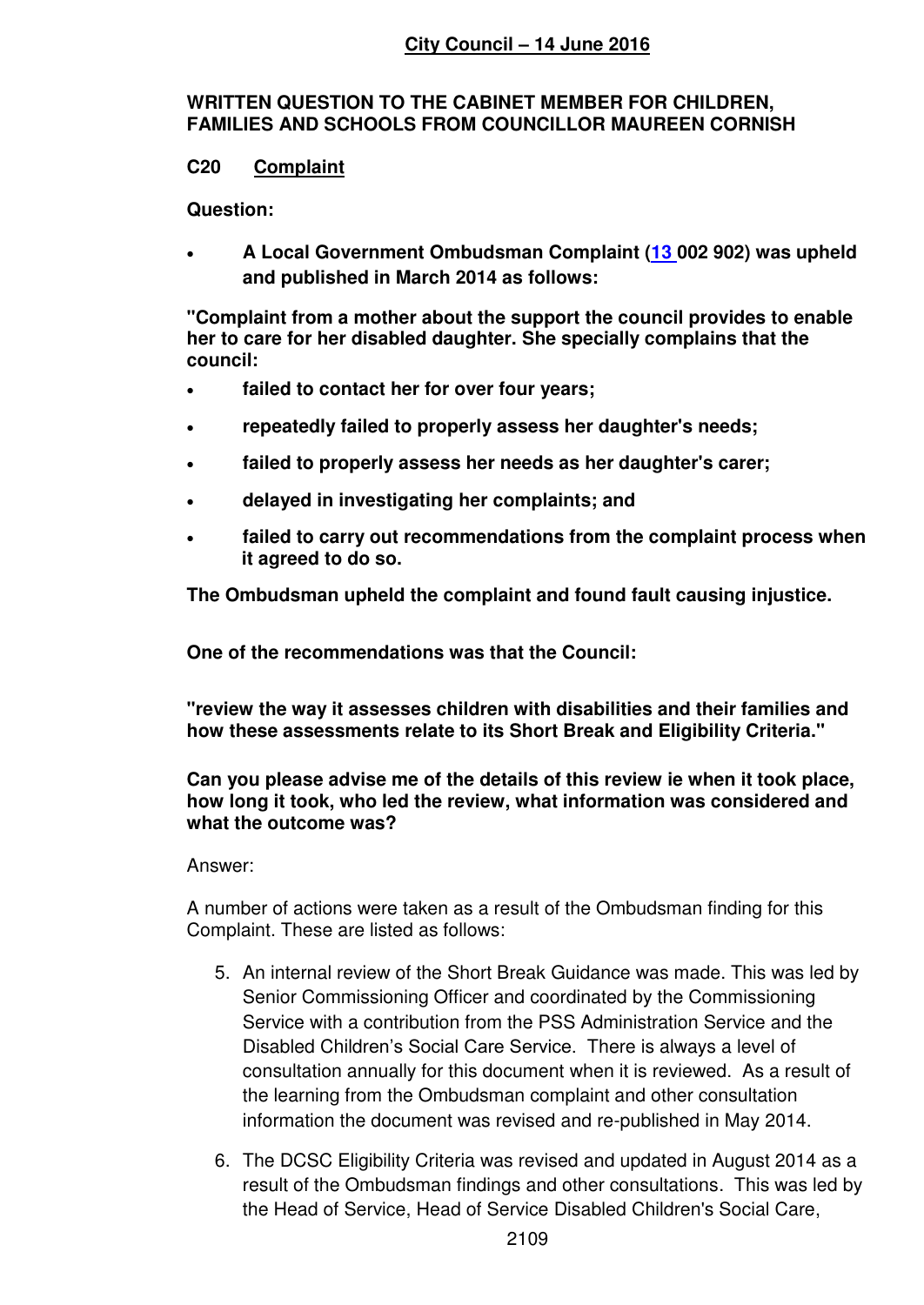supported by the Commissioning Team, PSS Administration Team and Multi Agency Colleagues. The updated document was issued to comply with new legislation at that time.

7. An internal Audit by the long Arm Audit Service was commissioned during 2014 as a result of the Ombudsman (and one other complaint) findings. This led to a report and action plan which was reported within the fiscal year in March 2015. The action plan produced led to some follow up actions to improve the service response. BCC's Audit Service completed a further review, reported in March 2016. Many of the actions identified in the report have been completed and progress has been made on actions where further work had been identified.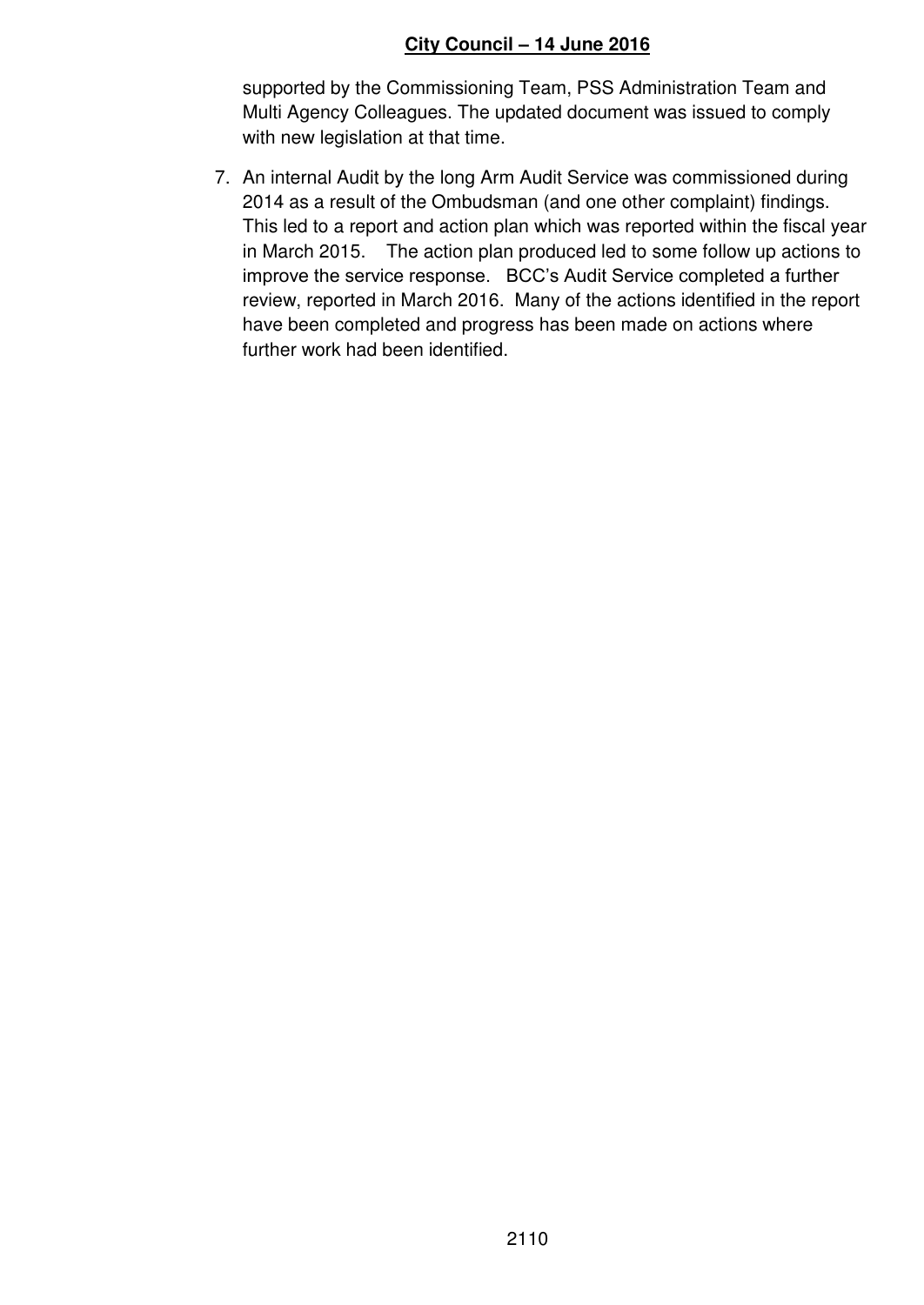# **WRITTEN QUESTION TO THE CABINET MEMBER FOR CHILDREN, FAMILIES AND SCHOOLS FROM COUNCILLOR GARETH MOORE**

# **C21 Audit – Children In Need Cases 2**

# **Question:**

# **Of these audits (referred to in the question from Councillor Bob Beauchamp) how many identified cases where thresholds have been incorrectly applied?**

### Answer:

Between January and May 2016 there were 141 case evaluations completed and this included feedback from 77 parents. Of the 141 cases evaluated, 67 cases were judged to "require improvement"; 61 judged to be "good" and 13 judged to be "inadequate".

Based on the practice evaluations completed to date:

- Thresholds are being applied appropriately in the majority of cases.
- Supervision is taking place and, in the main, at the required frequency, the quality of supervision and management oversight still needs to improve.
- The cases selected are Child In Need, children receiving child protection interventions and children in care

More detail about the number of cases where thresholds were not judged to be correct will be available by June 22<sup>nd</sup>.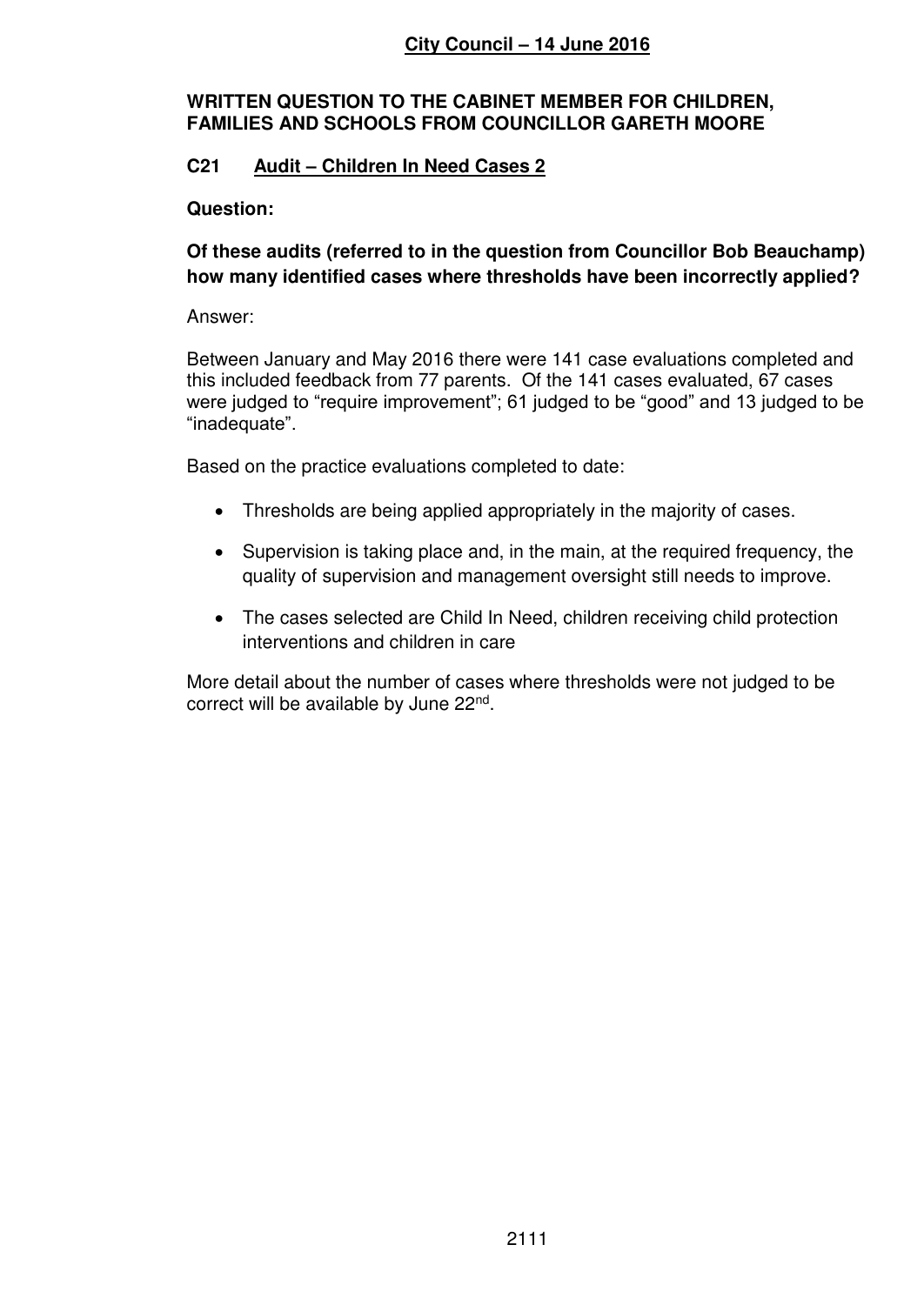# **WRITTEN QUESTION TO THE CABINET MEMBER FOR CLEAN STREETS, RECYCLING AND ENVIRONMENT FROM COUNCILLOR MIKE WARD**

# **D1 Voluntary Community Clean-ups**

**Question:** 

**The template questionnaire for councillors on "Local leadership - cleaner street plan" asks "what support" councillors need from waste service and other partners to tackle their top five cleaner streets issues.** 

**The word "support" implies it will be supporting something else already in place.** 

**Could the cabinet member inform the council if there is an implication that voluntary community clean-ups can replace the essential weekly street cleaning services that should be provided or the bulk collection services that used to be provided?** 

Answer:

Nothing is being implied.

The cleanliness of our city is something that we are **all** responsible for. The Council does not drop the litter that blights our parks, open spaces and streets. Community clean ups play a vital role in improving and maintaining the local environment of communities all over the city **but** they do so much more than that. They encourage local people and stakeholders to work together, form support networks and engage with the disadvantaged and marginalised. The end result is a local community that takes pride in its local environment and can make improvements that are sustainable.

So in answer to your question, no, voluntary community clean ups will not replace essential weekly street cleaning or bulky collection services but they are an essential part of a co-ordinated response to making and keeping our city clean.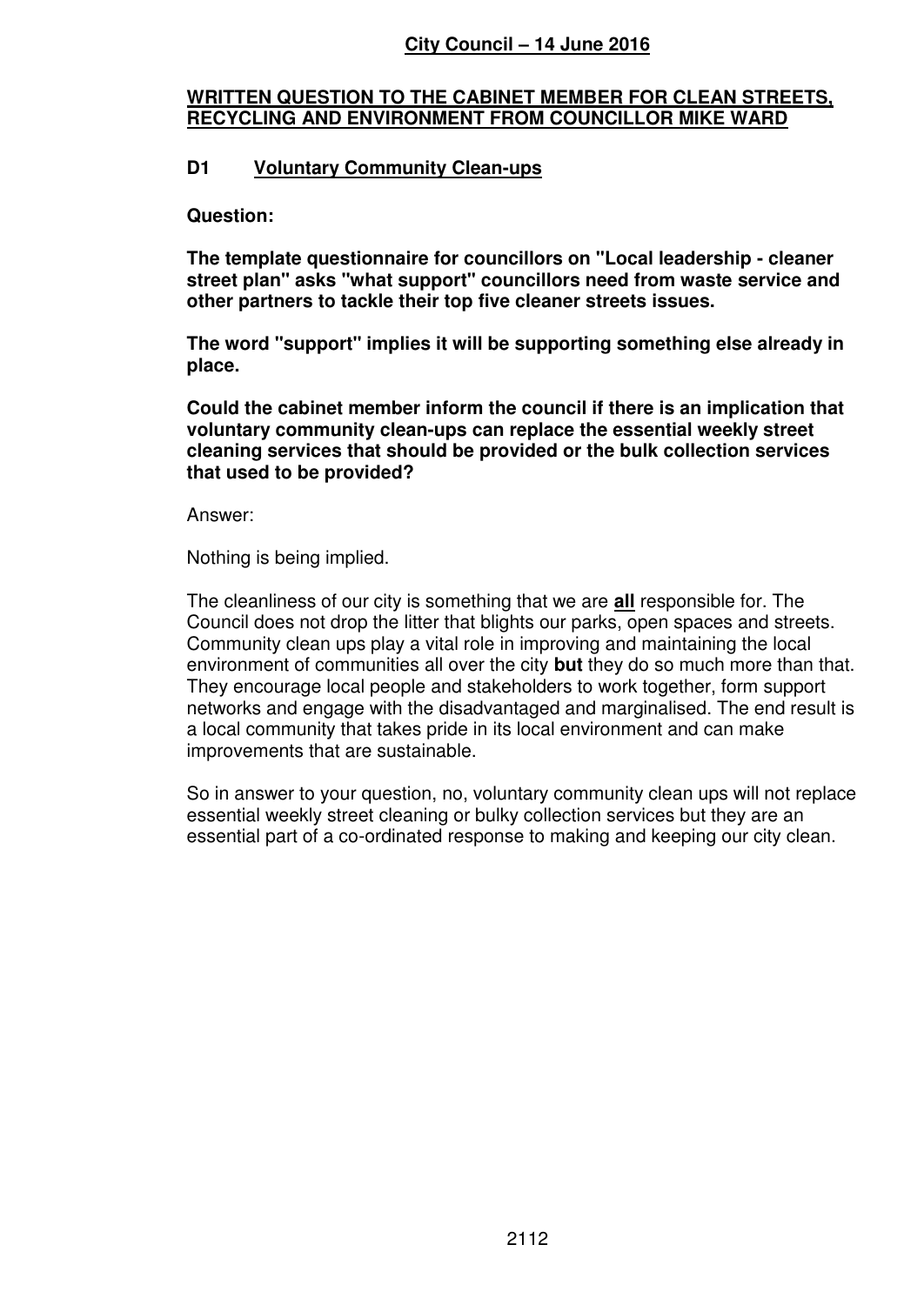#### **WRITTEN QUESTION TO THE CABINET MEMBER FOR CLEAN STREETS, RECYCLING AND ENVIRONMENT FROM COUNCILLOR KAREN TRENCH**

# **D2 Reusable Bulky Item Reaching Reuse Shop**

#### **Question:**

#### **Can the Cabinet Member inform the Council how a resident can ensure that their reusable bulky item, collected by the Council, reaches the reuse shop in Sutton Coldfield?**

### Answer:

The Council currently operates a Bulky Waste collection disposal service, not a collection service for items for reuse.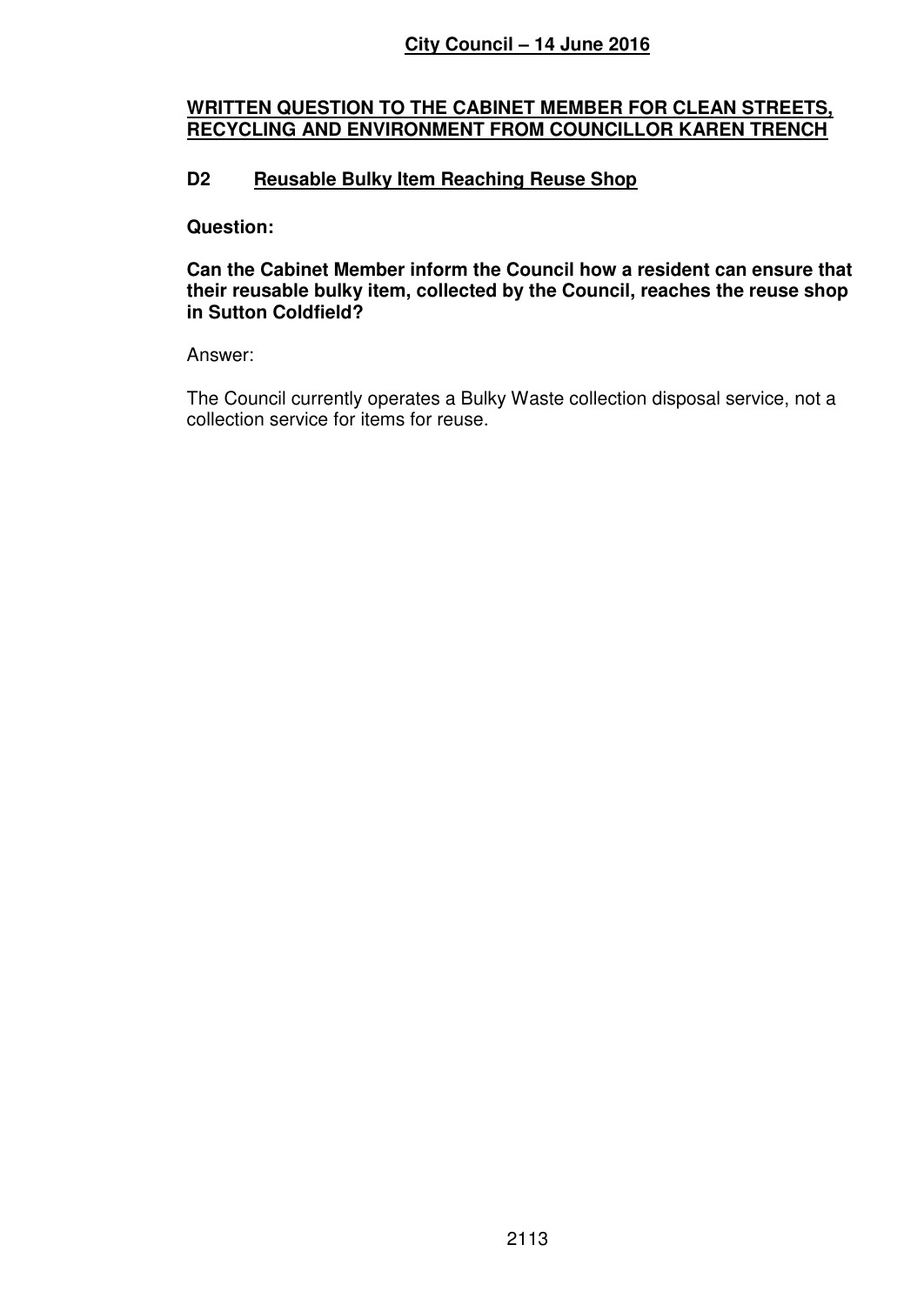## **WRITTEN QUESTION TO THE CABINET MEMBER FOR CLEAN STREETS, RECYCLING AND ENVIRONMENT FROM COUNCILLOR ROGER HARMER**

# **D3 Flytipping - successful prosecutions**

### **Question:**

**Could the cabinet member report, by ward, how many incidents of flytipping have been submitted for prosecution this year, and in 2015, indicating how many prosecutions have been successful, giving the level of penalties imposed?** 

### Answer:

In the 2015/16 financial year cases involving 64 defendants were submitted into the City Council's criminal proceedings vetting process with recommendation for criminal proceedings. From these, cases against 39 defendants were concluded in the courts during the year, and all the cases resulted in criminal conviction of the defendants. The sanctions imposed by the courts are determined based against statutory sentencing guidelines and comprised:

- Fines imposed against 36 offenders totalling £37,437. [Ranging from £30 to £20,000 with fines paid to central Government]
- Conditional discharge imposed against 1 offender
- Custodial sentences imposed against 2 offenders.

The breakdown, by the Ward affected by the offending, for the cases finalised at court is as follows: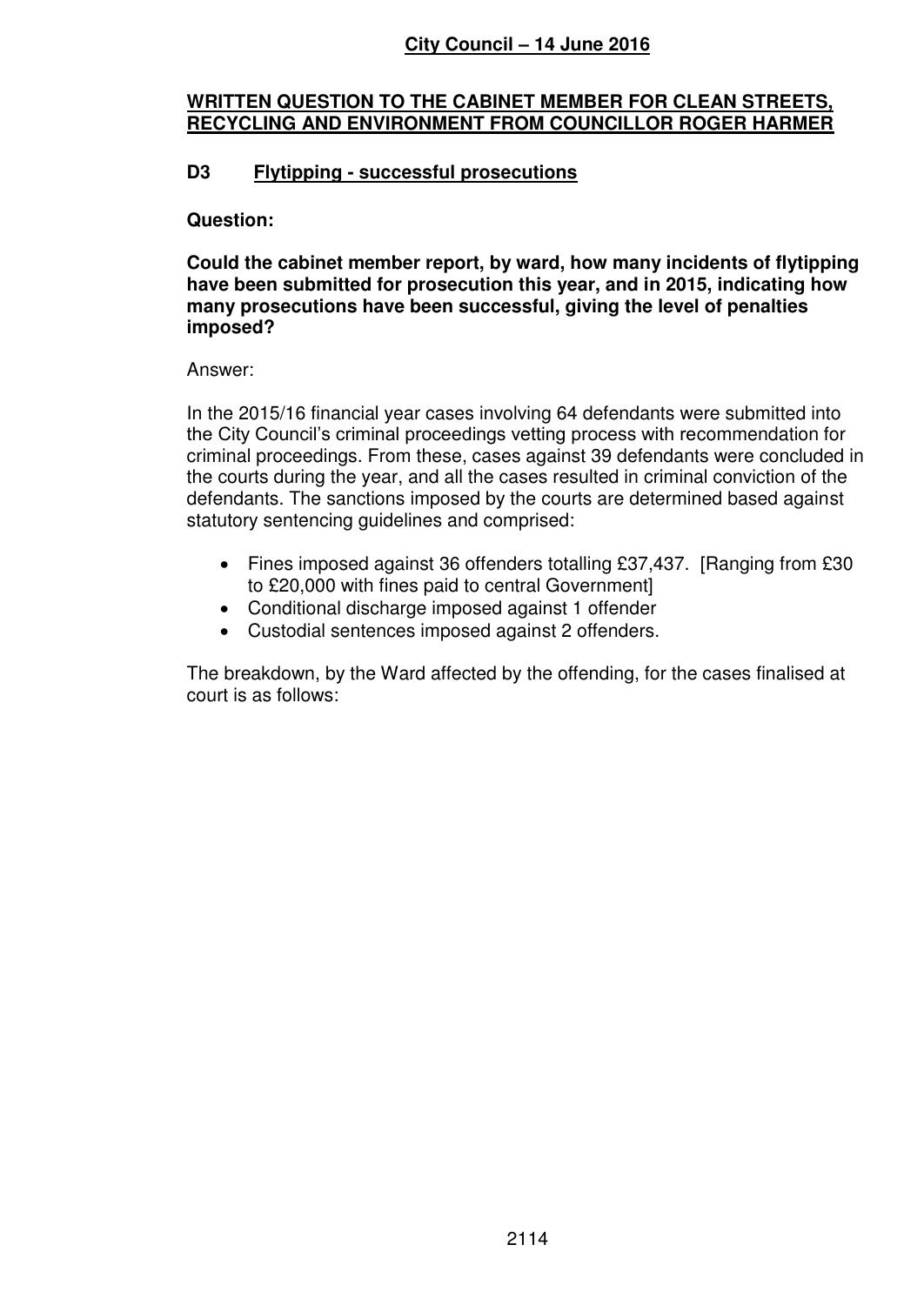# **WRITTEN QUESTION TO THE CABINET MEMBER FOR CLEAN STREETS, RECYCLING AND ENVIRONMENT FROM COUNCILLOR JON HUNT**

# **D4 Flytipping on private land - Prosecute**

### **Question:**

### **Thank you for your lengthy answer to my question about flytipping on private land last month. Can you confirm that the council will prosecute those caught flytipping on other people's land?**

### Answer:

Yes. Where evidence is available, perpetrators of fly tipping **will** be prosecuted. This is a criminal activity. It carries a significant custodial sentence. The burden of proof is beyond reasonable doubt and those charged with investigating and initiating proceedings can only do so on credible tangible evidence. In many instances, this means being caught in the act. They cannot prosecute on hearsay evidence and/or presumption.

We all agree that flytipping is not acceptable and where evidence is available the Council will take strong action.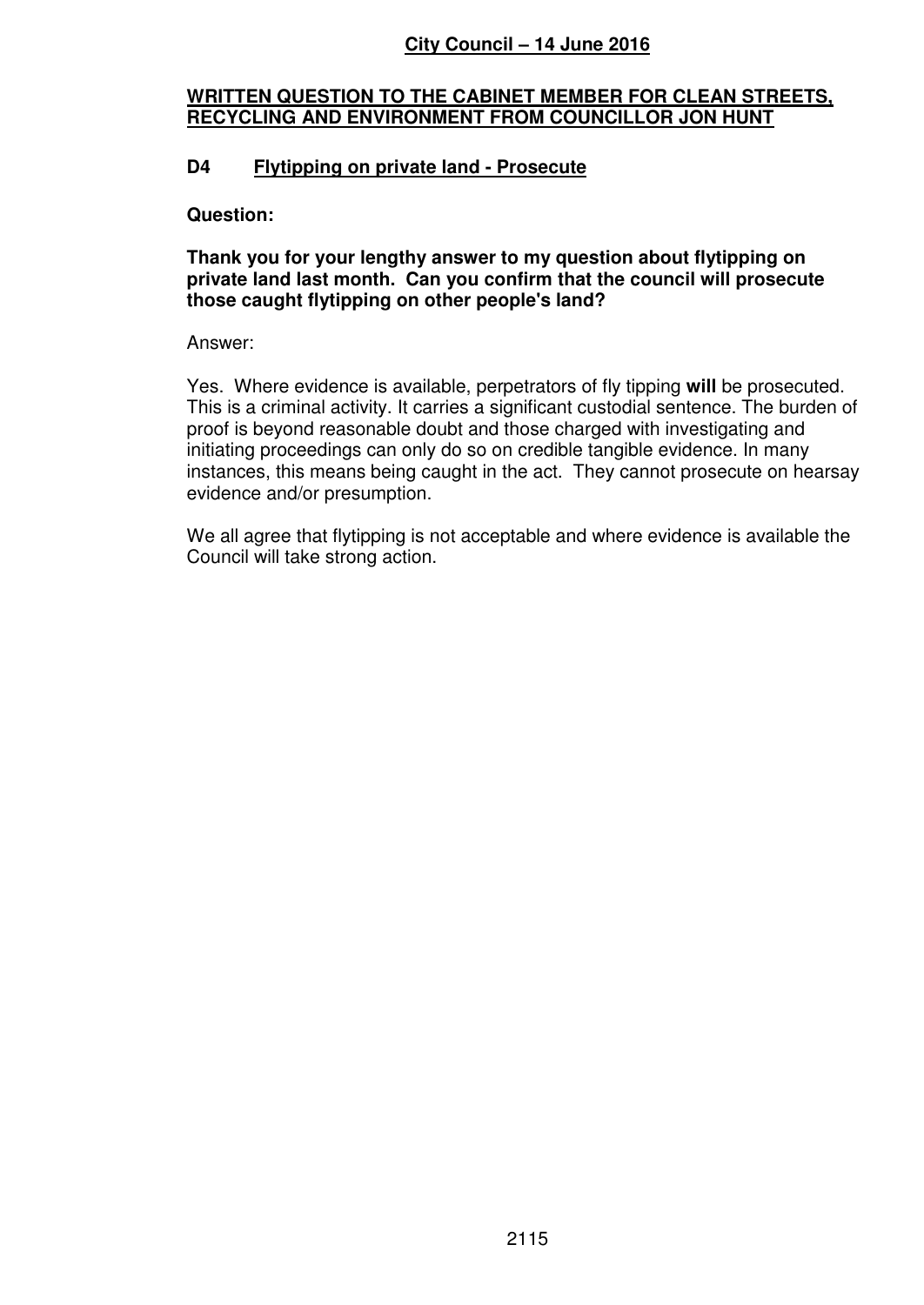### **WRITTEN QUESTION TO THE CABINET MEMBER FOR CLEAN STREETS, RECYCLING AND ENVIRONMENT FROM COUNCILLOR ZAKER CHOUDHRY**

### **D5 Improvement in levels of flytipping and clearance**

#### **Question:**

**Could the cabinet member inform the council whether there has been any improvement in levels of flytipping and of flytipping clearance by supplying details of monthly statistics for incidents and reports for the last 12 months?** 

#### Answer:

Fly-tipping incidents are reported to Defra under a statutory reporting scheme. The number of incidents reported to the council fluctuates and reporting of incidents is influenced by a range of factors; including the levels of tipping, but also factors such as the visibility of incidents which has a bearing on the likelihood of reporting.

However, improvements have been seen in the position with reductions over recent years in the numbers of incidents which have fallen from 16,186 in 2013/14 to 14,203 in 2014/15 and 12,348 in 2015/16. The monthly breakdown over the most recent twelve month Defra reporting period is as follows:

| Defra reporting period | Incidents |  |
|------------------------|-----------|--|
|                        |           |  |
| May 2015               | 1059      |  |
| <b>June 2015</b>       | 1192      |  |
| <b>July 2015</b>       | 1202      |  |
| August 2015            | 916       |  |
| September 2015         | 834       |  |
| October 2015           | 919       |  |
| November 2015          | 973       |  |
| December 2015          | 867       |  |
| January 2016           | 1086      |  |
| February 2016          | 1028      |  |
| March 2016             | 1197      |  |
| April 2016             | 1152      |  |
| Total                  | 10307     |  |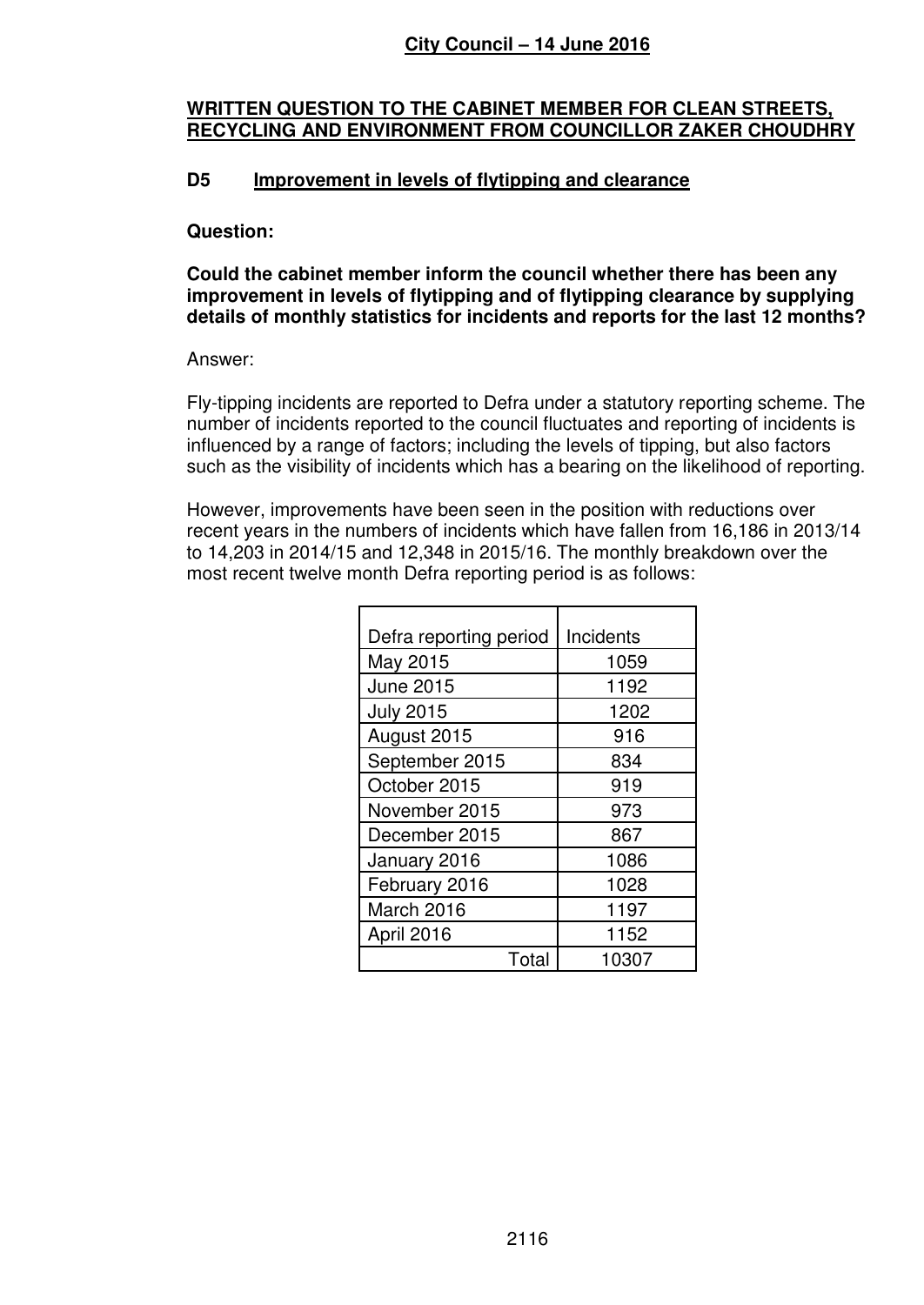### **WRITTEN QUESTION TO THE CABINET MEMBER FOR HOUSING AND HOMES FROM COUNCILLOR KAREN TRENCH**

# **E Travellers - Council Transit Facilities and Support**

### **Question:**

**A number of wards have had travellers visit over the last year. Several times it has been the same group moving from area to area. Each time there is disruption to the local community and costs incurred by the council. What transit facilities and support is the council providing for travellers who arrive in the city?** 

### Answer:

There is a permanent travellers' site based at Tameside Drive, Castle Bromwich. The Place Directorate has responsibility for managing this housing site.

BCC has a dedicated Traveller Liaison Officer for all BCC-owned land. The officer advises travellers, on their arrival within the city, on a number of aspects including their position with regard to the legislation; schooling services and a number of welfare matters. Should the travellers request further assistance with schooling or welfare, the liaison officer has referral mechanisms in place to signpost to the relevant agencies.

In 2014 an assessment was undertaken to establish the level of need for permanent and transit provision which concluded that the city required 8 permanent pitches and 10-15 transit pitches. After an exhaustive search for suitable sites two were identified at Hubert Street/Aston Brook Street East, and at Rupert Street/Proctor Street.

The process for bringing these sites forward is to firstly allocate them in the Birmingham Development Plan and then obtain planning permission. The Birmingham Development Plan has been examined by an independent planning inspector who, following public consultation on the two sites, has recommended they be included in the plan. Adoption of the BDP is currently subject to a delay whilst DCLG consider an objection to an unrelated part of the plan.

Once the BDP is adopted (and the sites allocated) the process for bringing the sites forward for development will be to identify a development/site management partner with experience in this work area to work alongside the City Council in preparing the planning applications and delivering the sites and to prepare and submit a bid to the Homes and Communities Agency for funding to develop the sites.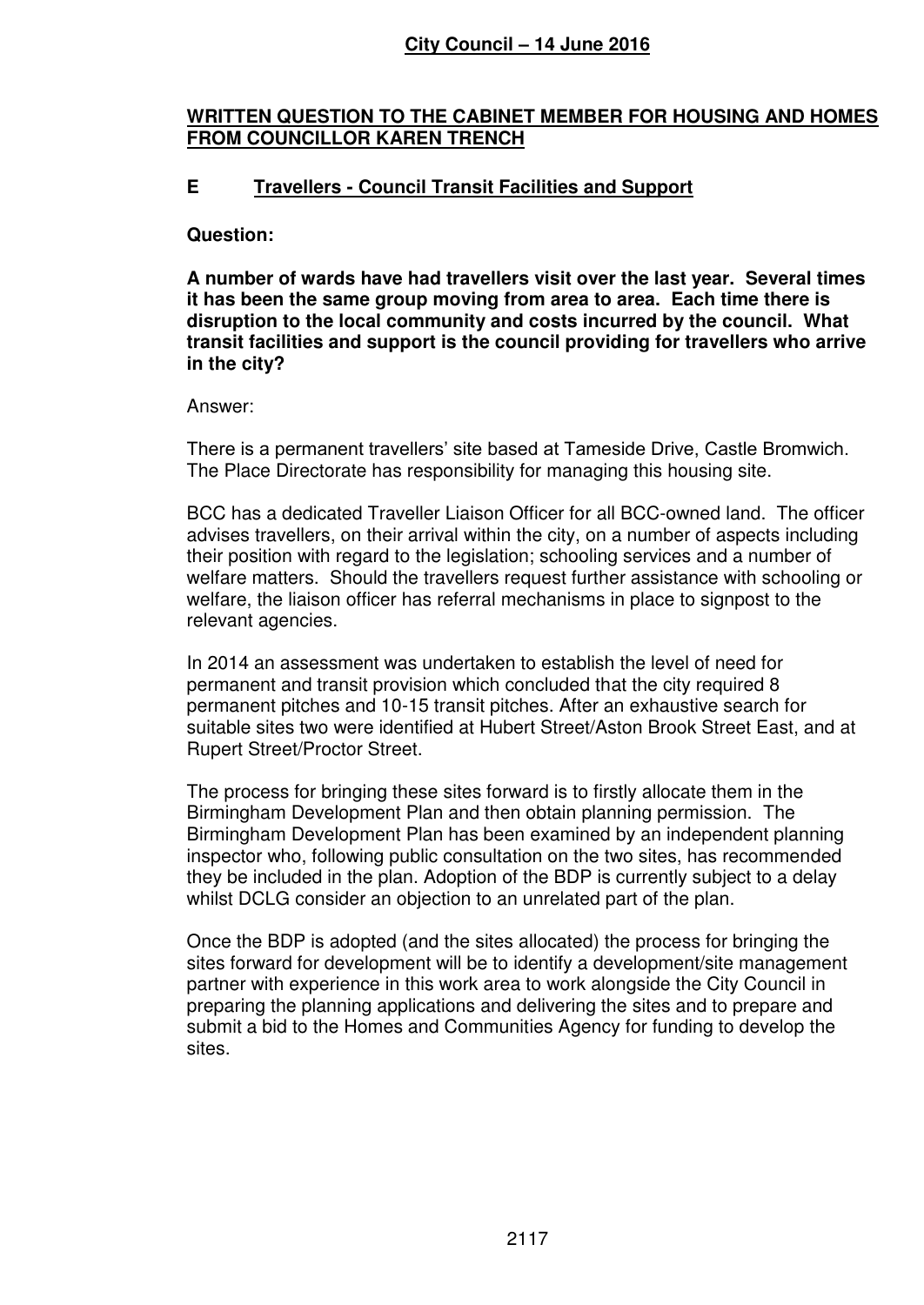# **WRITTEN QUESTION TO THE CABINET MEMBER FOR TRANSPARENCY, OPENNESS AND EQUALITY FROM COUNCILLOR RON STORER**

# **F1 Children's Trust**

**Question:** 

**In your new role for Cabinet Member for Transparency, Openness and Equality will you be ensuring all records relating to previous discussions about a Children's Trust in Birmingham are made public?** 

### Answer:

The report on this matter to full Council details the history of such discussions.